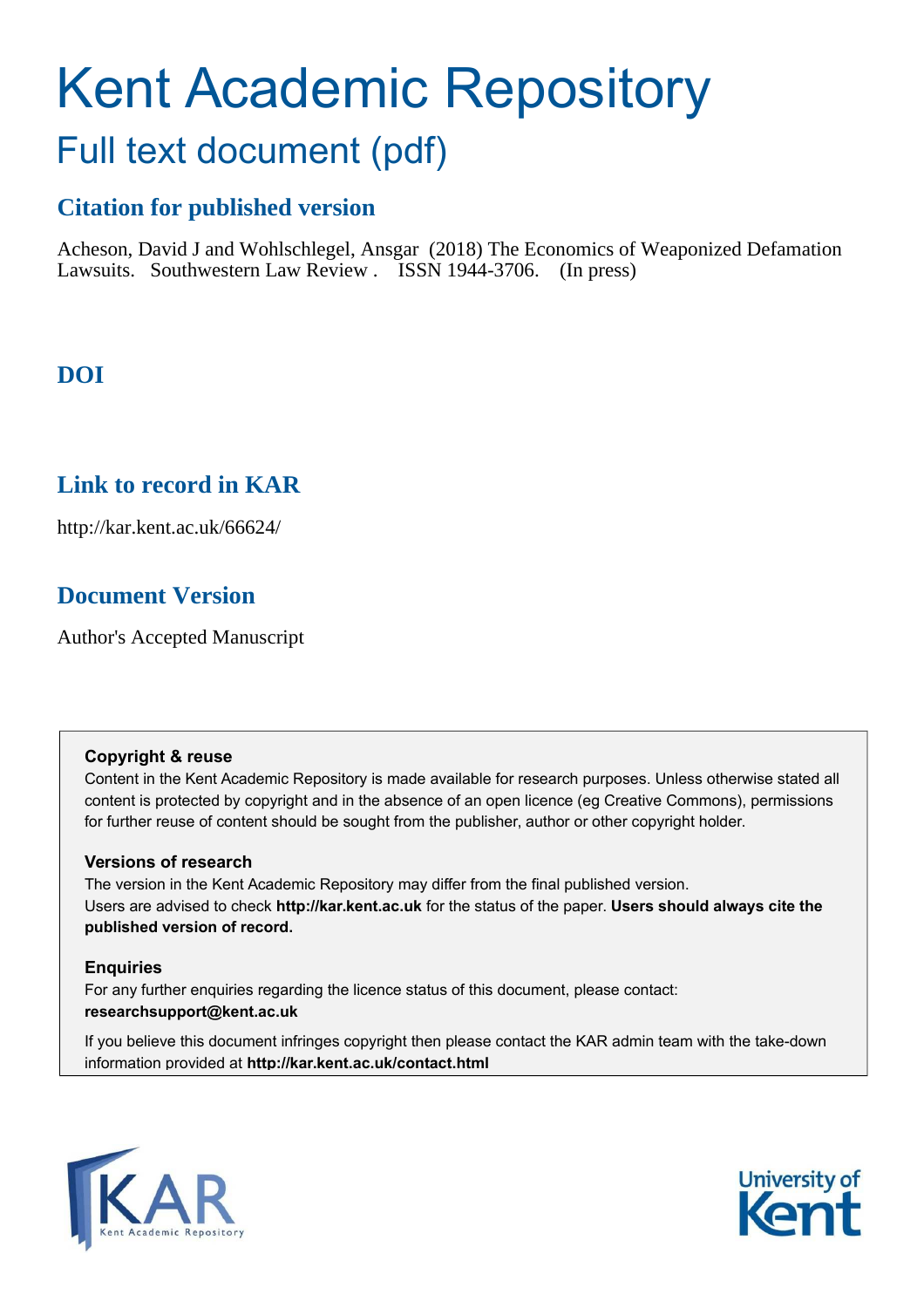David J. Acheson\* Dr. Ansgar Wohlschlegel.\*\*

#### **INTRODUCTION**

The law of defamation is the principal legal mechanism in both the United States and England for protecting the interest in reputation.<sup>1</sup> It entitles plaintiffs to a remedy, typically money damages, to compensate for reputational harm caused by defendants' publication of false and defamatory imputations about them.<sup>2</sup>

Strictly speaking, defamation law rarely protects the plaintiff's reputation against a defamatory publication, at least not directly. In both jurisdictions, courts are unlikely to award pre-publication injunctions to prevent a defamatory allegation from being made.<sup>3</sup> As such, it is more

 3. See Near v. Minnesota, 283 U.S. 697 (1931); CBS, Inc. v. Davis, 510 U.S. 1315 (1994). Bonnard v. Perryman [1891] 2 Ch. 269 (CA) (Eng.).

University of Kent, UK.

University of Portsmouth, UK. This paper was originally presented at the Southwestern Law School Symposium "Fake News and Weaponized Defamation: Global Perspectives" in January 2018. Thanks to the Symposium attendees, in particular Hilary Young, for their feedback on the paper, and also to Laura García for her comments on a previous draft. We are grateful to the editors of the Southwestern Law Review for their excellent work.

 <sup>1.</sup> The word "defamation" refers to a combination of two torts – libel and slander – both of which protect plaintiffs' reputations. The distinction between the torts lies in the medium of publication: slander relates to publications made in a transient form (typically spoken); libel to publications made in a permanent form (typically written or broadcast). In most jurisdictions, it is more difficult for a plaintiff to establish a prima facie case in slander than in libel. For the purpose of this paper, we ignore the tort of slander, and the words "libel" and "defamation" are used interchangeably: our focus is on publications made by journalists, which will typically be classified as libel.

 <sup>2.</sup> A statement is "defamatory" in U.S. law "if it tends so to harm the reputation of another as to lower him in the estimation of the community or to deter third persons from associating or dealing with him." RESTATEMENT (SECOND) OF TORTS § 559 (AM. LAW INST. 1977). The main test in English law is similar: a statement is "defamatory" if it "tend[s] to lower the plaintiff in the estimation of right-thinking members of society generally." Sim v. Stretch [1936] 2 All ER 1237 (HL) 1240.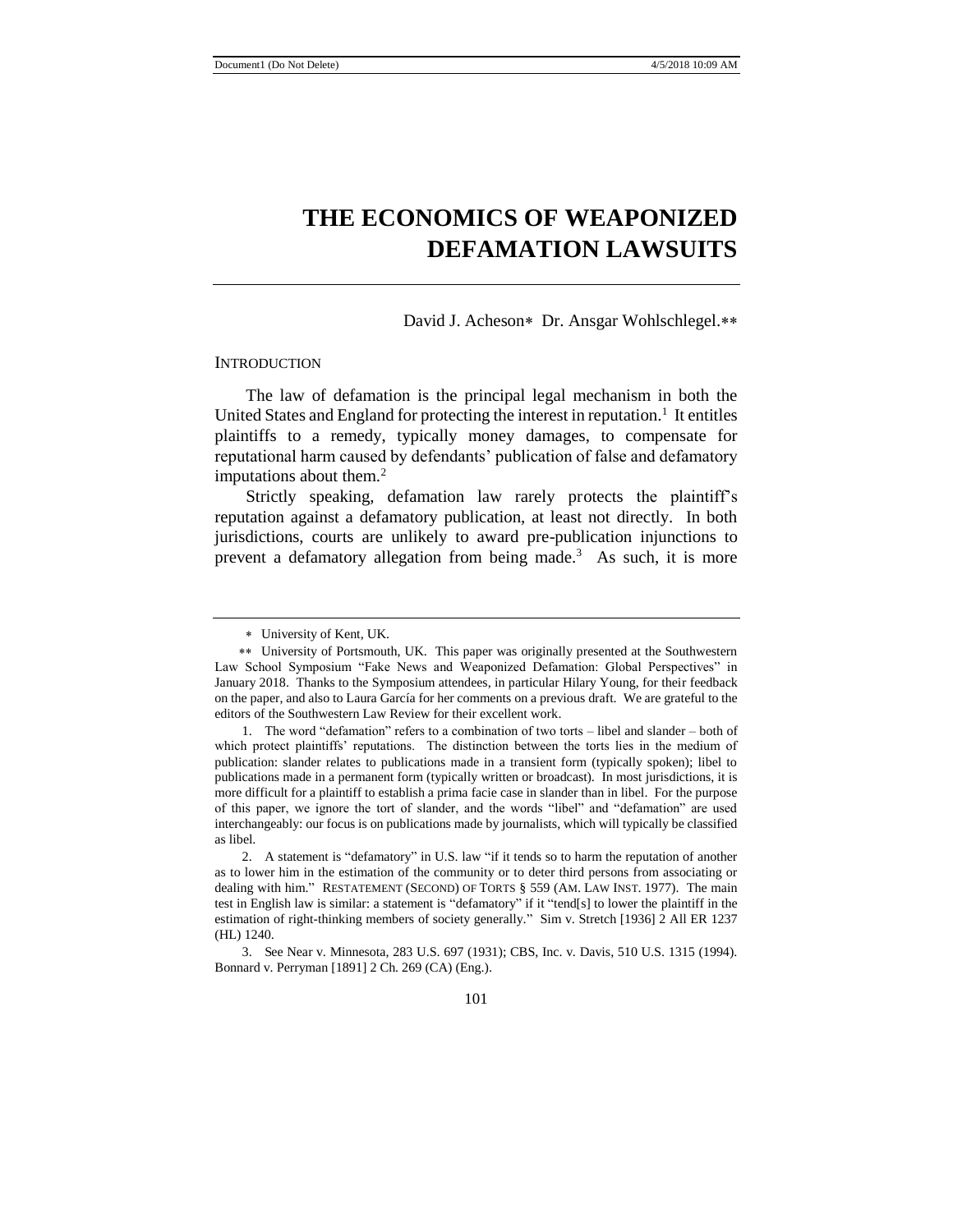accurate to say that defamation law provides a remedy to a plaintiff whose reputation has already been harmed by the defendant.

However, one of the overarching goals of defamation law, in addition to remedying reputational harm already suffered, ought to be to produce incentives that deter publishers from unlawfully causing such harm in the first place. Compensating wrongly caused injuries through the courts is an imperfect mechanism that imposes costs on individual litigants as well as on the public, and is therefore less desirable than preventing those injuries from being caused at all. Just as an effective legal regime dealing with car accidents would deter drivers from creating a risk of injury to others by driving recklessly, defamation law should seek to prevent unwarranted reputational harm.

However, in seeking to prevent injuries, the law may in practice overdeter behavior, causing people to refrain from conduct that is lawful as well as from conduct that is unlawful. $4$  This phenomenon is known as the "chilling effect."<sup>5</sup> In the context of defamation, the chilling effect occurs when the law deters the publication of statements that would not be actionable, for example because they are true.<sup>6</sup> Deterrence may be caused by a number of factors but is driven in particular by the potential cost of liability and prospective defendants' uncertainty as to the outcome of any litigation that might result from their publications.<sup>7</sup>

Over-deterrence of lawful behavior is generally undesirable. But in the area of defamation, the deterred behavior – speech – is not only lawful, but also constitutionally protected.<sup>8</sup> As such, over-deterrence is of greater concern than it would be in other legal contexts. Speech on matters of public interest generates social benefits that are lost when the law causes publishers to be overly cautious.<sup>9</sup>

As well as causing a general over-cautiousness on the part of publishers, the chilling effect of defamation law can be leveraged in specific instances by public figures to stifle legitimate criticism, to punish media organizations

 <sup>4.</sup> See Frederick Schauer, Fear, Risk and the First Amendment: Unraveling the *"*Chilling Effect*"*, 58 B.U. L. REV. 685, 693 (1978).

 <sup>5.</sup> Id. at 685.

 <sup>6.</sup> See id. at 693.

 <sup>7.</sup> See id. at 687-88.

 <sup>8.</sup> U.S. CONST. amend. I. In England, although no written constitution exists, freedom of speech is protected under the European Convention on Human Rights, art. 10, as applied in English law by the Human Rights Act 1998, c. 42. The Human Rights Act is considered by the courts to be a "constitutional statute." Thoburn v. Sunderland City Council [2002] EWHC (Admin) 195 [62], [2003] QB 151 (Eng.). See David Feldman, The Nature and Significance of *"*Constitutional*"* Legislation, 129 L.Q. REV. 343 (2013).

 <sup>9.</sup> Schauer, supra note 4, at 691.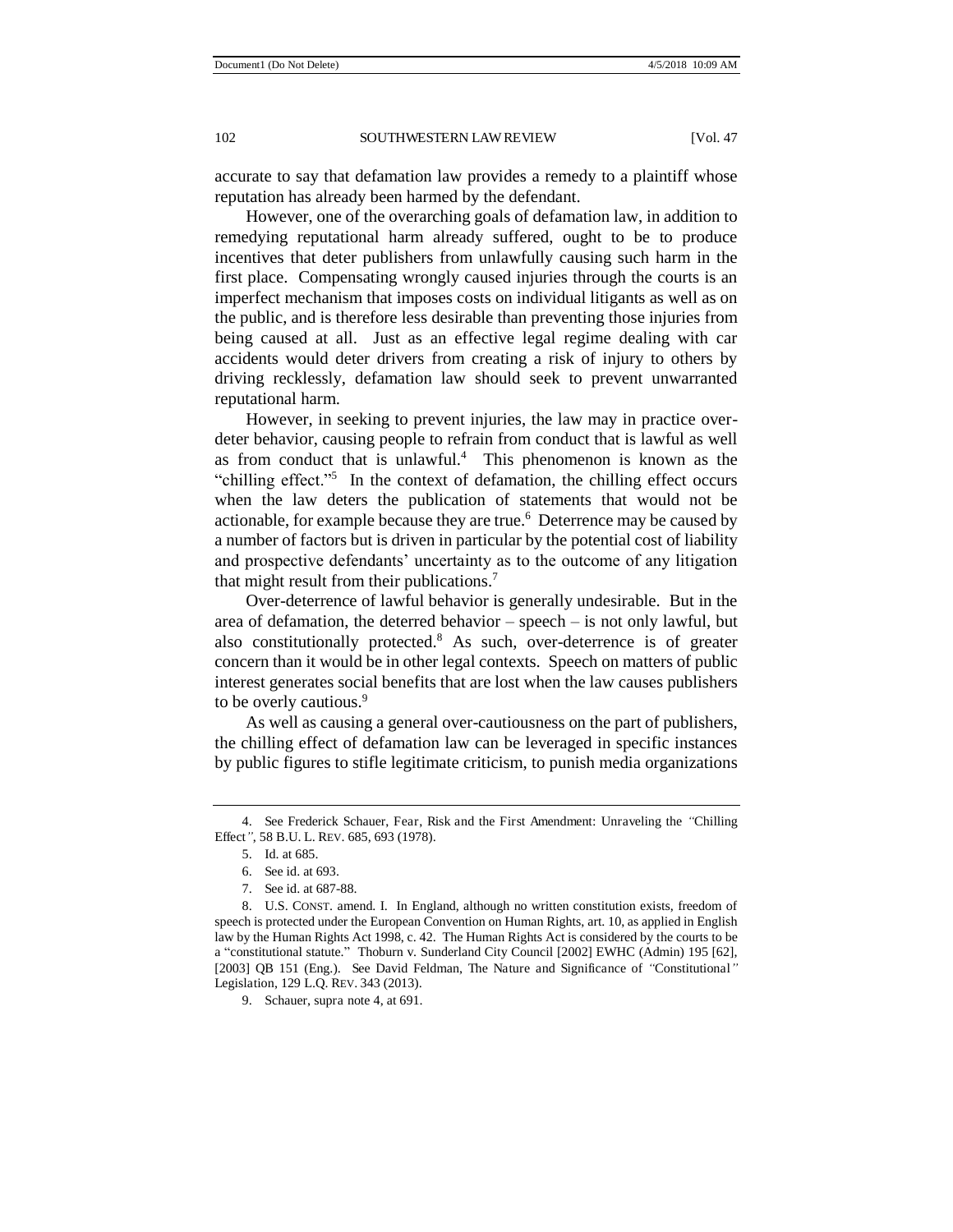for perceived slights, or to achieve some other objective for which the law is not primarily designed.<sup>10</sup> These lawsuits will be referred to here as "weaponized" defamation suits, and their particular effects will be our focus, alongside discussion of the chilling effect more generally.

The recognition that defamation law can have a chilling effect on important expression has been influential in the development of the tort across the common law world. In England, the courts' development of an absolute privilege for statements defamatory of government bodies, $<sup>11</sup>$  and of</sup> a defence applicable to publications on subjects of public interest,<sup>12</sup> were both influenced to some extent by chilling effect reasoning. Recent statutory reforms to defamation law were driven in large part by concern about the chilling of important expression.<sup>13</sup> In the U.S., the constitutionalization of the defamation torts in New York Times Co. v. Sullivan, and the Supreme Court's imposition in that case of an "actual malice" fault standard on claims brought by public officials, were also a response to the perceived chilling effect of the common law.<sup>14</sup> In Justice Brennan's judgment, under the common law:

[W]ould-be critics of official conduct may be deterred from voicing their criticism, even though it is believed to be true and even though it is, in fact, true, because of doubt whether it can be proved in court or fear of the expense of having to do so. . . . The [common law's strict liability] rule thus dampens the vigor and limits the variety of public debate.<sup>15</sup>

Chilling effect reasoning has also had a role in the development of the law in Australia,<sup>16</sup> New Zealand,<sup>17</sup> Canada,<sup>18</sup> and elsewhere,<sup>19</sup> as well as influencing the supranational European Court of Human Rights in its interpretation of the obligations imposed on signatory states with respect to

BILL: CONSULTATION, 2011, Cm 8020, at 5 (UK).

<sup>10.</sup> See infra Sections IV.B, IV.C.

<sup>11.</sup> Derbyshire CC v. Times Newspapers Ltd. [1993] AC 534 (HL) 548 (appeal taken from Eng.).

<sup>12.</sup> Reynolds v. Times Newspapers Ltd. [2001] 2 AC 127 (HL) 202 (appeal taken from Eng.).

<sup>13.</sup> Defamation Act 2013, c. 26 (Eng.). See MINISTRY OF JUSTICE, DRAFT DEFAMATION

<sup>14.</sup> N.Y. Times Co. v. Sullivan, 376 U.S. 254, 279-80 (1964).

<sup>15.</sup> Id. at 279.

<sup>16.</sup> Theophanus v Herald & Weekly Times Ltd. [1994] HCA 46, [29]-[34] (Austl.).

<sup>17.</sup> Lange v. Atkinson (no. 2) [2000] NZCA 95 at [24] (N.Z.).

<sup>18.</sup> Grant v. Torstar Corp. [2009] 3 S.C.R. 640, para. 53 (Can.).

<sup>19.</sup> Similar reasoning has also been employed by courts in Germany's civil law system. ERIC BARENDT, FREEDOM OF SPEECH 218 (2d ed. 2005). See also Kyu Ho Youm, *"*Actual Malice*"* in U.S. Defamation Law: The Minority of One Doctrine in the World?, 4 J. INT'L MEDIA & ENT. L. 1, 2 (2011) (discussing the influence of the Sullivan doctrine in a variety of other jurisdictions).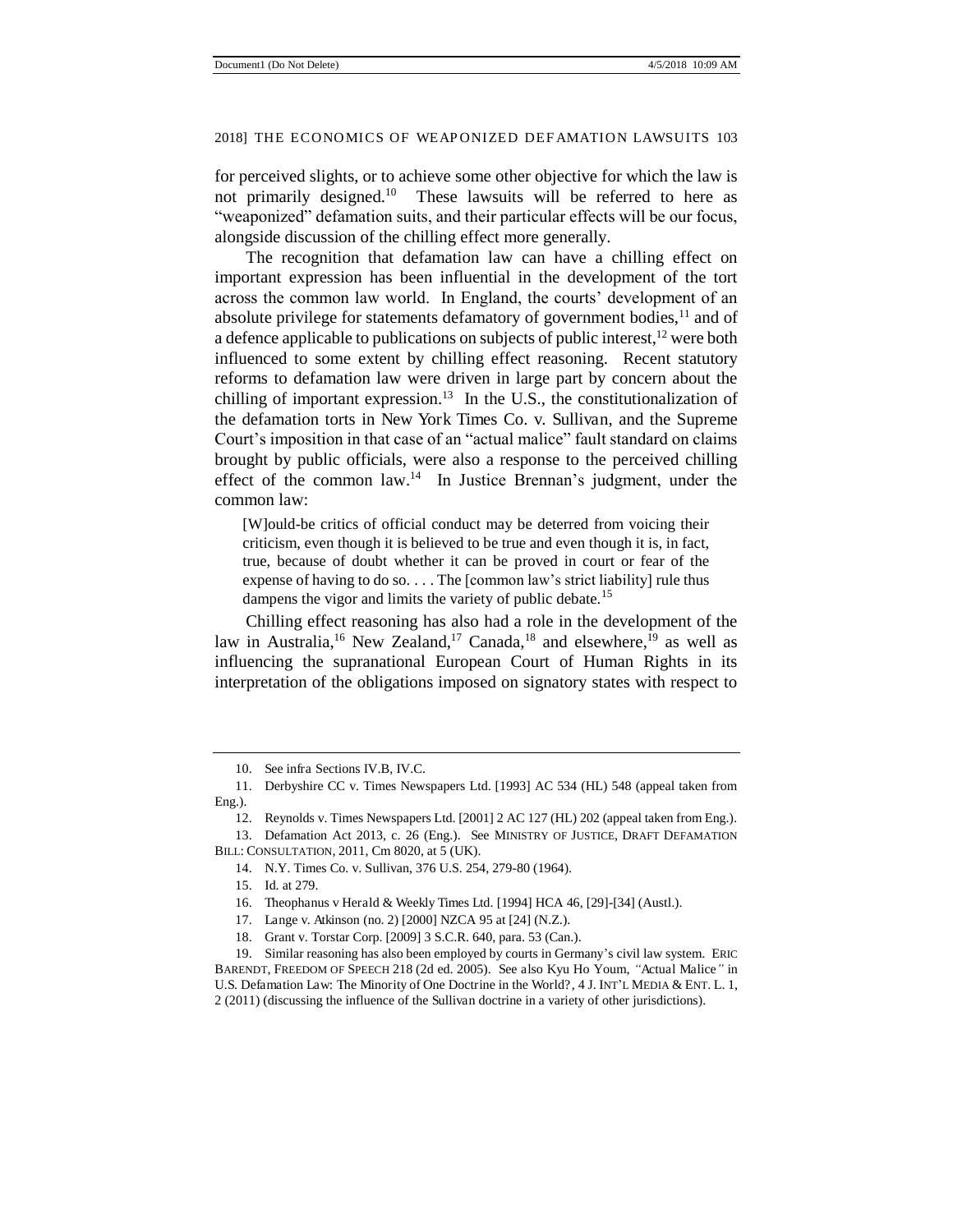the right to freedom of expression.<sup>20</sup> All of these legal developments or reforms shifted the balance of defamation law in their respective jurisdictions towards greater protection for freedom of expression, necessarily at the expense of protection for the individual interest in reputation.

The chilling effect theory, put simply, asserts that defamation law creates sub-optimal incentives. As such, legal responses to the problem have sought to increase incentives to publish speech on matters of public interest, and thereby to move defamation law in the direction of more optimal incentives. These legal responses, in other words, "have been explicitly motivated by consequential concerns."<sup>21</sup> In deciding Sullivan, for example, the Supreme Court "intended . . . to reduce the extent of self-censorship caused by the common law's strict liability approach."<sup>22</sup>

But there has been substantial debate over whether the various reform options chosen in response to concerns about the chilling effect are actually effective in optimizing the incentives created by defamation  $law.^{23}$  In the U.S., some commentators have argued that the "actual malice" rule developed in Sullivan has had unforeseen negative consequences on press freedom.<sup>24</sup> Similar criticisms were made of the application by English courts of the public interest defence created by the House of Lords in Reynolds v Times Newspapers Ltd.<sup>25</sup> As David Hollander has pointed out, if the Sullivan rule, or its equivalent in another jurisdiction, does not encourage socially beneficial expression as intended, "then its only effect is to shift part of the burden of producing news onto private shoulders, without any accompanying benefit."<sup>26</sup>

In assessing the incentives created by defamation law, and the likely effects of proposed reforms on those incentives, economic analysis can be useful: economics "provide[s] a scientific theory to predict the effects of legal sanctions on behavior."<sup>27</sup> The goal of this paper is to draw on existing law and economics literature assessing defamation law, in addition to our own

<sup>20.</sup> Tønsbergs Blad AS v. Norway, App. No. 510/04, para. 102 (2007); Indep. News & Media v. Ireland, App. No. 55120/00, para. 114 (2005).

<sup>21.</sup> Oren Bar-Gill & Assaf Hamdani, Optimal Liability for Libel, Contributions to Economic Analysis & Policy, 2 B.E.J. OF ECON. & POL'Y 1 (2003).

<sup>22.</sup> Alain Sheer & Asghar Zardkoohi, Is the Law of Defamation as it Relates to Public Officials and Public Figures Economically Efficient?, in THE COST OF LIBEL: ECONOMIC AND POLICY IMPLICATIONS 207 (Everette E. Dennis & Eli M. Noam eds., 1989).

<sup>23.</sup> See infra Sections II.C, II.D, Part III.

<sup>24.</sup> See infra notes 119-29 and accompanying text.

<sup>25.</sup> See infra notes 130-40 and accompanying text.

<sup>26.</sup> David A. Hollander, The Economics of Libel Litigation, in THE COST OF LIBEL, supra note 22, at 260.

<sup>27.</sup> ROBERT B. COOTER, JR. & THOMAS ULEN, LAW AND ECONOMICS 3 (6th ed. 2014).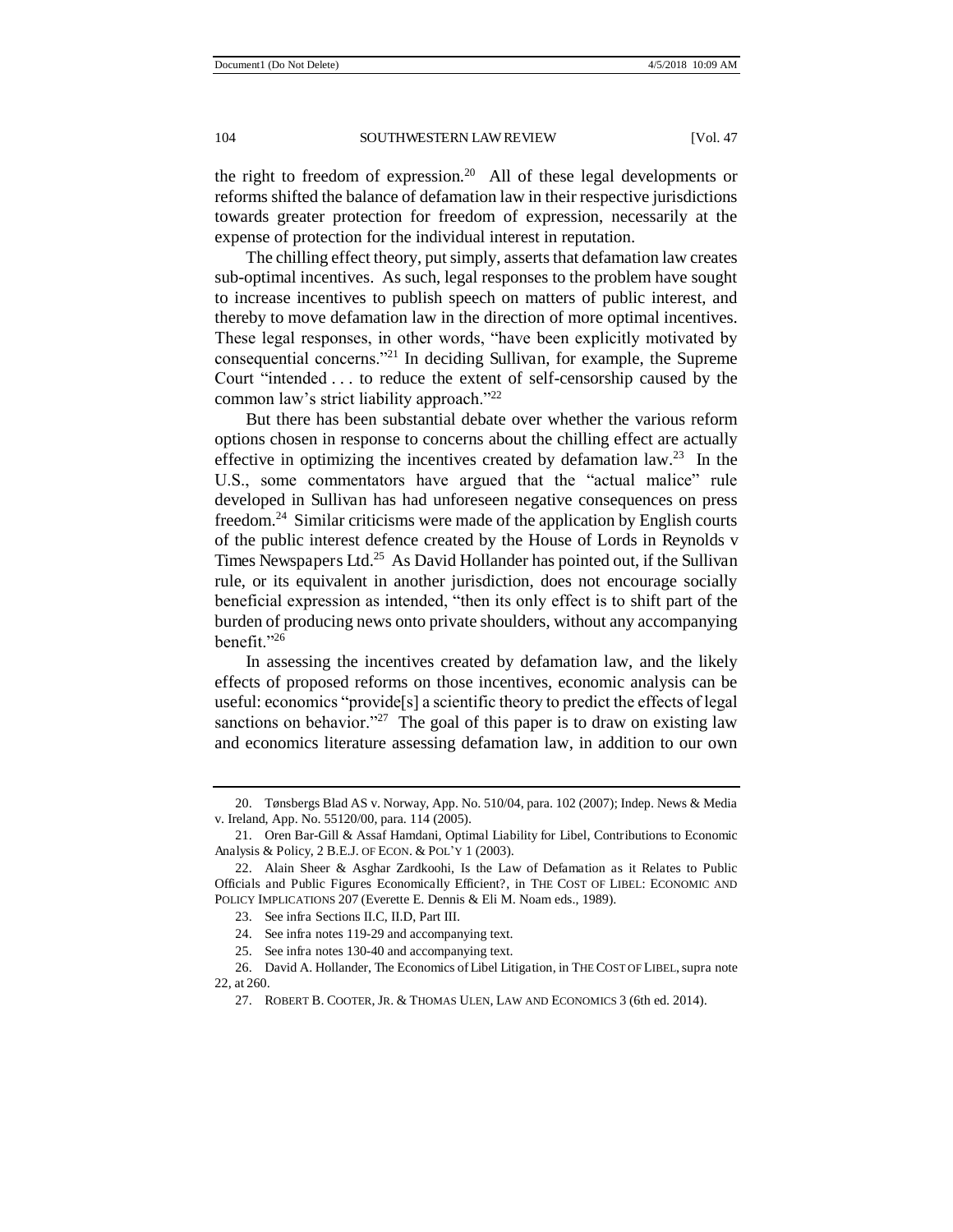economic model of libel litigation, $28$  to see what lessons can be learned about the effect of various reforms on the incentives induced by the law. Our analysis focuses in particular on the effect of weaponized defamation lawsuits by introducing the perceived litigiousness of public figures as a factor that may influence publication decisions. We focus on the legal regimes applicable in the United States and England, as the distinctions between these systems provide interesting points of contrast in respect of both substantive and procedural defamation law.

The structure of the rest of this paper is as follows. Part I provides an overview of U.S. and English libel laws, focusing on the ways in which they have diverged from their shared common law origins in response to concerns about the chilling effect. Part II analyses those concerns, and the substantive reforms that have been motivated by them, within the framework of economic theory. Part III discusses the impact of litigation costs on the chilling effect and on the effectiveness of the reforms discussed in Part II. Part IV considers the factors that influence plaintiffs' litigation incentives, with a particular focus on the weaponization of defamation lawsuits by public figures seeking to deter future criticism of their conduct. After a brief conclusion in Part V, Part VI suggests some tentative links between the discussion in this paper and the second subject of this Symposium, the phenomenon of "fake news."

#### I. RESPONSES TO THE CHILLING EFFECT IN THE U.S. AND ENGLAND

Before the U.S. Supreme Court's 1964 decision in Sullivan, defamation laws in the U.S. and England were broadly the same.<sup>29</sup> Both were based on the English common law, which was notably plaintiff-friendly in several respects.<sup>30</sup> The Sullivan decision marks the most significant point of divergence between the two legal systems.<sup>31</sup> In response to concerns about the common law's potential to chill expression, it fundamentally altered aspects of American defamation law that remained unchanged on the other side of the Atlantic.<sup>32</sup> Although those same concerns did later lead to legal developments in England as well, the English reforms have been more

<sup>28.</sup> David J. Acheson & Ansgar Wohlschlegel, Libel Bullies, Defamation Victims and Litigation Incentives, PORTSMOUTH BUS. SCHOOL ECON. & FIN. (2018).

<sup>29.</sup> Russell L. Weaver & David F. Partlett, Defamation, Free Speech, and Democratic Governance, 50 N.Y. L. SCH. L. REV. 57, 57-58 (2005).

<sup>30.</sup> Id. at 57.

<sup>31.</sup> See Andrew T. Kenyon & Megan Richardson, Reverberations of Sullivan? Considering Defamation and Privacy Law Reform, in COMPARATIVE DEFAMATION AND PRIVACY LAW 331-32 (Andrew T. Kenyon ed., 2016).

<sup>32.</sup> See id. at 333.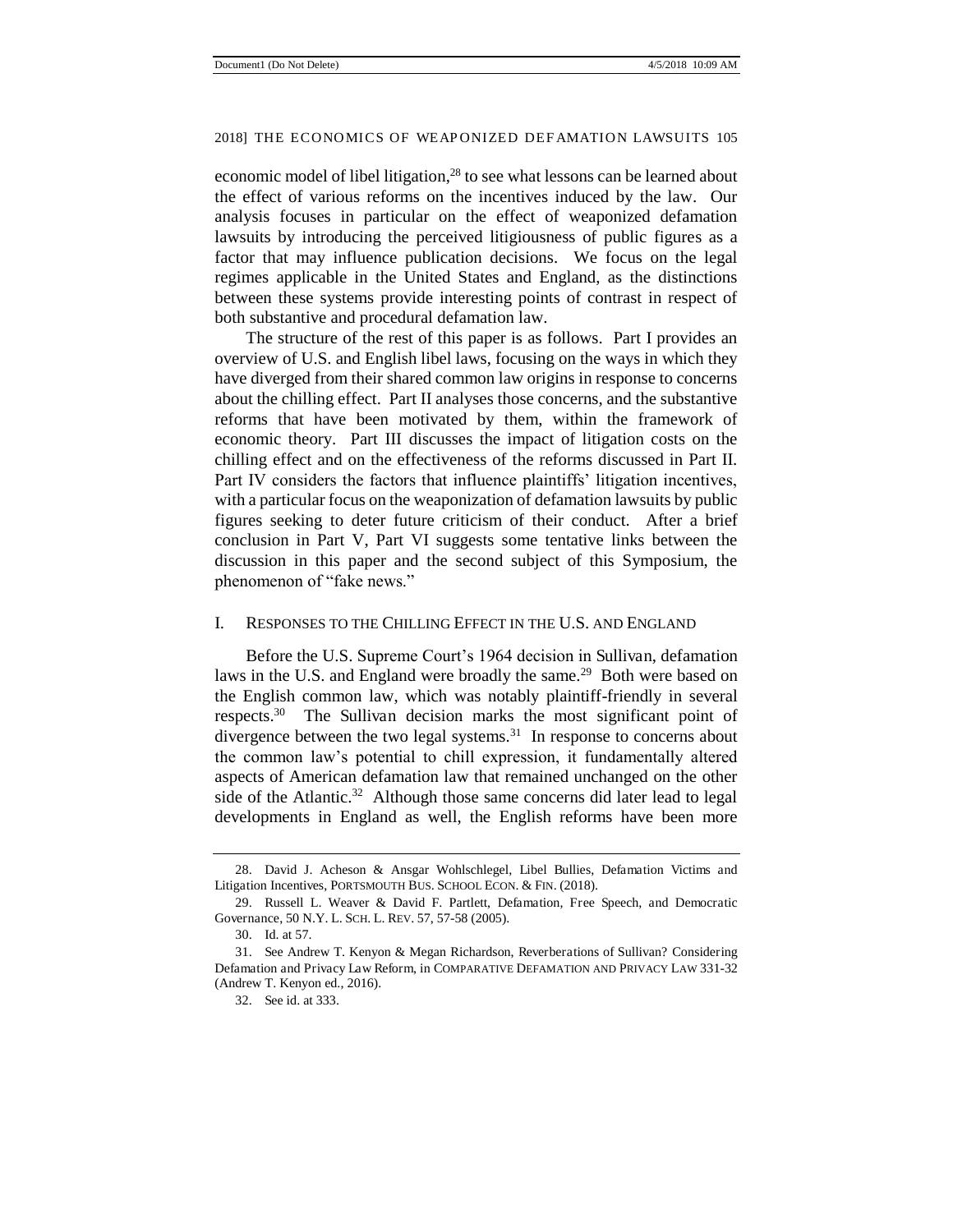limited than their American counterparts.<sup>33</sup> This Part first describes the most relevant plaintiff-friendly features of the common law, then outlines the responses to the chilling effect problem that have altered that common law approach in both the U.S. and England. The descriptions of the law given here are necessarily brief and incomplete; their purpose is to contextualize the discussion that follows about the impact of various aspects of defamation law on incentives.

#### A. The Common Law

A series of legal presumptions operated in favor of the plaintiff in the common law action: the presumptions of malice, falsity, and harm. These presumptions, taken together, illustrate the plaintiff-friendly nature of the common law and explain the perception that the law risked imposing an unacceptable chill on speech.<sup>34</sup>

#### 1. Presumption of Malice

At common law, outside of occasions of qualified privilege,  $35$  the motive or intention of the defendant was not relevant to liability.<sup>36</sup> As such, defamation was essentially a strict liability tort: the defendant did not need to have acted with any degree of fault to be held liable.<sup>37</sup> In general, the presumption of malice was irrebuttable: it was not a defence to a defamation claim for the defendant to prove the absence of fault.<sup>38</sup> Even a defendant who was unaware of the plaintiff's existence at the time of publication would have no defence on that basis to a defamation action.<sup>39</sup>

<sup>33.</sup> See id. at 331.

<sup>34.</sup> Other factors also played a part in generating this perception, including, for example, the unpredictability caused by the use of juries in defamation trials and their tendency to make large damages awards. GEOFFREY ROBERTSON & ANDREW NICOL, MEDIA LAW § 3-079, 3-081 (5th ed. 2008); Marlene Arnold Nicholson, McLibel: A Case Study in English Defamation Law, 18 WIS. INT'L L.J. 1, 34 (2000). The presumptions described here were probably the most important features of the common law in this context, and are the most relevant to the discussion in this paper.

<sup>35.</sup> A qualified privilege can be rebutted if the plaintiff shows that the defendant published the statement with malice. See Paul Mitchell, Duties, Interests, and Motives: Privileged Occasions in Defamation, 18 OXFORD J. LEGAL STUD. 381 (1998).

<sup>36.</sup> Campbell v. Spottiswoode (1863) 122 Eng. Rep. 288; 3 B. & S. 769 (QB) 781.

<sup>37.</sup> RICHARD PARKES ET AL., GATLEY ON LIBEL AND SLANDER § 1.8 (12th ed. 2013).

<sup>38.</sup> Eric Descheemaeker, Protecting Reputation: Defamation and Negligence, 29 OXFORD J. LEGAL STUD. 629 (2009).

<sup>39.</sup> Jones v. E. Hulton & Co. [1909] 2 KB 444 (CA) 454, 455.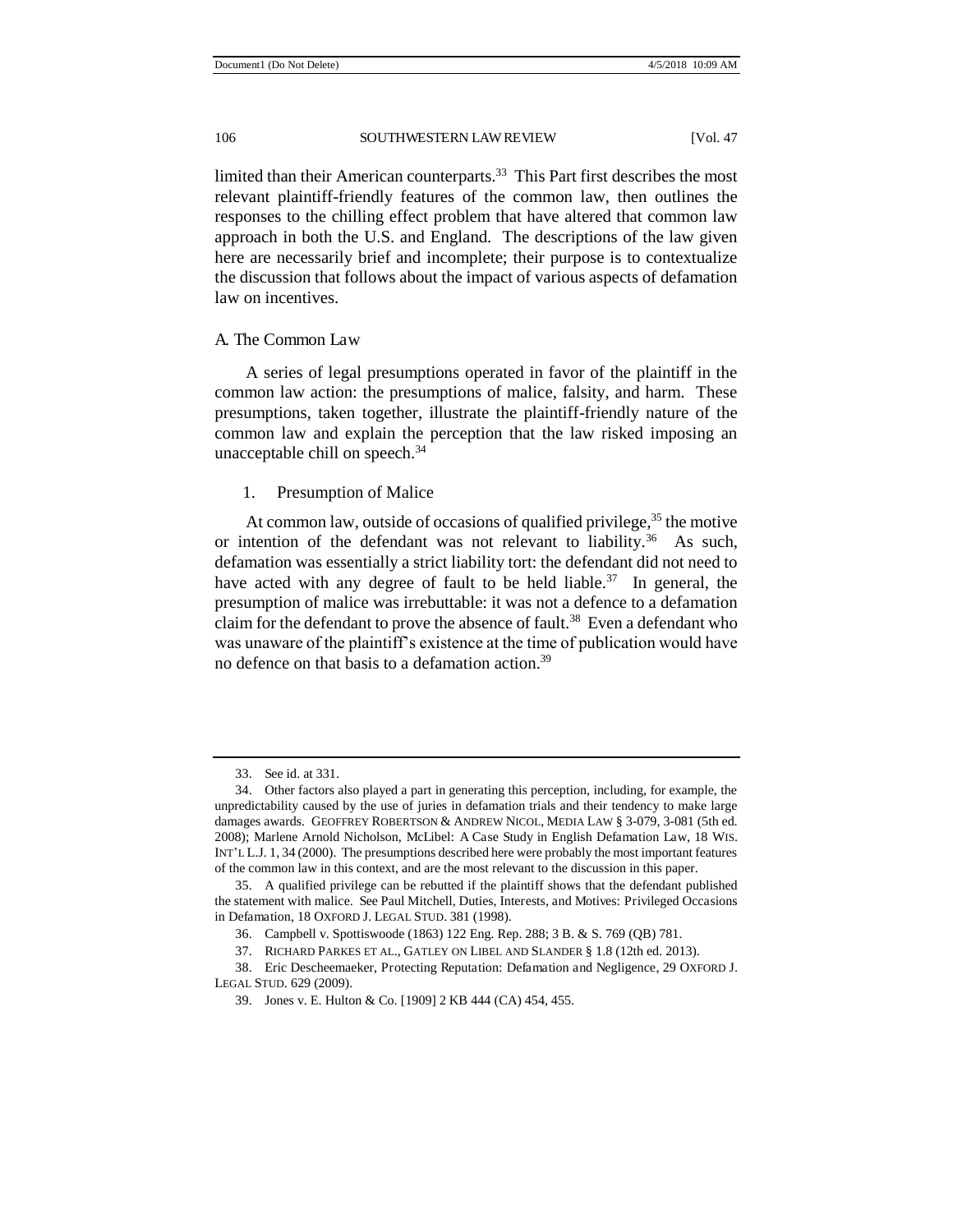#### 2. Presumption of Falsity

Once the plaintiff had established that the statement complained of was defamatory,<sup>40</sup> the law would presume its falsity. In other words, although the remedy in defamation is for the reputational harm caused by false and defamatory imputations, plaintiffs did not actually need to establish their falsity in court. Instead, the burden was on the defendant to prove the truth of the statement complained of, or plead another defence, in order to avoid liability.<sup>41</sup>

#### 3. Presumption of Harm

The final relevant presumption is that of harm. Once a statement was held to be defamatory, its publication was presumed to have harmed the plaintiff's reputation.<sup>42</sup> In contrast to most other torts, defamation law did not require a plaintiff to identify and prove an injury that had in fact been caused by the defendant's wrong.<sup>43</sup> Further, the presumption of harm meant that, once liability was established, damages were "at large"; that is, the quantum of damages was not limited to compensating actual injuries proven by the plaintiff.<sup>44</sup>

The presumption of harm, as with the presumption of malice, was irrebuttable in most cases. In general, evidence that the plaintiff had either suffered minimal harm to reputation, or had no good reputation to protect,<sup>45</sup> went to the quantum of damages rather than to liability.<sup>46</sup>

Together, these presumptions made it comparatively simple for defamation plaintiffs to make good their claims. To establish liability (subject to defences) all plaintiffs needed to prove was that the defendant had published to a third party a statement that was defamatory of them.<sup>47</sup> In claims against media defendants, which by definition publish statements to third parties and which almost always directly name the subjects of their reporting, in effect a plaintiff needed only to establish that the statement

<sup>40.</sup> See supra note 2 for definitions of the word "defamatory."

<sup>41.</sup> See Elizabeth Samson, The Burden to Prove Libel: A Comparative Analysis of Traditional English and U.S. Defamation Laws and the Dawn of England*'*s Modern Day, 20 CARDOZO J. INT'L & COMP. L. 771, 776 (2012).

<sup>42.</sup> This presumption did not apply in cases of slander not actionable per se, but these are a relatively small subset of defamation claims overall and are not the concern of this article.

<sup>43.</sup> Hough v. London Express [1940] 2 KB 507 (CA).

<sup>44.</sup> Broome v. Cassell & Co. [1972] AC 1027 (HL) 1071.

<sup>45.</sup> E.g., Polanski v. Condé Nast Publications Ltd. [2005] UKHL 10.

<sup>46.</sup> Scott v. Sampson [1882] 8 QBD 491.

<sup>47.</sup> Samson, supra note 41, at 776.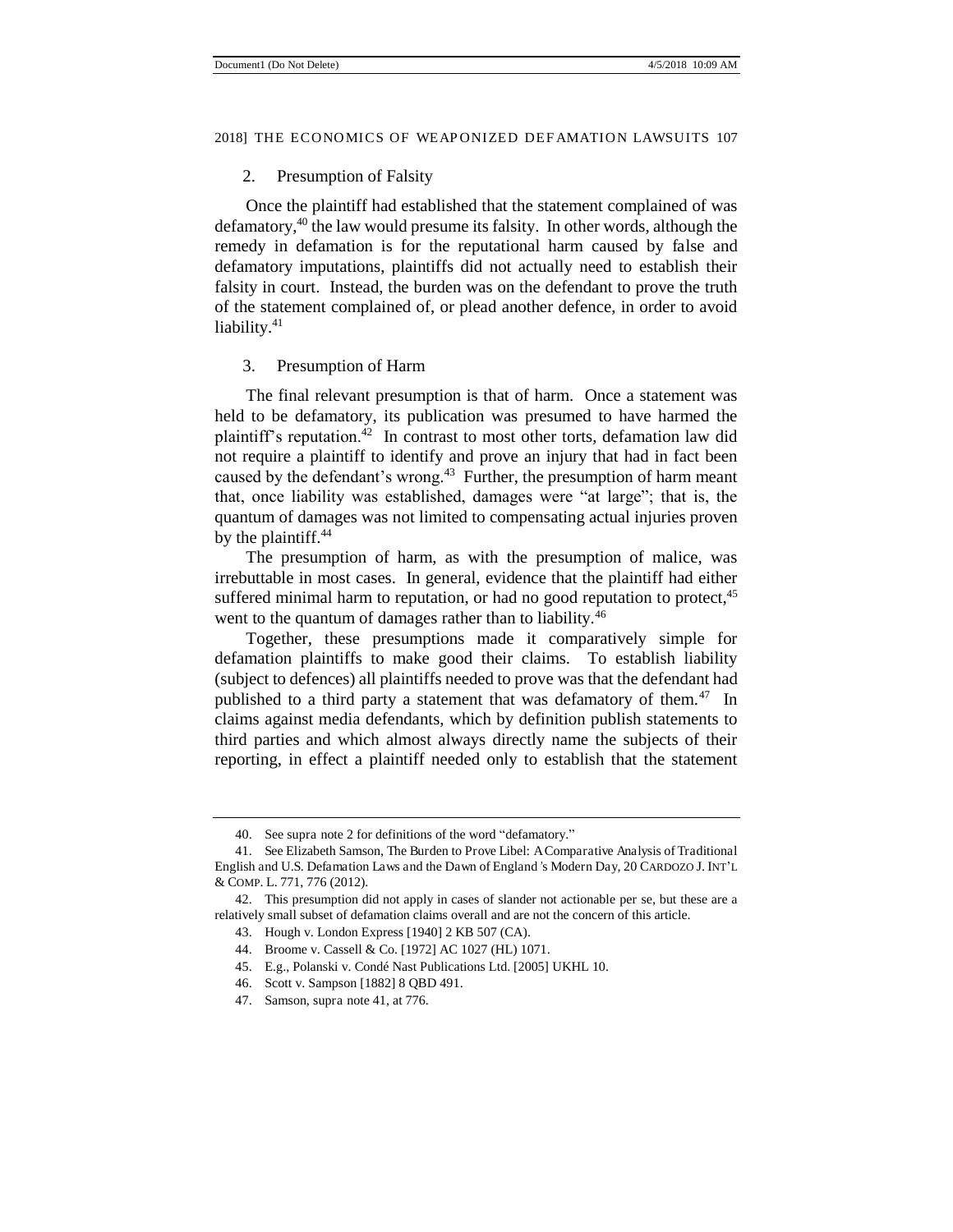complained of was "defamatory".<sup>48</sup> From there, liability and an entitlement to more than nominal damages was effectively presumed unless the defendant could plead and prove a defence to the action.

#### B. U.S. Divergence from the Common Law

David Anderson has noted that "[a]lthough the American law of defamation has descended from that of England, it has diverged so greatly that nowadays the resemblance is largely superficial."<sup>49</sup> The divergence of U.S. law from the English common law has its genesis in the Supreme Court's Sullivan decision,<sup>50</sup> which made far-reaching changes to the law of defamation by bringing it within the scope of the First Amendment.<sup>51</sup>

The Sullivan case arose from a libel suit brought by an elected official in Montgomery, Alabama, in respect of criticism of the handling of civil rights protests by police in the city.<sup>52</sup> The Court's decision was likely influenced by the fact that Sullivan's claim could fairly be characterized as a weaponized lawsuit against the New York Times.<sup>53</sup> Anthony Lewis has described the suit as having been used as "a state political weapon to intimidate the press."<sup>54</sup> The Court's decision to subject the state court's verdict to independent review after having found it unconstitutional, rather than to remand the case for a retrial, was intended to ensure that the suit "was not then used further to harass [the] defendants."<sup>55</sup>

The most prominent change made to the law of defamation in Sullivan was the imposition of an "actual malice" fault standard, in place of the common law's strict liability approach, on claims brought by public officials.<sup>56</sup> Under that standard, a defendant will not be liable unless the plaintiff can prove, with "convincing clarity,"<sup>57</sup> that the statement was

52. Sullivan, 376 U.S. at 256.

<sup>48.</sup> See FRANCES QUINN, LAW FOR JOURNALISTS 232, 236 (5th ed. 2015).

<sup>49.</sup> David A. Anderson, Defamation and Privacy: An American Perspective, in SIMON DEAKIN, ANGUS JOHNSTON & BASIL MARKESINIS, MARKESINIS AND DEAKIN'S TORT LAW 866 (6th ed. 2008).

<sup>50.</sup> N.Y. Times Co. v. Sullivan, 376 U.S. 254 (1964).

<sup>51.</sup> The Court had previously suggested that libelous statements did not attract the protection of the First Amendment. Chaplinsky v. New Hampshire, 315 U.S. 568, 572 (1942).

<sup>53.</sup> ANTHONY LEWIS, MAKE NO LAW: THE SULLIVAN CASE AND THE FIRST AMENDMENT 35 (1991).

<sup>54.</sup> Id.

<sup>55.</sup> Id. at 159 (quoting Former U.S. Attorney General William P. Rogers, who represented other defendants in the case).

<sup>56.</sup> Sullivan, 376 U.S. at 279-80.

<sup>57.</sup> Id. at 285-86. This is obviously a higher standard of proof than the "preponderance of evidence" or "balance of probabilities" standards normally used in civil claims.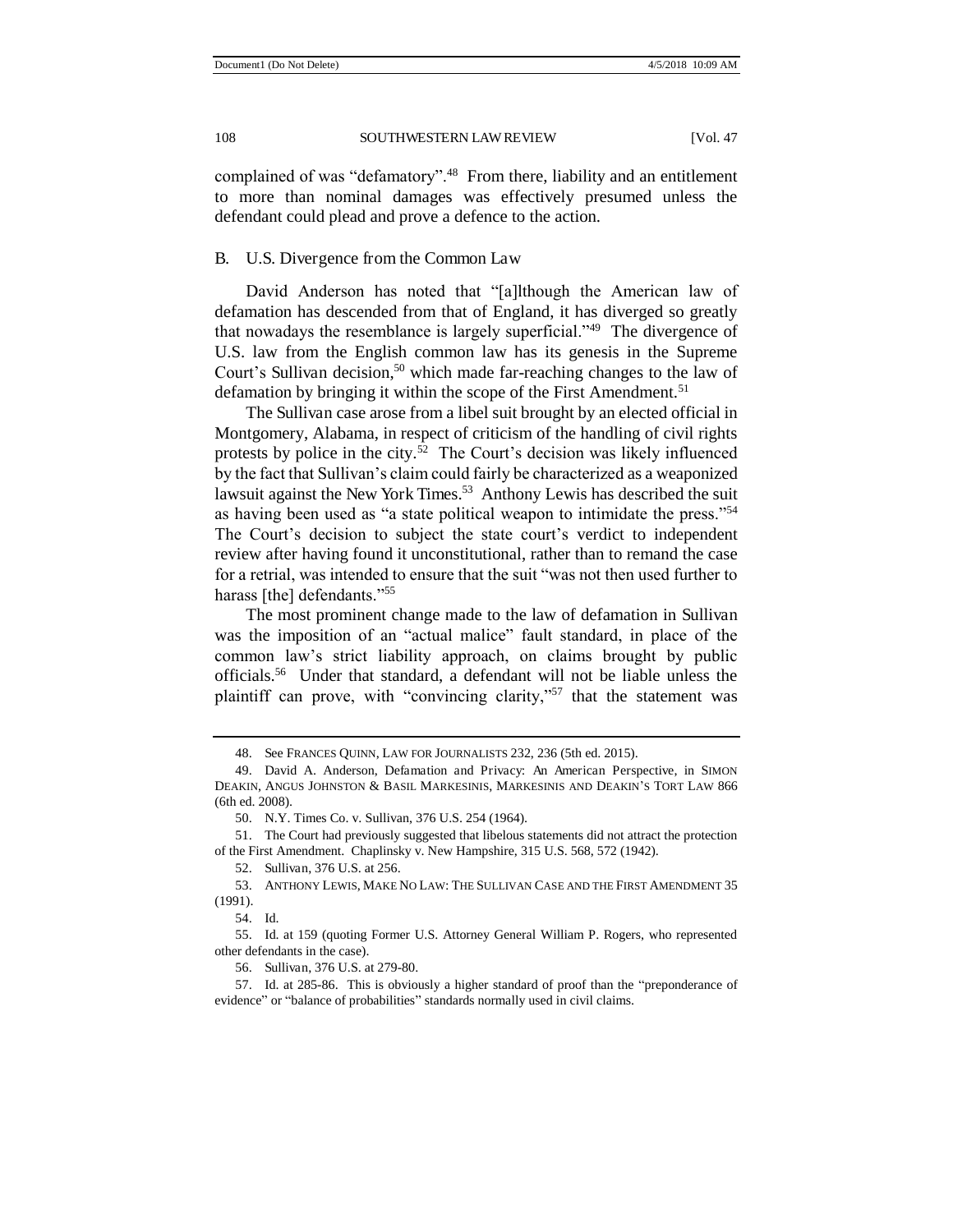published "with knowledge that it was false or with reckless disregard of whether it was false or not."<sup>58</sup> As Kyu Ho Youm notes, the use of the actual malice standard rather than strict liability "is often what makes U.S. law stand out from the rest of the world."<sup>59</sup>

Subsequent Supreme Court decisions expanded the constitutional privilege created in Sullivan. The requirement to prove actual malice was extended from public official plaintiffs to "public figures" in Curtis Publishing Co. v. Butts.<sup>60</sup> Despite an earlier plurality opinion suggesting that the standard should apply to all statements on subjects of public interest,  $61$ the Court established different constitutional requirements for claims brought by private figures in Gertz v. Robert Welch, Inc.<sup>62</sup> In those claims, states could permissibly impose a more exacting standard of care on defendants, although they must require the plaintiff to prove at least negligence: the common law strict liability standard would be unconstitutional in this context as well.<sup>63</sup> The Gertz Court also limited the availability of presumed and punitive damages to plaintiffs proving actual malice; plaintiffs proving only negligence were limited to obtaining compensation for actual injury.<sup>64</sup> As a result of this line of cases, the presumption of malice no longer operates in U.S. law; the plaintiff must prove that the defendant was at least negligent.<sup>65</sup> Similarly, the plaintiff is no longer entitled to presumed damages absent proof of malice.<sup>66</sup>

The Court has also dispensed with the common law presumption of falsity in claims brought by public figures and those brought by private figures in respect of public issues. $67$  Rather than placing the onus on defendants to plead and prove the truth of their statements, U.S. law now requires these plaintiffs to prove their falsity in order to establish liability.<sup>68</sup> As such, the most plaintiff-friendly elements of the common law action are now constitutionally prohibited in the majority of U.S. defamation claims.

- 62. Gertz v. Robert Welch, Inc., 418 U.S. 323 (1974).
- 63. Id. at 346-48.
- 64. See id. at 349.
- 65. Id.
- 66. See Rosenbloom, 403 U.S. at 52.
- 67. Phila. Newspapers, Inc. v. Hepps, 475 U.S. 767, 777-78 (1986).
- 68. Gertz v. Robert Welch, Inc., 418 U.S. 323, 349 (1974).

<sup>58.</sup> Id. at 280.

<sup>59.</sup> Youm, supra note 19, at 2.

<sup>60.</sup> Curtis Pub. Co. v. Butts, 388 U.S. 130, 155 (1967).

<sup>61.</sup> Rosenbloom v. Metromedia, Inc., 403 U.S. 29, 59 (1971).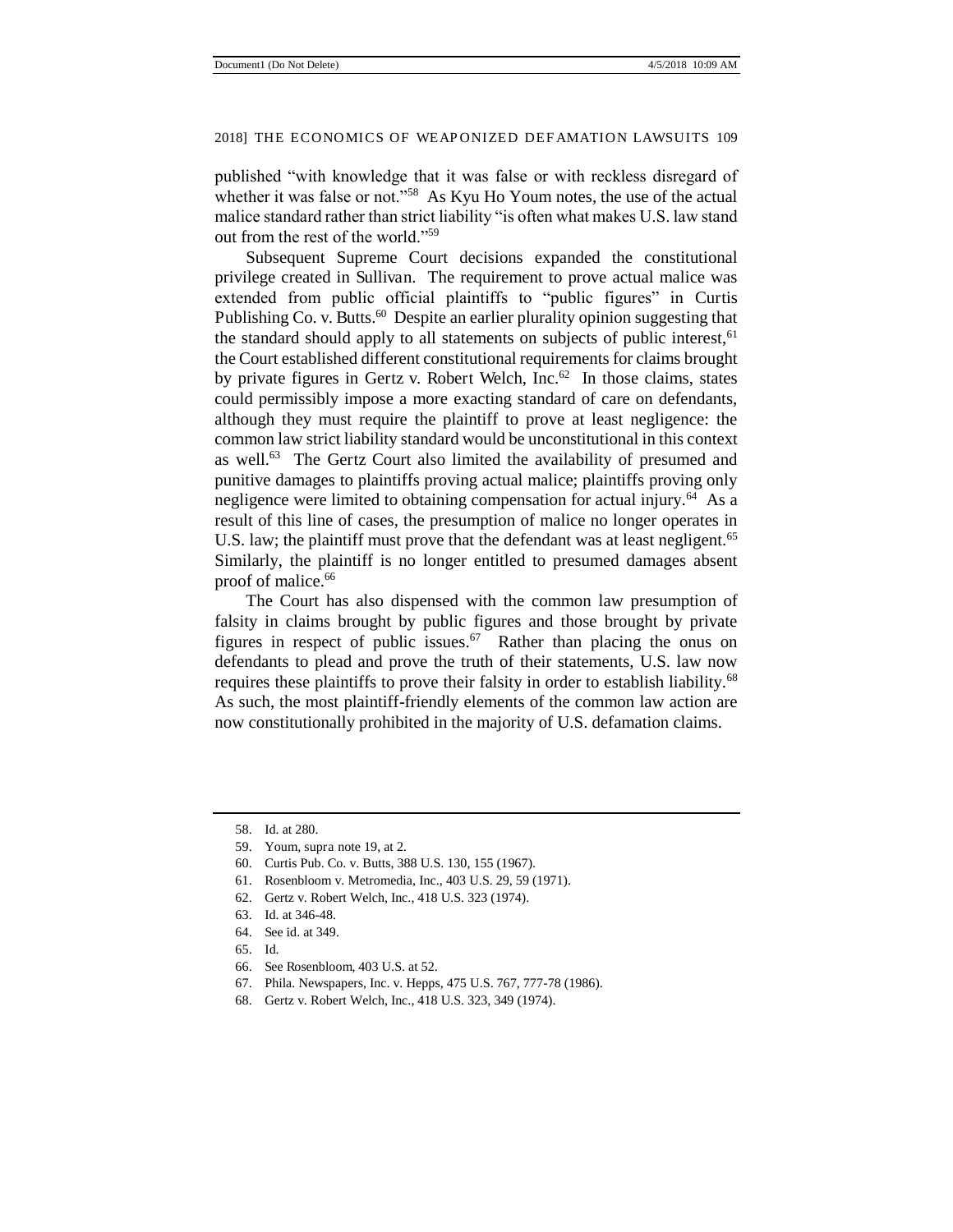C. More Limited Developments in English Law

In contrast, English law has retained most of the elements of the common law abandoned by the Sullivan Court. It has developed over the last few decades to increase the protection offered to speech, but in a more limited way than American law.

Despite various calls for the presumption of falsity to be discarded in English law, $69$  it has been retained. As such, truth remains a defence to a claim in defamation.<sup>70</sup> Likewise, the presumption of malice has been retained, and defamation remains "[f]undamentally . . . a tort of strict liability."71

The most important and relevant response to concerns about the chilling effect of English law has been the creation and subsequent liberalization of a defence protecting statements on subjects of public interest. The defence was established by the House of Lords in Reynolds v. Times Newspapers Ltd.<sup>72</sup> It was intended to better facilitate the flow of information on subjects of public interest and in effect immunized statements on such subjects from liability, even if they were false, provided that they were published responsibly.<sup>73</sup> Whether the defendant had acted with the requisite degree of responsibility was decided according to the circumstances of each case, but the judgment of Lord Nicholls set out a list of ten factors considered likely to be relevant to that decision.<sup>74</sup>

<sup>69.</sup> ENGLISH PEN & INDEX ON CENSORSHIP, FREE SPEECH IS NOT FOR SALE: THE IMPACT OF ENGLISH LIBEL LAW ON FREEDOM OF EXPRESSION (2009), https://www.scribd.com/document/ 71553250/Free-Speech-is-Not-For-Sale; DARIO MILO, DEFAMATION AND FREEDOM OF SPEECH 183-84 (Oxford U. Press 2008); Samson, supra note 41, at 783-84.

<sup>70.</sup> Defamation Act 2013, c. 26, § 2 (Eng.).

<sup>71.</sup> PARKES, supra note 37, at § 1.8.

<sup>72.</sup> Reynolds v. Times Newspapers Ltd. [2001] 2 AC 127 (HL) 193 (appeal taken from Eng.).

<sup>73.</sup> Eric Descheemaeker, A Man Must Take Care Not to Defame His Neighbour: The Origins and Significance of the Defence of Responsible Publication, 34 U. OF QUEENSL. L.J. 239, 239 (2015).

<sup>74.</sup> Reynolds v. Times Newspapers Ltd. [2001] 2 AC 127 (HL) 193, 205 (appeal taken from Eng.). The ten factors as laid out by Lord Nicholls:

<sup>1.</sup>The seriousness of the allegation. The more serious the charge, the more the public is misinformed and the individual harmed, if the allegation is not true. 2. The nature of the information, and the extent to which the subject matter is a matter of public concern. 3. The source of the information. Some informants have no direct knowledge of the events. Some have their own axes to grind, or are being paid for their stories. 4. The steps taken to verify the information. 5. The status of the information. The allegation may have already been the subject of an investigation which commands respect. 6. The urgency of the matter. News is often a perishable commodity. 7. Whether comment was sought from the plaintiff. He may have information others do not possess or have not disclosed. An approach to the plaintiff will not always be necessary. 8. Whether the article contained the gist of the plaintiff's side of the story. 9. The tone of the article. A newspaper can raise queries or call for an investigation. It need not adopt allegations as statements of fact. 10. The circumstances of the publication, including the timing.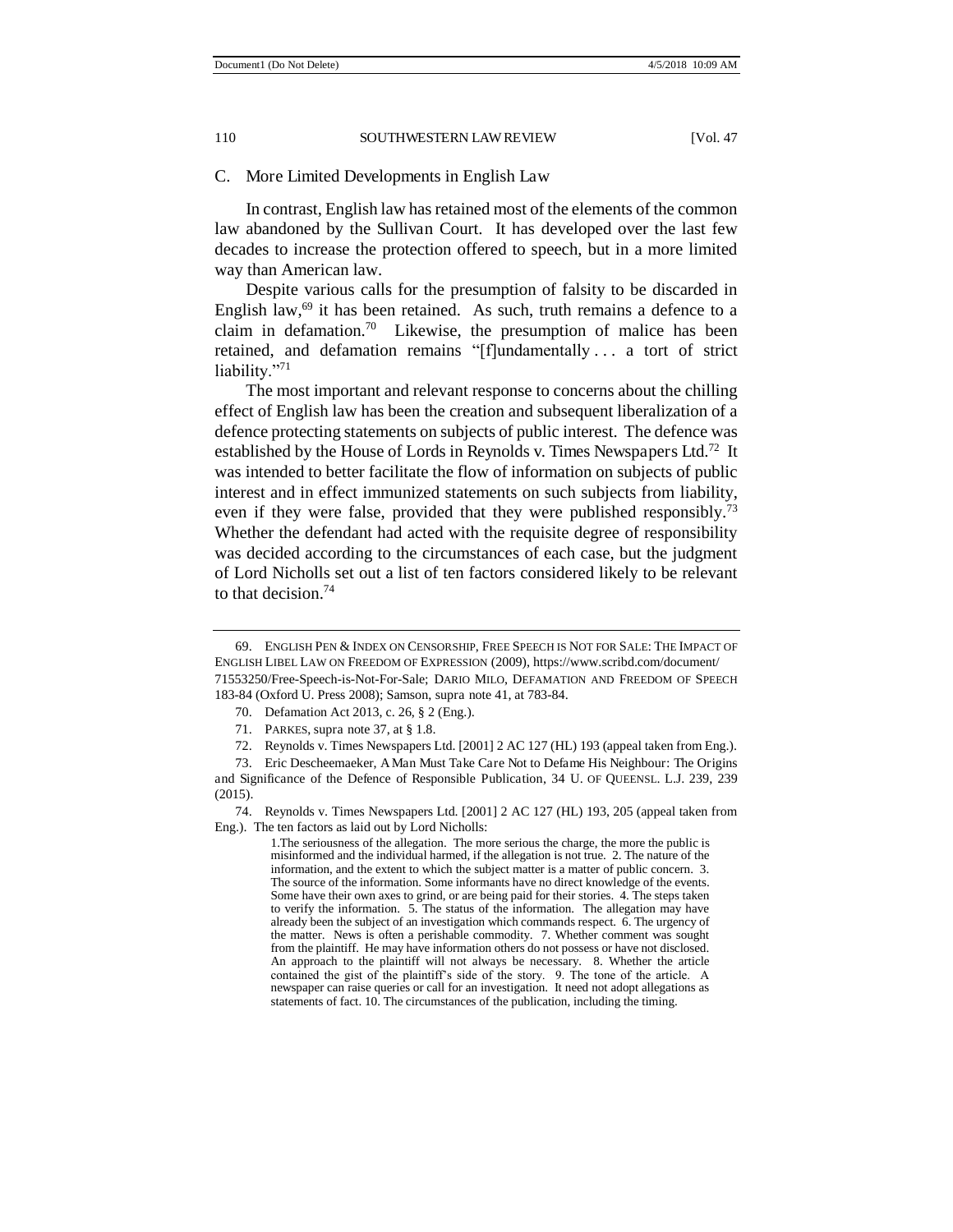Although an important development in the law, the Reynolds defence was less effective than hoped in addressing the chilling effect.<sup>75</sup> As such, Parliament repealed the defence in the Defamation Act 2013 and replaced it with a more open-textured statutory public interest defence, intended to be applied more flexibly in the courts.<sup>76</sup> Section 4 of the 2013 Act provides that a defendant can avoid liability for defamation by showing that:

- a) the statement complained of was, or formed part of, a statement on a matter of public interest; and
- b) the defendant reasonably believed that publishing the statement complained of was in the public interest. $\frac{77}{2}$

In Reynolds, the House of Lords effectively introduced a fault standard – irresponsibility – in defamation claims brought in respect of certain kinds of statements; this element of fault has been retained in the section 4 defence, although it is now described as "unreasonableness."<sup>78</sup> But both the section 4 and Reynolds defences differ from the Sullivan fault standard in that the burden is on defendants to prove they did not act with the requisite level of fault.<sup>79</sup> Under the Sullivan rule, in contrast, the onus is on the plaintiff to prove the defendant's fault.<sup>80</sup>

In addition to broadening the Reynolds defence, the Defamation Act 2013 made what might have been a further important change to the common law, by requiring a plaintiff to show that the defendant's statement "has caused or is likely to cause serious harm to the [plaintiff's] reputation."<sup>81</sup> This provision, in section 1 of the Act, was initially interpreted as having effectively abolished the common law presumption of harm.<sup>82</sup>

However, the provision was poorly drafted.<sup>83</sup> Despite its initial appearance, the most authoritative interpretation to date, from the Court of Appeal, entails that the common law presumption of harm still applies in English law.<sup>84</sup> Although it may still be of some use to defendants, the effect of section 1 is now likely to be limited to providing courts with a strengthened mechanism for the early resolution of weaker claims.

76. Defamation Act 2013, c. 26, § 4 (Eng.).

- 81. Defamation Act 2013, c. 26, § 1 (Eng.).
- 82. Lachaux v. Indep. Print Ltd. [2015] EWHC (QB) 2242 [60] (Eng.).

83. See generally Eric Descheemaeker, Three Errors in the Defamation Act 2013, 6 J. EUR.

Id.

<sup>75.</sup> See infra notes 130-40 and accompanying text.

<sup>77.</sup> Id.

<sup>78.</sup> Descheemaeker, supra note 38, at 603, 625, 639.

<sup>79.</sup> Samson, supra note 41, at 782.

<sup>80.</sup> N.Y. Times Co. v. Sullivan, 376 U.S. 254, 267, 271 (1964).

TORT L. 24 (2015) [hereinafter Descheemaeker, Three Errors].

<sup>84.</sup> Lachaux v. Indep. Print Ltd. [2017] EWCA (Civ) 1334 [72], [82] (Eng.).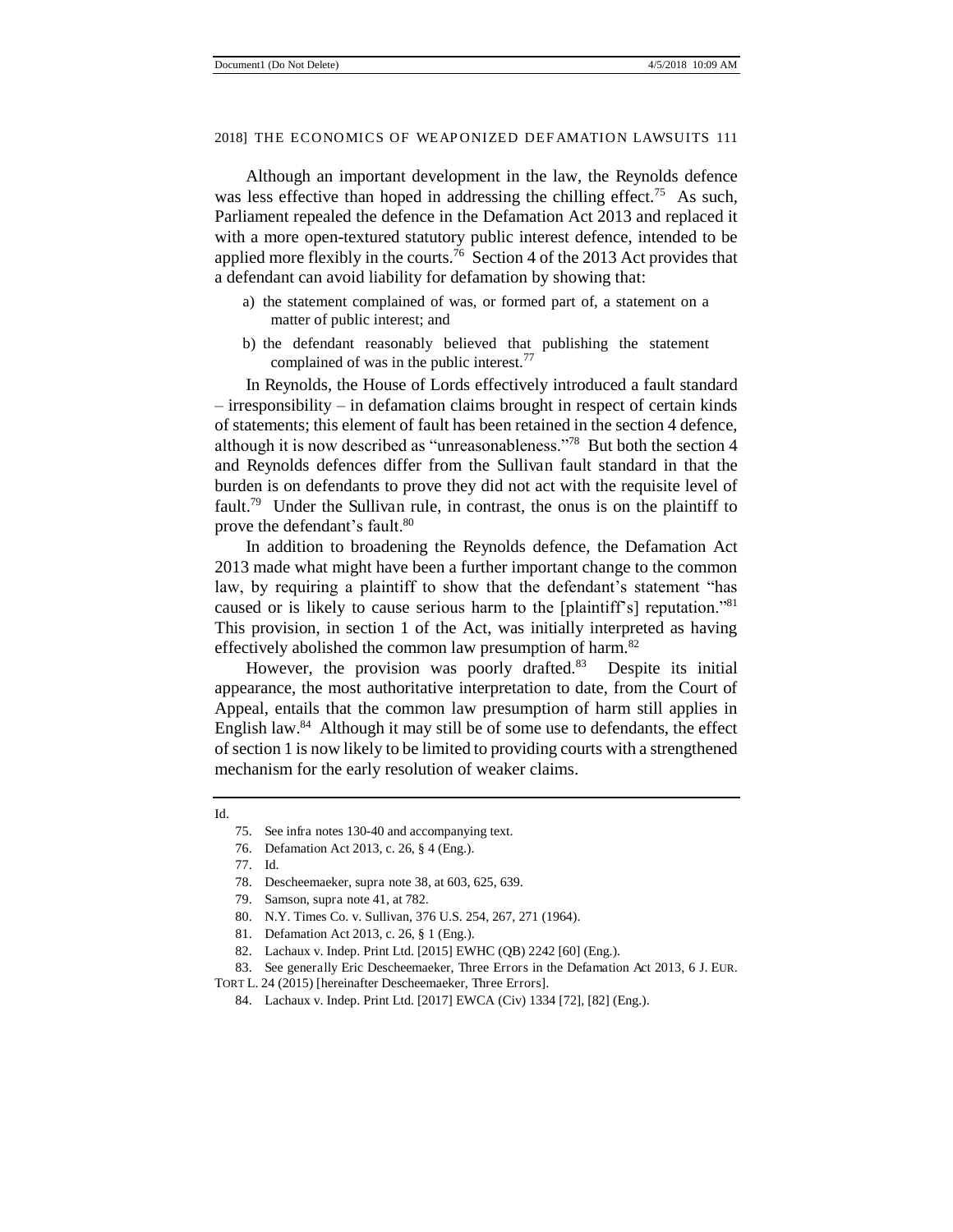The protection of speech in English defamation law has been enhanced by the above developments, but "in substantive terms the balance remains very different from in the US,"<sup>85</sup> with stronger protection still provided to the interest in reputation in England.

These significant changes to both U.S. and English defamation law have been driven largely by concern over the law's chilling effect on expression and have sought to better optimize the incentives induced by the law. As such, they can reasonably be assessed by reference to their effects on those incentives. Part II discusses the contribution that economic analysis can make to assessing the consequences of the distinct libel regimes in each jurisdiction.

#### II. ECONOMIC ANALYSES OF DEFAMATION LAW

The economics literature focusing specifically on the law of defamation is relatively sparse. Its focus is generally on the effects of the different standards of fault that might be required for a finding of liability, particularly comparing strict liability with the Sullivan actual malice standard. In line with the Sullivan Court's overarching concern with the chilling effect, most literature focuses on media organizations' incentives to publish statements that risk attracting liability in defamation.<sup>86</sup> As will be described below, however, these are not the only variables and incentives that have interested economists.

The discussion in this Part starts with an insight from the economics literature into the wider public importance of the chilling effect, especially in the context of lawsuits brought by public officials. We then discuss the economics of defamation law and the chilling effect as framed by the Sullivan Court, before considering criticisms of the Court's reasoning found in the law and economics literature.

#### A. Public Figures and the Press as Watchdog

As discussed above, the Sullivan case was brought by a public official in relation to allegations about his official conduct. $87$  The Supreme Court was partly motivated by the particular dangers associated with this kind of lawsuit.<sup>88</sup> One way in which these concerns can be understood is to recognize that the choice of legal rules used to resolve defamation disputes has

<sup>85.</sup> Kenyon & Richardson, supra note 31, at 348.

<sup>86.</sup> See infra Section II.B.

<sup>87.</sup> N.Y. Times Co. v. Sullivan, 376 U.S. 254, 256-57 (1964).

<sup>88.</sup> See supra notes 40-41 and accompanying text.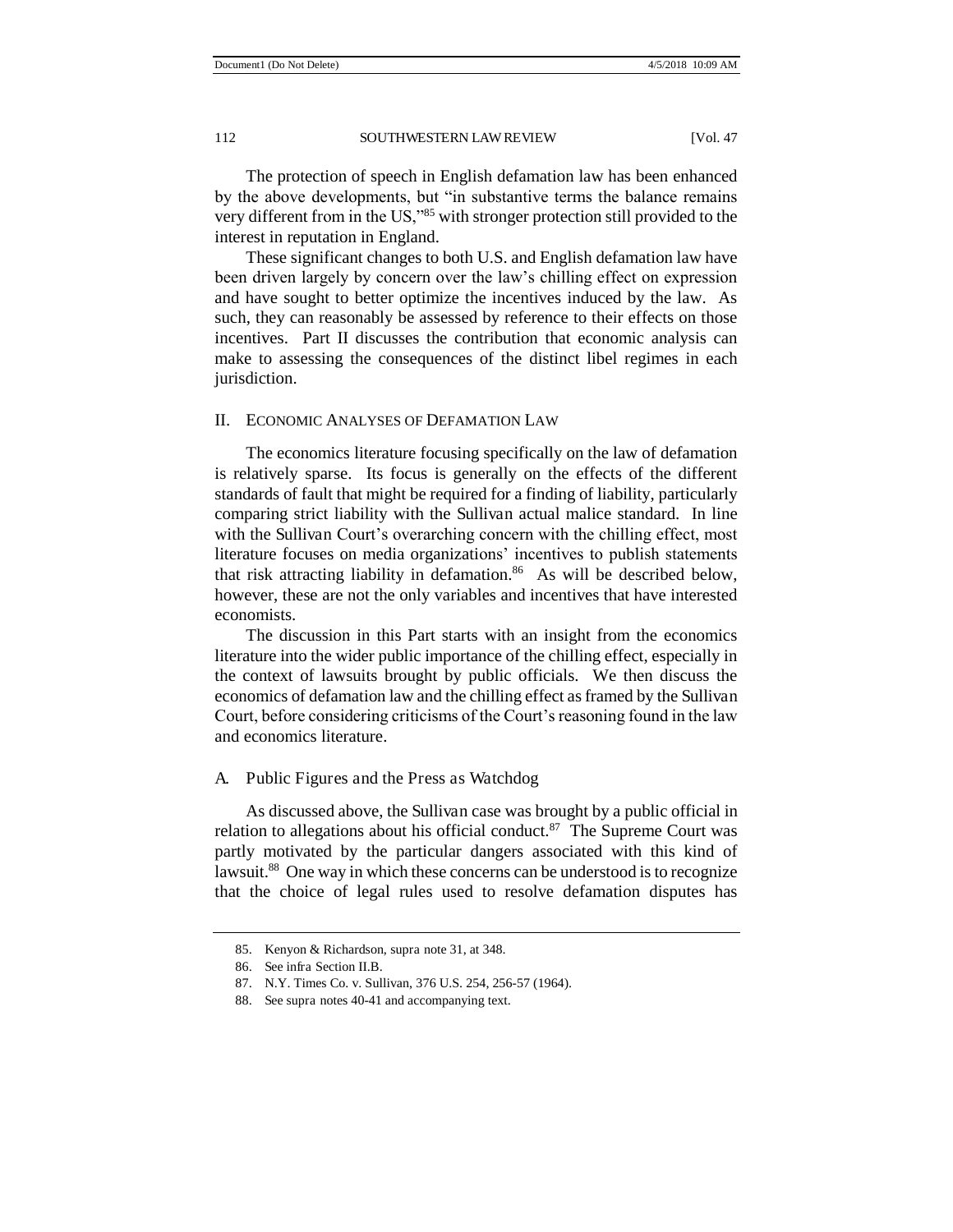important ramifications that go beyond the immediate outcomes of lawsuits. Of particular importance in respect of public official plaintiffs is the effect of the law in either facilitating or obstructing the press's role in scrutinizing their conduct, acting as a "watchdog" for the public.<sup>89</sup> Economic analysis can help highlight the mechanisms through which these effects operate.

In two closely related papers, Nuno Garoupa uses economic theory to investigate libel law's "implications for the existence of dishonesty in a society in which the media can influence social behavior."<sup>90</sup> He analyses the effect of various features of the law on public figures' incentives to act dishonestly or corruptly, and on the accuracy of news stories about public figures. $91$ 

One important insight that is reflected in Garoupa's analysis is that the law of defamation can influence public figures' decisions about whether or not to engage in wrongdoing, as well as influencing the media's publication decisions and both parties' litigation outcomes. $92$  The basic incentive for public figures to do wrong – whatever benefit that they would obtain from the wrongdoing  $-$  is independent of defamation law. But when deciding whether to do wrong, a public figure also needs to take into account the likelihood that she will be exposed by the media and the harm that she would suffer if she is exposed. She would further need to consider the possibility of recovering some of the loss from being exposed through a defamation suit, taking into account her likelihood of success in court and the magnitude of the payoff that she could expect if successful. Defamation law obviously influences both of these factors, in addition to affecting the media's publication incentives, and therefore the probability of wrongdoing being exposed. As such, a public figure's expectations as to what might follow her wrongdoing will depend in part on the applicable libel laws. Although defamation law has no direct effect on wrongdoing incentives, it will influence a public figure's decision whether or not to do wrong – in a libel regime that is more protective of reputation, she will be less likely to be exposed, and capable of recovering more of her losses in court if she is exposed, and therefore will expect to retain more of the benefit obtained through her wrongdoing.

<sup>89.</sup> See Vincent Blasi, The Checking Value in First Amendment Theory, AM. B. FOUND. RES. J. 521, 572 (1977).

<sup>90.</sup> Nuno Garoupa, Dishonesty and Libel Law: The Economics of the *"*Chilling*"* Effect, 155 J. INSTITUTIONAL STUD. 284, 286 (1999).

<sup>91.</sup> See generally Nuno Garoupa, The Economics of Political Dishonesty and Defamation, 192 INT'L REV. L. & ECON. 167 (1999).

<sup>92.</sup> Garoupa, supra note 90, at 287; see generally Gabriele Gratton, The Sound of Silence: Political Accountability and Libel Law, 37 EUR. J. OF POL. ECON. 266 (2015).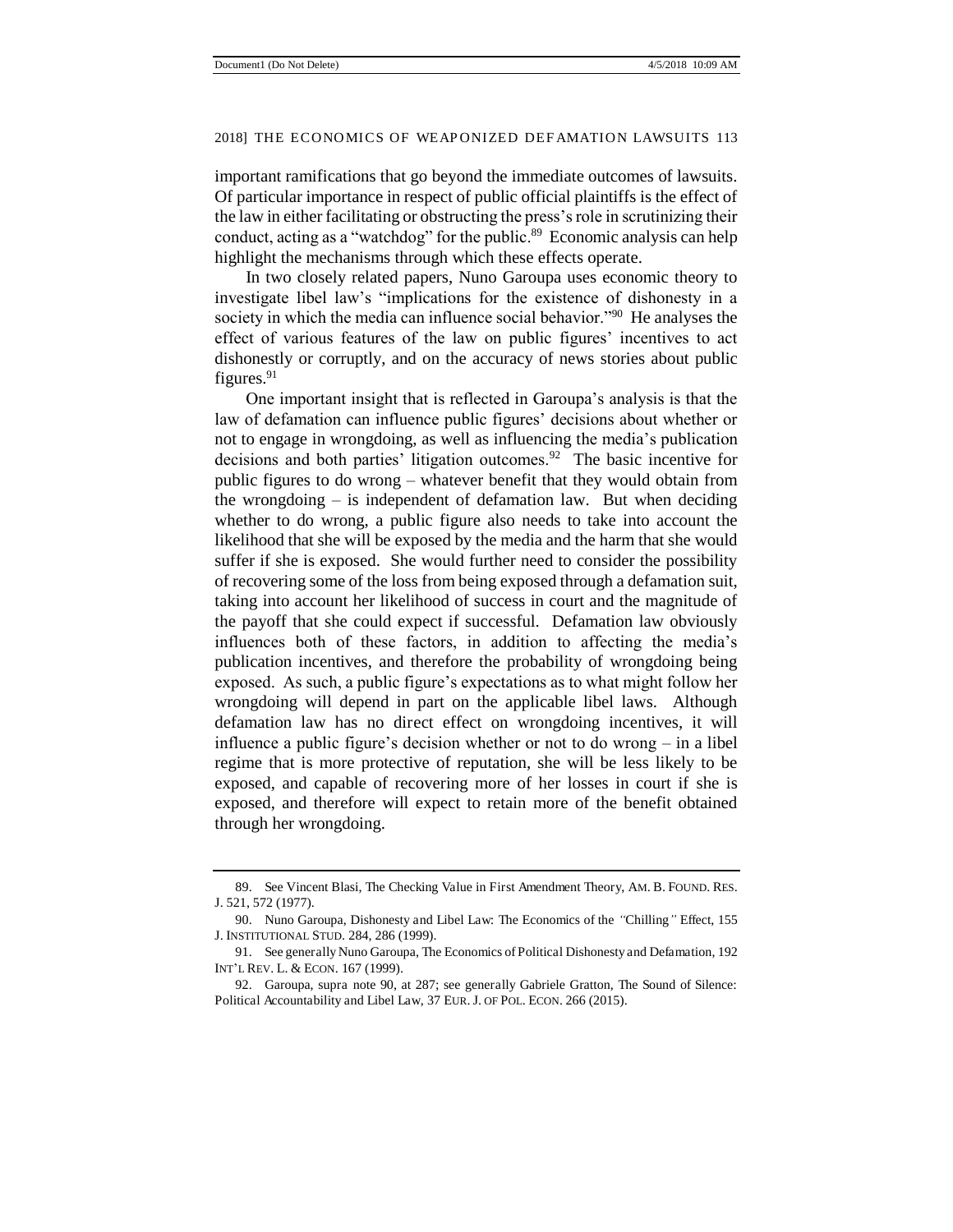The publication of speech on political subjects has particular social benefits, if it is presumed that democratic decisions are improved by the public's access to relevant information, in that it should enable citizens to self-govern more effectively.<sup>93</sup> Legal reforms that aim to reduce the chilling effect are in part motivated by a desire to preserve these benefits. The opposite side of this coin is demonstrated by Garoupa's analysis: where the chilling effect of defamation law on political speech is too great, less effective or more corrupt officials are allowed to go unchecked, and the long-term effectiveness of government may be eroded. A defamation regime that is too restrictive of expression will also be more conducive to being weaponized because it will be easier or more effective for public figures to leverage libel claims to suppress criticism and thereby to hide or facilitate their misconduct. We will return to discuss the effect of libel laws on public figures' conduct below,<sup>94</sup> after discussing in more general terms the economics of defamation and the chilling effect.

#### B. The Economics of the Chilling Effect

The following discussion puts the Sullivan Court's critique of the common law of defamation into the language of economics. Economic theory can explain the Court's perception of the chilling effect problem and indicate why it considered the common law to have too great an impact on expression. Our intention is to provide a basis for the discussion of the economics literature that follows, much of which assesses the decision in Sullivan and related reforms within this conceptual framework.

Law and economics scholars have sought to explain how different fault standards affect potential litigants' incentives to engage in activities that create a risk of injury to others. One goal of this literature is to help understand which liability regimes are appropriate to induce socially optimal activity levels in given cases.<sup>95</sup> Activity levels are socially optimal at the highest level of activity at which the actor's benefit from increasing her activity is not outweighed by the social cost of the risk of accidents imposed by that additional activity.<sup>96</sup> Absent the risk of liability for injuring others, actors would increase their activity until continuing to do so offered them no benefit, regardless of any risk of injuring others, because the cost of those

<sup>93.</sup> See Hollander, supra note 26, at 260-61; see generally, e.g., ALEXANDER MEIKLEJOHN, FREE SPEECH AND ITS RELATION TO SELF-GOVERNMENT (1948).

<sup>94.</sup> See infra notes 217-19 and accompanying text.

<sup>95.</sup> STEVEN SHAVELL, ECONOMIC ANALYSIS OF LAW 41-43 (2004).

<sup>96.</sup> Id. at 43.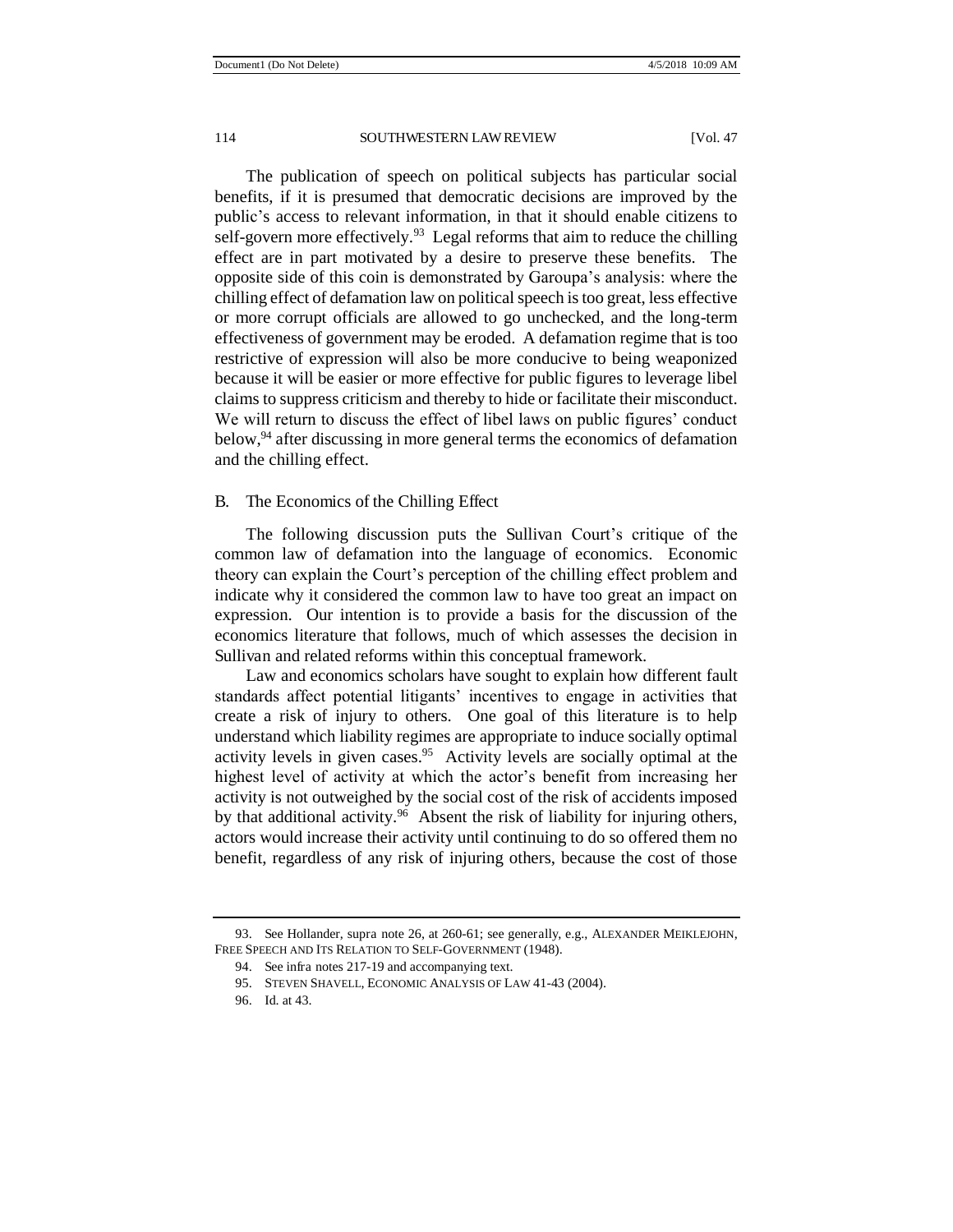injuries is externalized. $97$  In general, assuming that courts are able to perfectly resolve disputes, a strict liability standard will be effective in optimizing activity levels.<sup>98</sup> The strict liability standard optimizes activity levels because it forces actors to internalize the social cost of increasing their activity, by taking into account the risk of injury to others in the form of potential liability costs.

In the context of defamation law, the relevant "activity" decision is the defendant's choice whether to publish a potentially defamatory statement. As such, the standard economic analysis would suggest that publication incentives would be optimal under a strict liability standard. In contrast, under a regime using a fault standard, publishers would be indemnified against liability for all statements published with the relevant standard of care and as such would have no expected liability costs to take into account when deciding whether or not to publish. This would result in over-publication, since any statement offering a marginal benefit to the publisher would be published, regardless of the additional risk of reputational injury it could create.

However, there are two significant ways in which the law of defamation differs from this general understanding of fault standards. Firstly, courts are unable to perfectly resolve defamation disputes.<sup>99</sup> Where courts are only imperfectly able to determine liability, identifying the fault standard at which activity levels will be socially optimal is more complicated.<sup>100</sup> The imperfect resolution of defamation disputes by the courts makes publishers less certain of their risk of liability in respect of potential stories, and thereby contributes to the law's chilling effect on legitimate speech.<sup>101</sup>

Secondly, and more peculiar to defamation law, the activity being regulated – speech – generates significant positive externalities, to a greater extent than other risky activities. The Consitution provides more protection to speech than to other kinds of activity in part because of the perceived social

<sup>97.</sup> Id.

<sup>98.</sup> Steven Shavell, Strict Liability Versus Negligence, 9 J. LEGAL STUD. 1, 3 (1980). The defamation setting is most closely analogous to the category of accidents that Shavell refers to as "unilateral accidents between sellers and strangers." Id.

<sup>99.</sup> This is also true in other areas of law, but courts may be particularly imperfect in deciding disputes relating to speech. See Richard A. Posner, Free Speech in an Economic Perspective, 20 SUFFOLK U. L. REV. 1, 25-26 (1986).

<sup>100.</sup> See Steven Shavell, Uncertainty over Causation and the Determination of Civil Liability, 28 J. L. & ECON. 587, 587-88 (1985); Eberhard Feess, Gerd Muehlheusser & Ansgar Wohlschlegel, Environmental Liability Under Uncertain Causation, 28 EUR. J. L. ECONS. 133 (2009). The focus of these papers is on standards of proof, rather than fault standards, but the basic point holds for the latter.

<sup>101.</sup> Schauer, supra note 4, at 687-88.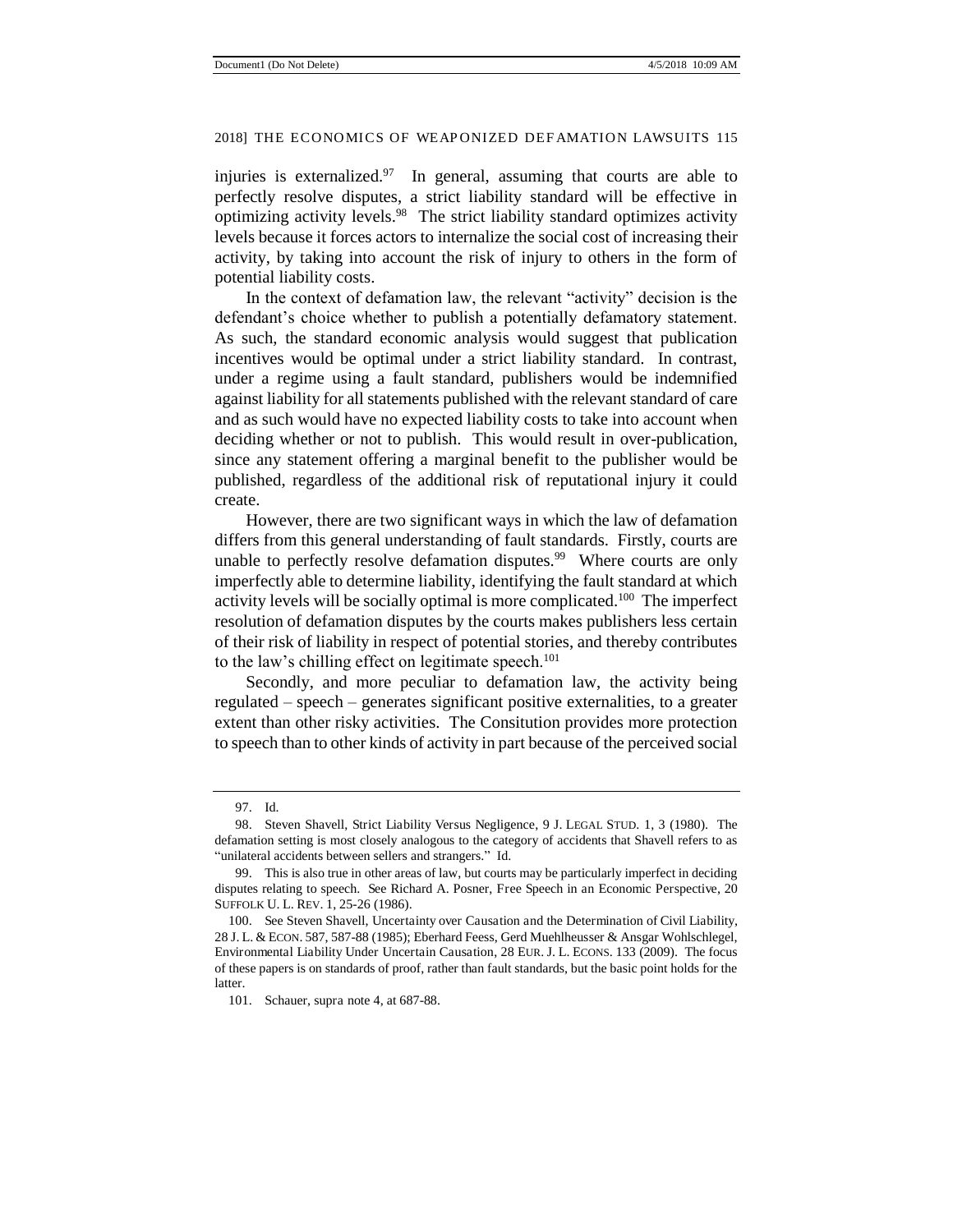benefits it produces.<sup>102</sup> These social benefits cannot be fully internalized<sup>103</sup> by publishers for various reasons: for example, once information is in the public domain it is impossible to fully compensate the original publisher for its re-use by others.<sup>104</sup> This aspect of defamation law featured prominently in the analysis of the Sullivan Court. The Court believed that the common law strict liability approach, by forcing publishers to internalize the social costs of their activity without their being able to internalize its social benefits, would lead to over-deterrence of speech.<sup>105</sup> As a result, society would lose the benefit of the over-deterred speech.<sup>106</sup>

This was the essence of the Supreme Court's reasoning in Sullivan – the common law strict liability standard was inappropriate because it did not sufficiently account for the social benefit of the defendant's activity.<sup>107</sup> The Court mandated a more relaxed fault standard to give greater "breathing space<sup>"108</sup> to probabilistic statements about public officials, and thereby to avoid over-deterring publications that would, if true, provide a social benefit.

#### C. Verification

The above discussion describes in economic terms the Sullivan Court's belief that the common law strict liability standard over-deterred the publication of statements about public officials, and explains its reasons for attempting to increase publication incentives by altering that standard. The Court believed that the social benefit of true speech required a more relaxed approach to liability than existed under the common law if socially optimal

<sup>102.</sup> N.Y. Times Co. v. Sullivan, 376 U.S. 254, 266, 269, 271 (1964); see also FREDERICK SCHAUER, FREE SPEECH: A PHILOSOPHICAL ENQUIRY 7-10 (1982); Daniel A. Farber, Free Speech Without Romance: Public Choice and the First Amendment, 105 HARV. L. REV. 554, 563 (1991) (noting the particular social benefits produced by political speech).

<sup>103.</sup> That is, publishers cannot recover the value of these externalities by including it in the price charged to consumers.

<sup>104.</sup> See Hollander, supra note 26, at 260; Farber, supra note 102, at 558-59.

<sup>105.</sup> Bar-Gill & Hamdani, supra note 21, at 2; ROBERT D. COOTER, THE STRATEGIC CONSTITUTION 325-27 (2002); Farber, supra note 102, at 568-70. As noted, our focus in this paper is on traditional media publishers – other publishers, such as citizen journalists and bloggers, may also be subject to the chilling effect of defamation law, but the effect may not operate in precisely the same way. For example, research in England suggests that internet publishers are more likely to abandon stories because of libel law when they have better access to legal advice. Judith Townend, Online Chilling Effects in England and Wales, 3(2) INTERNET POLICY REV. 4-5 (2014). Traditional publishers may be more likely to self-censor because of their greater understanding of the legal risks of publication.

<sup>106.</sup> Bar-Gill & Hamdani, supra note 21, at 2-3.

<sup>107.</sup> Id.

<sup>108.</sup> N.Y. Times Co. v. Sullivan, 376 U.S. 254, 272 (1964) (citing NAACP v. Button, 371 U.S. 415, 433 (1963)).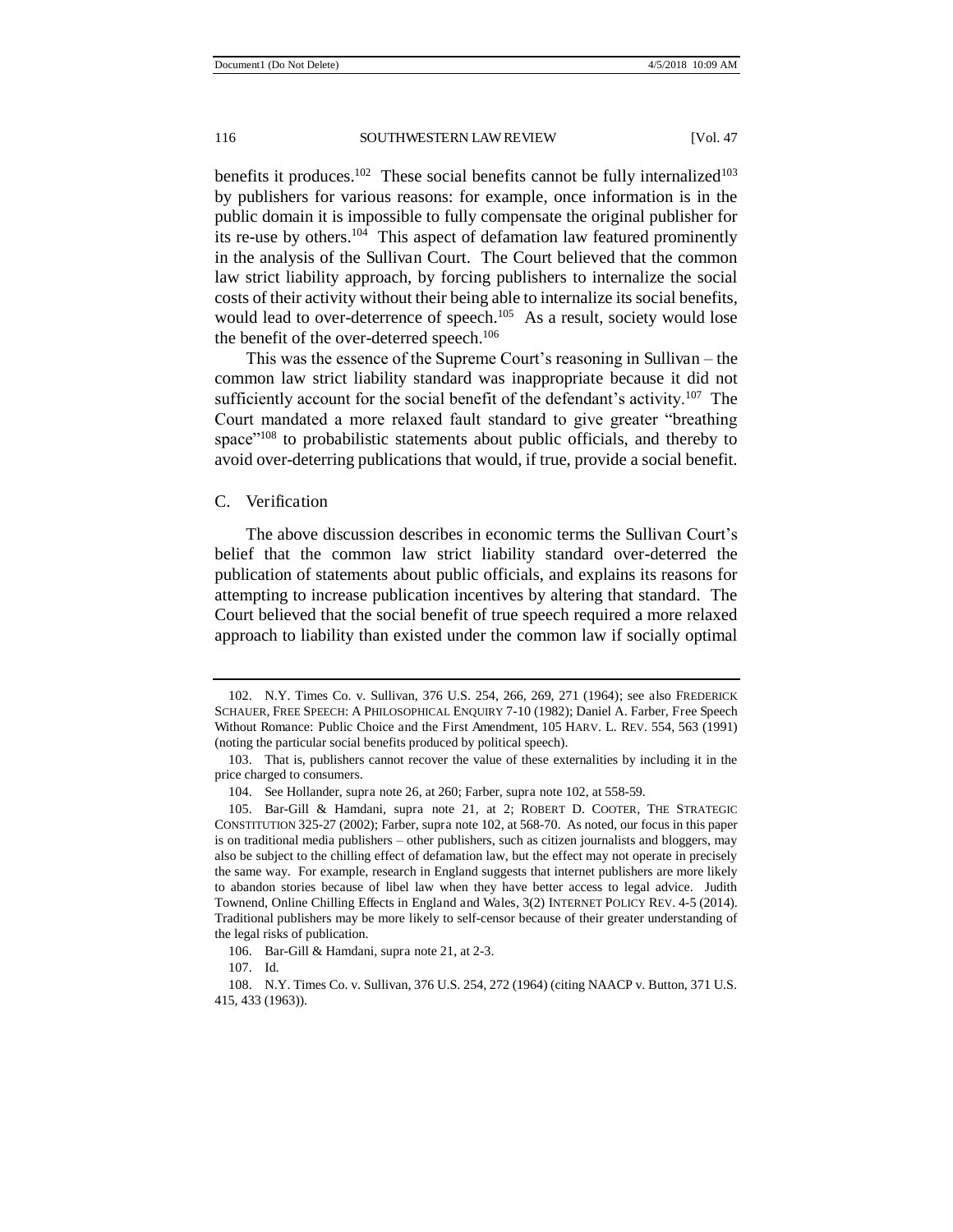publication decisions were to be induced.<sup>109</sup> But law and economics literature investigates not only defendants' activity levels, but also their care levels, that is, the level of care the actor takes to avoid injury to others while carrying out the activity in question.<sup>110</sup> The applicable fault standard in a given area of law can affect potential defendants' incentives to act with a particular level of care, as well as their incentives to act at all.

Economists studying defamation law have argued that the approach taken in Sullivan "overlooks the effect of liability on the verification decision,"<sup>111</sup> that is, the steps a publisher takes to verify the accuracy of a statement before publication. Verification is the closest equivalent in the defamation context to the concept of care used in the law and economics literature on torts.

The effect of defamation law on publishers' incentives to verify statements is potentially important given that the social benefit of their publications is clearer and more significant if they are accurate.<sup>112</sup> As Hollander puts it, "once we have decided that defamation law must be tailored to accommodate the public need for information, it seems inescapable that we must also be concerned with the effect defamation law has on accuracy."<sup>113</sup> As such, several economists have sought to redress the omission of care incentives from the Sullivan Court's reasoning: their analyses have been concerned with the law's effect not only on the quantity of speech produced, but also on its quality.<sup>114</sup>

Alain Sheer and Asghar Zardkoohi investigate the effect of the Sullivan ruling on both the incentive to publish and the incentive to invest in verification.<sup>115</sup> According to their analysis, both strict liability and the actual malice standard produce inefficient publication incentives: the Sullivan standard "induces too little self-censorship while the common law approach induces too much."<sup>116</sup> However, while the strict liability rule induces efficient verification of the publications that it does not deter,  $117$  the actual

<sup>109.</sup> Bar-Gill & Hamdani, supra note 21, at 1-2.

<sup>110.</sup> SHAVELL, supra note 95, at 41.

<sup>111.</sup> Bar-Gill & Hamdani, supra note 21, at 2.

<sup>112.</sup> Cf. JOHN STUART MILL, ON LIBERTY AND THE SUBJECTION OF WOMEN 23 (Penguin Classics 2006) (1839) (arguing for the social value of false, as well as true, speech). But, Mill's argument is more persuasive in respect of mistaken opinions than false statements of fact. Frederick Schauer, Social Foundations of the Law of Defamation: A Comparative Analysis, 1 J. MEDIA L. & PRAC. 3, 10 (1980) [hereinafter Schauer, Social Foundations].

<sup>113.</sup> Hollander, supra note 26, at 269.

<sup>114.</sup> Id. at 261.

<sup>115.</sup> Sheer & Zardkoohi, supra note 22, at 207.

<sup>116.</sup> Id. at 223-24.

<sup>117.</sup> Id. at 119-20.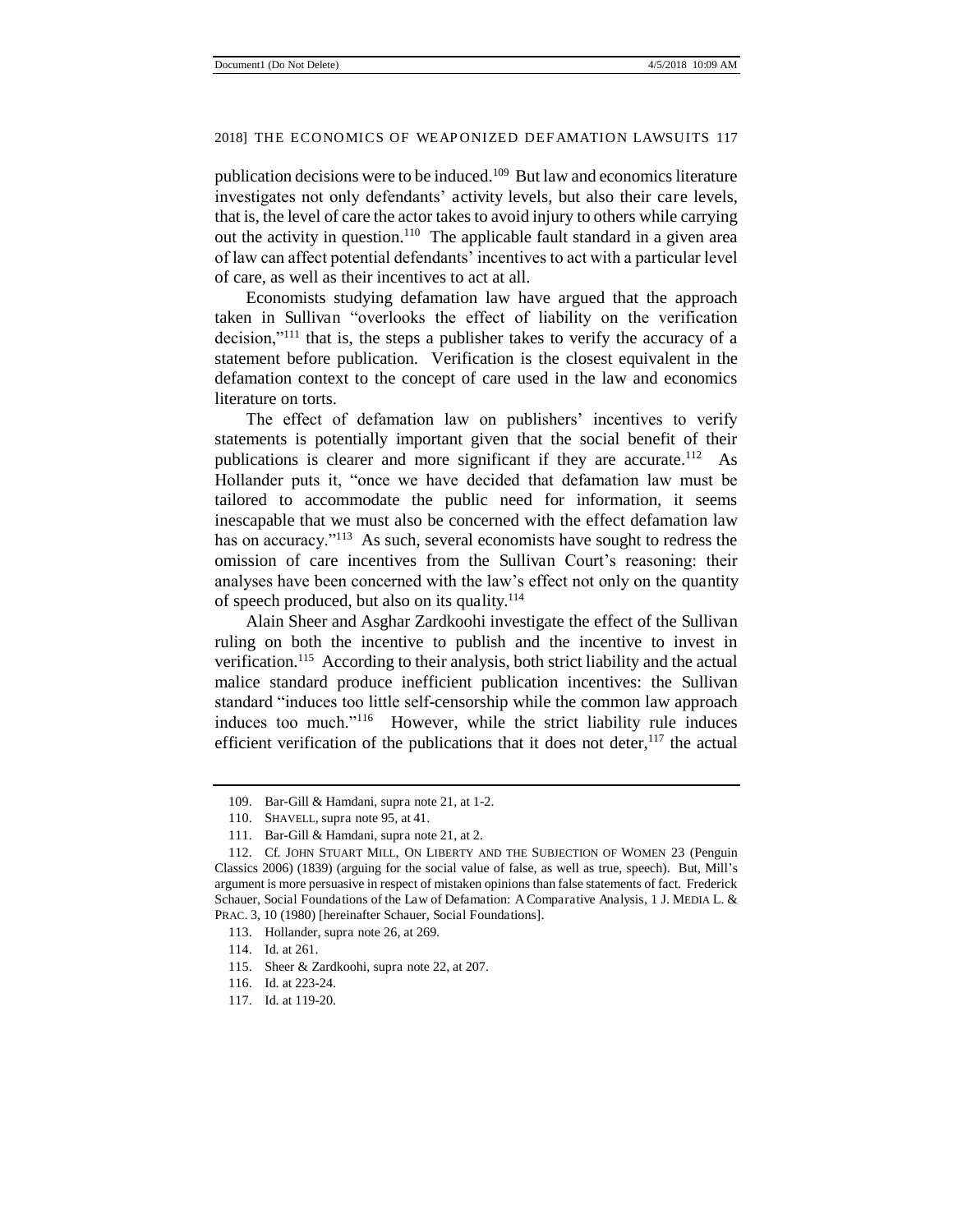malice rule induces less investment in verification than is socially optimal. As such, under that rule, "the probability of truth of those statements that are published will be undesirably low."<sup>118</sup> Hollander, similarly, argues that the Sullivan fault standard "will result in lower accuracy than would be [induced] under negligence or strict liability."<sup>119</sup>

If true statements provide more value to society than false statements, then the social benefit of a statement increases with the probability that it is true. Ideally, publishers would continue to invest in verification until the cost of additional investigation outweighs the benefit to society of the resulting increase in the probability of the statement being true.<sup>120</sup> The actual malice standard under-induces verification because, once the low level of care required to escape liability has been reached, the publisher does not benefit from additional verification even if it would benefit society.<sup>121</sup>

Other aspects of the Sullivan decision designed to increase publication incentives may also come at the expense of reduced accuracy. For example, Baum, Feess and Wohlschlegel's analysis of confidential sources' incentives to leak information to the press suggests that the decision to place the burden of proving falsity on plaintiffs increases the amount of true information made public, but also increases the publication of falsehoods.<sup>122</sup>

#### D. The Trade-Off between Accuracy and Quantity of Publications

The above economic analysis implies the existence of a fundamental trade-off in the incentives produced by potential reforms to defamation law. Reforms designed to ameliorate the law's chilling effect on true speech will also decrease its deterrent effect on false speech. Conversely, reforms intended to prevent the flow of falsehoods will also prevent the publication of truths. The Sullivan Court aimed to encourage socially beneficial speech, but it did so at the expense of encouraging the publication of more false statements causing reputational harm to individuals who would likely be denied a remedy for that harm. Similarly, although to a lesser extent, it has

<sup>118.</sup> Id. at 223.

<sup>119.</sup> Hollander, supra note 26, at 263.

<sup>120.</sup> Sheer & Zardkoohi, supra note 22, at 215-16.

<sup>121.</sup> Id. at 222-23. The use of a fault standard may also induce a publisher to waste costs on verifying stories that it would be certain to publish anyway, to insure itself against liability. Manoj Dalvi & James F. Refalo, An Economic Analysis of Libel Law, 34 EASTERN ECON. J. 74, 87 (2008).

<sup>122.</sup> Ido Baum, Eberhard Feess & Ansgar Wohlschlegel, Reporter*'*s Privilege and Incentives to Leak, 5 REV. L. & ECON. 701-03 (2009).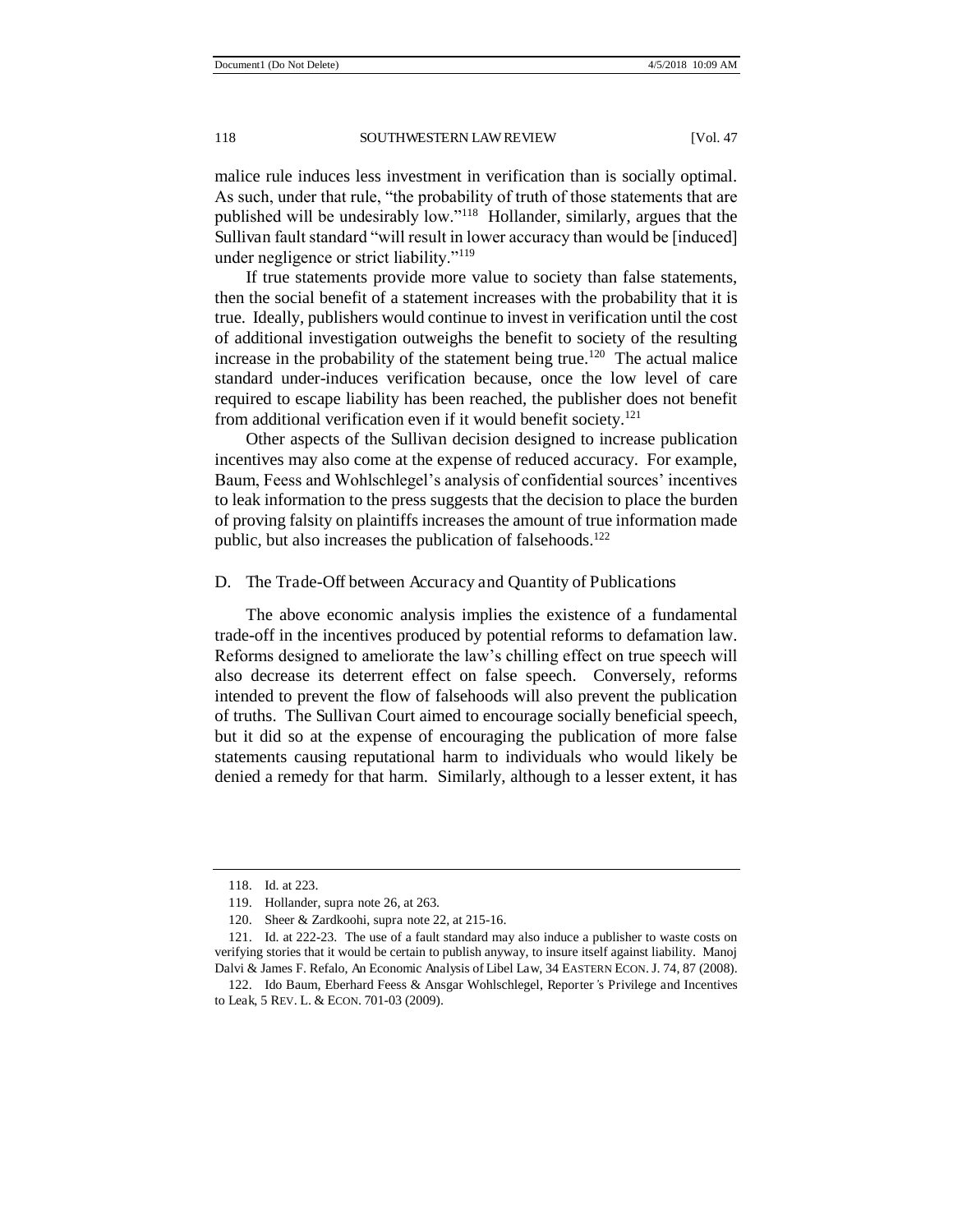been noted that the English Reynolds defence, by design, allows some false allegations against public figures to go uncorrected and uncompensated.<sup>123</sup>

The existence of this trade-off makes intuitive sense: holding publishers to a more exacting standard of care will not only increase their expected liability costs, and thereby reduce their activity incentives, but will also impose the costs of meeting the required standard of care, making the activity more expensive and further reducing activity levels. This conclusion also aligns with those reached in the legal and theoretical literature on the chilling effect. The appropriate resolution of the trade-off is a more difficult question and will depend to some extent on the legal and cultural values of each jurisdiction.<sup>124</sup>

According to the First Amendment scholar Frederick Schauer, "[t]he New York Times decision is, at bottom, a finding that an erroneous penalization of a publisher is more harmful than a mistaken denial of a remedy for an injury to reputation."<sup>125</sup> The Supreme Court has recognized this explicitly: in Gertz, Justice Powell wrote that "[t]he First Amendment requires that we protect some falsehoods in order to protect speech that matters."<sup>126</sup> Implicitly, its refusal in Sullivan to create an absolute privilege for statements about public officials<sup>127</sup> recognized that, to some degree, the deterrence of falsehoods was socially beneficial.<sup>128</sup> The Sullivan decision "contains no analysis of the circumstances under which self-censorship is desirable or tolerable,"<sup>129</sup> but the Court adopted rules that suggest a strong preference for ensuring the quantity of speech over its accuracy.

The English courts have also recognized this trade-off. In developing the requirements imposed on the media by the Reynolds defence, the Court of Appeal reasoned that if standards of responsible journalism were set too low, they "would inevitably encourage too great a readiness to publish defamatory matter," but if set too high they "would deter newspapers from discharging their proper function of keeping the public informed."<sup>130</sup> The English courts, while agreeing with the U.S. Supreme Court that the common

<sup>123.</sup> Jonathan Coad, Reynolds and Public Interest *–* What About Truth and Human Rights?, 18(3) ENT. L. REV. 75, 76, 84 (2007).

<sup>124.</sup> Schauer, Social Foundations, supra note 112, at 10.

<sup>125.</sup> Schauer, supra note 4, at 709.

<sup>126.</sup> Gertz v. Robert Welch, Inc., 418 U.S. 323, 341 (1974).

<sup>127.</sup> N.Y. Times Co. v. Sullivan, 376 U.S. 254, 293 (1964) (Black, J., concurring) (proposing an absolute privilege for such statements).

<sup>128.</sup> Michael Passaportis, A Law and Norms Critique of the Constitutional Law of Defamation, 90 VA. L. REV. 1985, 2018 (2004).

<sup>129.</sup> David A. Anderson, Libel and Press Self-Censorship, 53 TEX. L. REV. 422, 428 (1975).

<sup>130.</sup> Loutchansky v. Times Newspapers Ltd. [2001] EWCA (Civ) 1805, (No. 2) [2002] QB 783 at 809 (CA) [41].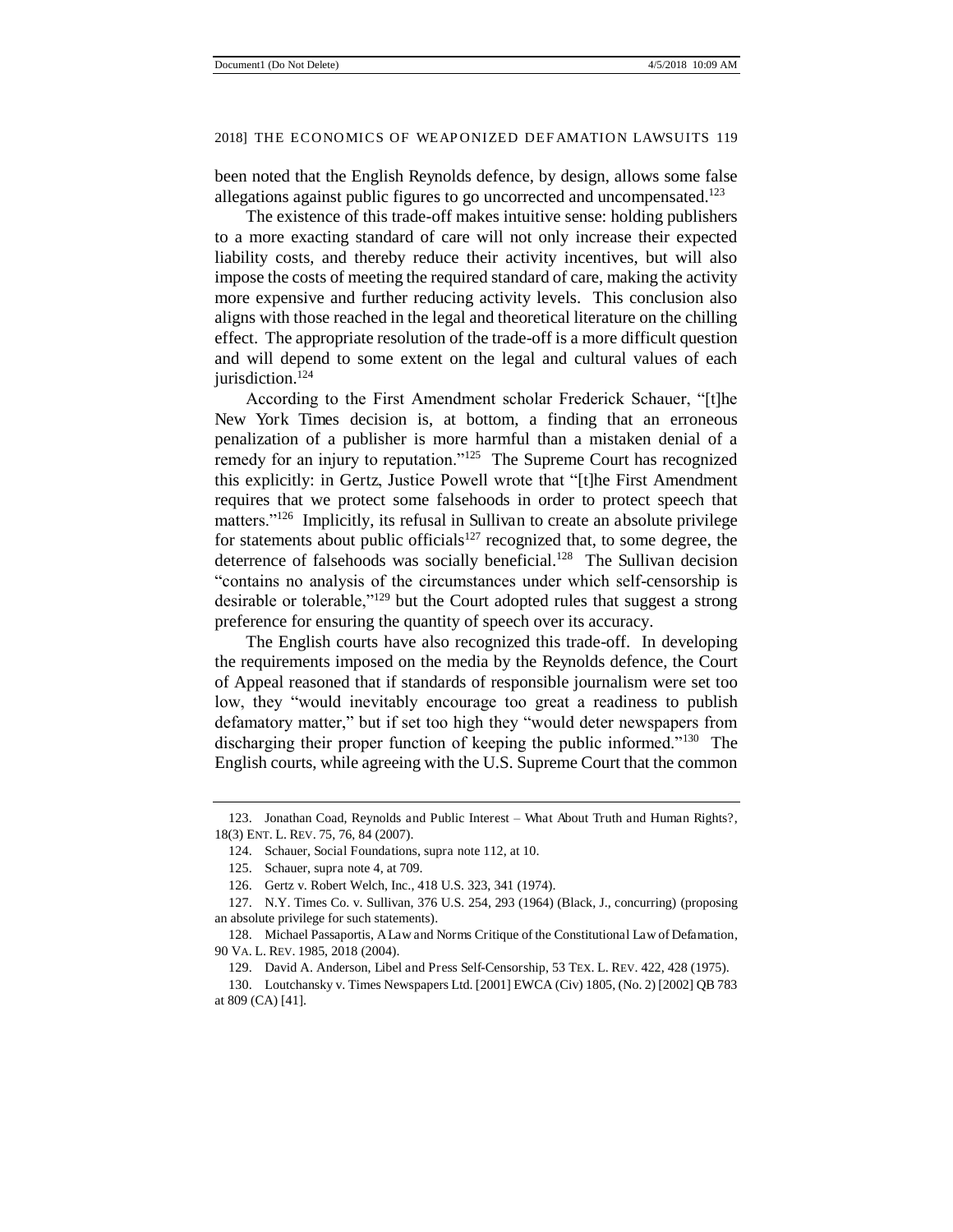law struck the wrong balance, have disagreed with the balance chosen in the U.S., opting instead for rules that place comparatively greater value on ensuring the accuracy of potentially defamatory publications.

Economists differ in their assessments of the appropriate balance between the two sides of this trade-off. Sheer and Zardkoohi suggest that the imbalance in favor of speech that was preferred in Sullivan "may be a useful second-best solution, because of the importance of the self-government external benefit implicated by publications concerning public officials and public figures."<sup>131</sup> Michael Passaportis, on the other hand, argues that properly taking into account the social harm caused by false publications should lead to the conclusion that "any regime of punishment more lenient than negligence necessarily causes social harm."<sup>132</sup>

Some economists have suggested that this trade-off might be resolved by using reforms to fault standards and damage awards in combination. Oren Bar-Gill and Assaf Hamdani argue that socially optimal decisions with respect to both verification and publication can be induced if the extent of publishers' liability in defamation varies depending on whether it would have been efficient to invest in verification before publication, $133$  and on the expected social benefit of publication.<sup>134</sup> Manoj Dalvi and James Refalo, similarly, focus on the effect of both fault standards and damages on the media's incentives to verify and publish stories.<sup>135</sup> Their conclusions favour using strict liability, and varying the level of damages according to the externalities associated with the publication.<sup>136</sup>

But it is difficult to assess the extent of the various positive and negative externalities caused by varying the quantity or quality of speech in such a way as to actually induce these incentives. $137$  In general, altering the level of damages awarded to successful plaintiffs will affect publication and verification incentives in comparable ways to altering fault standards.<sup>138</sup> Higher damages will promote accuracy at the expense of lower publication; lower damages will have the opposite effect.<sup>139</sup> The difficulty of measuring

<sup>131.</sup> Sheer & Zardkoohi, supra note 22, at 224.

<sup>132.</sup> Passaportis, supra note 128, at 2030.

<sup>133.</sup> Verification is efficient unless it would be overly expensive, or unless the initial evidence for an allegation is sufficiently strong to make such verification unnecessary. Bar-Gill & Hamdani, supra note 21, at 3-4.

<sup>134.</sup> Id. at 4. This finding effectively provides support for using the actual malice standard in respect of statements on matters of public interest.

<sup>135.</sup> Dalvi & Refalo, supra note 121, at 87.

<sup>136.</sup> Id. at 85-87.

<sup>137.</sup> Hollander, supra note 26, at 270; Passaportis, supra note 128, at 2027, 2031.

<sup>138.</sup> Hollander, supra note 26, at 273-74.

<sup>139.</sup> Id. at 273, 275.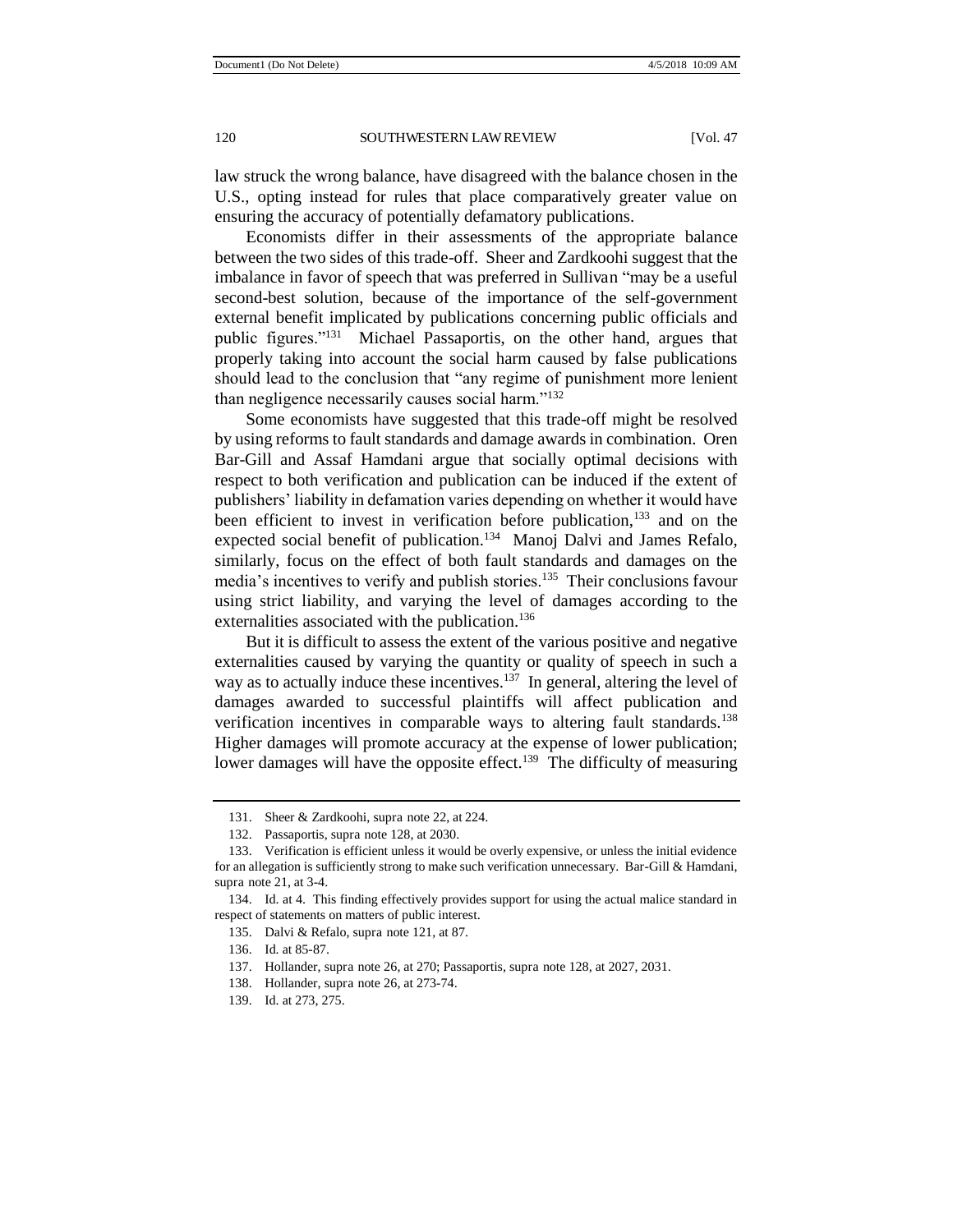externalities also suggests that the role of economic analysis in resolving a straight trade-off between quality and quantity may be fairly limited.<sup>140</sup>

#### III. LITIGATION COSTS

To this point, we have discussed the economics of defamation law and the chilling effect in a general sense, suggesting that reforms to the substantive law, such as those adopted in Sullivan and Reynolds, imply a trade-off between inducing increased activity and inducing increased care.<sup>141</sup> Clearly, substantive reforms that are favorable to defendants, as well as incentivizing publication generally, should be expected to reduce the effectiveness of attempts by public figures to weaponize defamation lawsuits against the media. Publishers will be less concerned about being sued if they are more likely to be able to defend the suit successfully. But other aspects of the libel regime may have a more significant bearing on this particular issue.

Arguably, the feature of defamation law that most effectively allows plaintiffs to weaponize claims against media organizations is the high cost of litigation. In this Part, we discuss procedural features of the law of defamation, with a more explicit emphasis on their implications for the issue of weaponized lawsuits. After first outlining the significance of litigation costs to the chilling effect, we consider the cost implications of the substantive reforms discussed in Part II above, and then turn to the purely procedural issue of the allocation of liability for litigation costs. Those discussions will be built on in Part IV, which discusses parties' litigation incentives in the context of defamation law.

#### A. Costs and the Chilling Effect

The problems caused for publishers by the high cost of defamation litigation have been recognized on both sides of the Atlantic. In England, Alastair Mullis and Andrew Scott argue that: "The problem with libel has always been and remains the harm caused by threats and bullying in the shadow of the law. Such threats rely on the fear of the cost of embroilment

<sup>140.</sup> But see infra Part VI (discussing some possible negative consequences of choosing a balance as favorable to speech as that adopted in Sullivan).

<sup>141.</sup> Our interpretation of "substantive" reform loosely refers to reforms relating to the legal tests against which the existence or extent of liability is measured. We use the term "procedural" reform to denote reforms relating to the processes through which the substantive law is applied. The distinction is not clearly defined, and there is overlap between the two categories. See Scott M. Matheson, Jr., Procedure in Public Person Defamation Cases: The Impact of the First Amendment, 66 TEX. L. REV. 215, 222-25 (1987).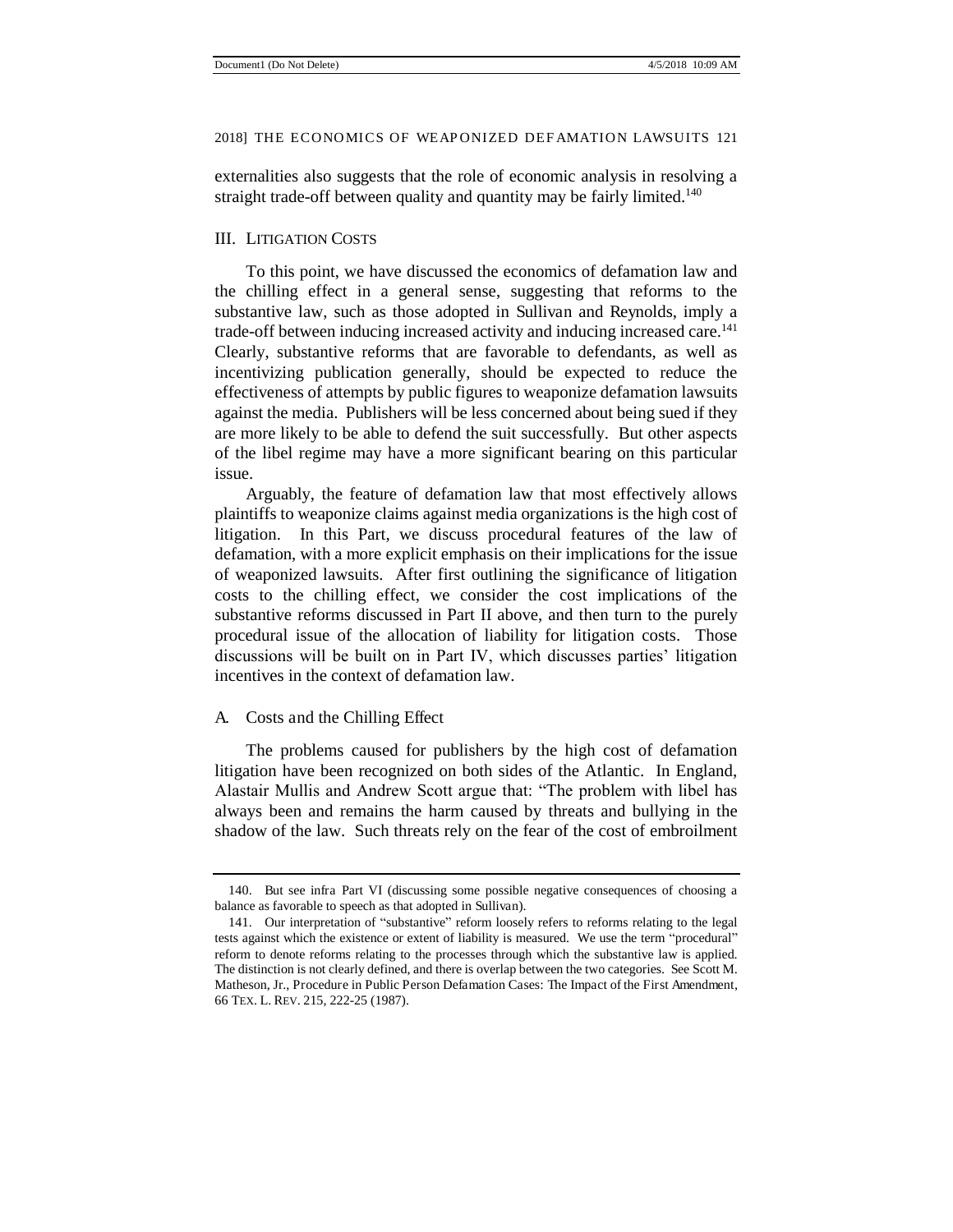in libel proceedings, not on the expectation that a case would necessarily be  $lost."142$ 

These commentators consider the issue of litigation costs to be so important that, during the debates leading to the 2013 reforms, they declared themselves "highly sceptical as to whether the substantive law of libel contributes at all directly to the existence of the perceived problems" with the chilling effect.<sup>143</sup> Only procedural reform would be sufficient to address those problems. Mullis and Scott were by no means the only voices in this debate emphasizing the central importance of litigation costs to the chilling effect;<sup>144</sup> the issue was also highlighted in Parliamentary Committees contributing to the debate on statutory reform.<sup>145</sup>

Similarly, in the U.S., the attorney David Boies has argued that: "[T]he process by which [defendants] get to judgment, even summary judgment, is a very large and expensive process . . . that discourages some in the media from undertaking stories (or undertaking approaches to stories) they know may engender litigation, whether [or not] they believe they can actually win that litigation."<sup>146</sup>

Nevertheless, the cost of litigation is an aspect of the law of defamation that has to date remained under-theorized in the economics literature. There are, however, two particular contexts in which the high cost of libel litigation could have a significant impact on economic analyses of the law. The following discussion begins with the impact on costs of substantive reforms, such as those adopted in Sullivan and Reynolds, before considering the

<sup>142.</sup> Alastair Mullis & Andrew Scott, The Defamation Bill 2012: Missing the Wood (With No Excuses), THE INT'L FORUM FOR RESPONSIBLE MEDIA BLOG (June 6, 2012), https://inforrm. wordpress.com/2012/06/06/the-defamation-bill-2012-missing-the-wood-with-no-excuses-alastairmullis-and-andrew-scott/.

<sup>143.</sup> Alastair Mullis & Andrew Scott, Something Rotten in the State of English Libel Law? A Rejoinder to the Clamour for Reform of Defamation, 14 COMMS. L. 173, 173 (2009).

<sup>144.</sup> See, e.g., DUNCAN BLOY & SARA HADWIN, LAW AND THE MEDIA: FOR PRINT, BROADCAST AND ONLINE JOURNALISM 93 (2011); Mr. Justice Gillen, *"*Everything Should Be as Simple as Possible but Not Simpler*"*: Practice and Procedure in Defamation Proceedings, 63 NILQ 137, 144 (2012). Contra David Howarth, The Cost of Libel Actions: A Sceptical Note, 70 CAMBRIDGE L.J. 397 (2011).

<sup>145.</sup> CULTURE, MEDIA AND SPORT COMMITTEE, PRESS STANDARDS, PRIVACY AND LIBEL REPORT, 2009-10, HC 362-I, ¶ 115, 236-37; JOINT COMMITTEE ON THE DRAFT DEFAMATION BILL, REPORT, 2010-12, HL 203, HC 930-I, ¶ 26 (UK). Despite the emphasis given to the issue of costs by these committees, the 2013 Act contained very little in the way of procedural reform. That omission has been criticized by commentators. E.g., Alastair Mullis & Andrew Scott, Tilting at Windmills: the Defamation Act 2013, 77 MOD. L. REV. 87, 88 (2014); Howard Johnson, The Defamation Act 2013 *–* Reform or Tinkering?, 19 COMMS. L. 1 (2014).

<sup>146.</sup> David Boies, The Chilling Effect of Libel Defamation Costs: The Problem and Possible Solution, 39 ST. LOUIS U. L.J. 1207, 1208 (1995).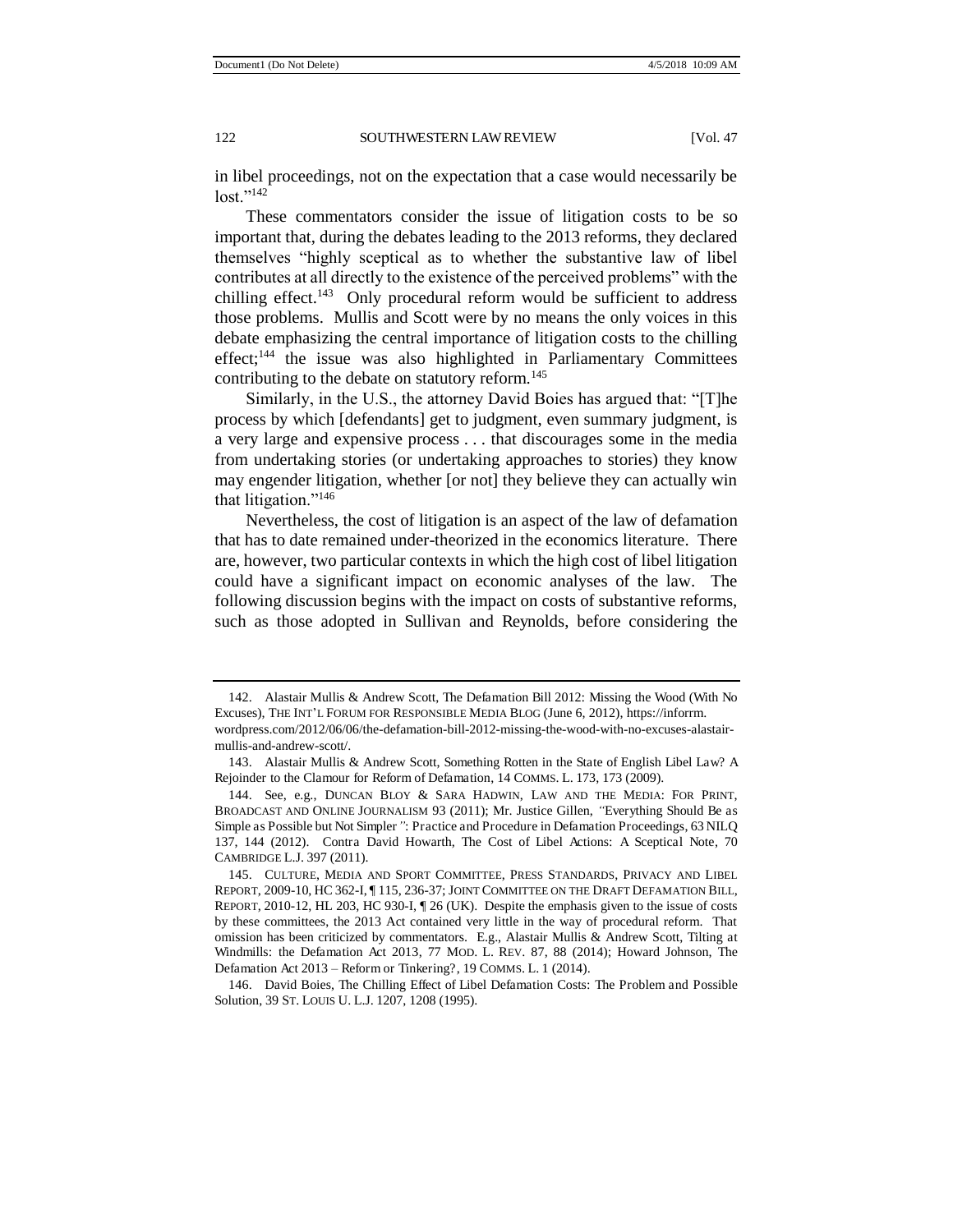different approaches taken in the U.S. and England to apportioning litigation costs between the parties to a lawsuit.

#### B. The Impact of Substantive Reforms on Litigation Costs

Both the Sullivan and Reynolds reforms primarily altered substantive components of defamation law.<sup>147</sup> That is, their main effect was to reduce the likelihood that courts would resolve certain categories of defamation claims in favor of the plaintiff by changing the legal tests applied to the determination of liability. The economic rationale for this kind of substantive reform is that it will reduce publishers' expected liability costs in respect of a given publication and thereby increase the incentive to publish.<sup>148</sup> If the expected cost of liability consists of the likely cost of a finding of liability (including litigation costs and damages awards) multiplied by the probability of such a finding, then reforms that reduce that probability will reduce publishers' expected liability costs overall.

However, one of the strongest criticisms of both reforms is that they do not sufficiently account for the potential cost of successfully defending a defamation claim. If being sued for defamation harms a media organization in expectation even if the lawsuit is likely to fail, then it will need to take this into account in its publication decisions.

One common criticism of the Sullivan actual malice rule is that it shifts the focus of defamation trials from falsity to the defendant's conduct. Randall Bezanson notes that as a result of Sullivan, "[a]s a practical matter, the truth or falsity of the challenged statement is no longer pertinent to the libel action."<sup>149</sup> This shift can be criticized on the grounds that the veracity of disputed statements is probably what matters most in a defamation claim, both to the parties and to the public, and the focus on fault means that there is often no need for the courts to rule on this issue.<sup>150</sup> But the shift in emphasis from the statement itself to the defendant's conduct in publishing also has side effects that bear more directly on economic analysis of the law. In particular, it risks substantially increasing the cost of defending a defamation action, whether the defendant is successful or not.<sup>151</sup> Hollander

<sup>147.</sup> A number of procedural reforms were also adopted in Sullivan. See Susan M. Gilles, Taking First Amendment Procedure Seriously: An Analysis of Process in Libel Litigation, 58 OHIO ST. L.J. 1753, 1755-56 (1998).

<sup>148.</sup> See supra Section II.B.

<sup>149.</sup> Randall P. Bezanson, Libel Law and the Realities of Litigation: Setting the Record Straight, 71 IOWA L. REV. 226, 230 (1985).

<sup>150.</sup> Id.; David A. Barrett, Declaratory Judgments for Libel: A Better Alternative, 74 CALIF. L. REV. 847, 855 (1986).

<sup>151.</sup> Anderson, supra note 129, at 435-37; LEWIS, supra note 53, at 201.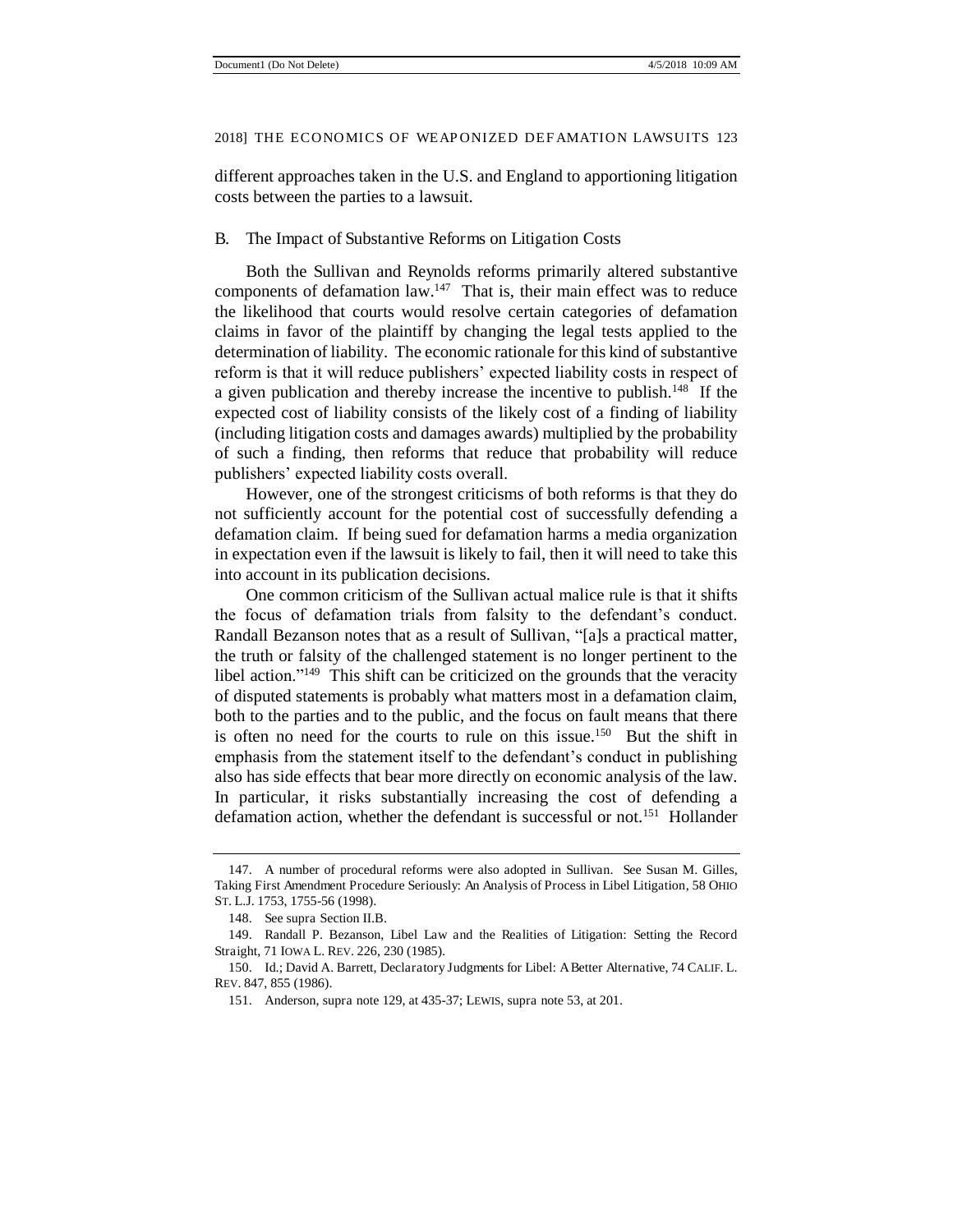argues that the problem with the substantive rules set down in Sullivan and subsequent cases is that they "were designed on the assumption that damage awards, rather than litigation costs, were the primary burden on defendants."152

Put simply, the presumption of malice at common law meant that the defendant's conduct was normally irrelevant to liability. It might in some cases be relevant to the quantum of damages, $153$  but in most cases there would be no need to enquire into the circumstances of publication or the defendant's state of mind.<sup>154</sup> Introducing these factors as relevant, or even central, to liability substantially increases the burden on litigants of, for example, gathering evidence about the decision to publish and presenting arguments as to how that evidence should be interpreted in light of the relevant legal standard of fault.

In addition to directly increasing legal costs by increasing the complexity of defamation litigation, the focus on defendants' conduct may also impose additional costs on media defendants through plaintiffs using the discovery process to gather evidence relating to the publication decision. For example, publishers may not want the courts, plaintiffs, or the public to scrutinize their newsgathering processes too closely;<sup>155</sup> or the time and labor of journalists and editors may be lost while they are engaging in the discovery process, imposing opportunity costs.<sup>156</sup>

The Supreme Court has acknowledged these side effects of its Sullivan decision. In Herbert v. Lando, the Court noted that "New York Times and its progeny made it essential to proving liability that the plaintiff focus on the conduct and state of mind of the defendant."<sup>157</sup> The Court went on: "If plaintiffs, in consequence, now resort to more discovery, it would not be surprising; and it would follow that the costs and other burdens of this kind of litigation would escalate and become much more troublesome for both plaintiffs and defendants."<sup>158</sup>

However, the Court rejected the defendant's claim to a privilege protecting against the plaintiff's inquiries into the editorial process leading to

155. Jane E. Kirtley, Vanity and Vexation: Shifting the Focus to Media Conduct, 4 WM. & MARY BILL RTS. J. 1069, 1106-07 (1996).

<sup>152.</sup> Hollander, supra note 26, at 271.

<sup>153.</sup> Rookes v. Barnard [1964] AC 1129 (HL) 1221.

<sup>154.</sup> See supra notes 27-29 and accompanying text.

<sup>156.</sup> Gilles, supra note 147, at 1780.

<sup>157.</sup> Herbert v. Lando, 441 U.S. 153, 160 (1979). But see Anderson v. Liberty Lobby, Inc., 477 U.S. 242 (1986) (encouraging summary judgment on the issue of actual malice in defamation claims).

<sup>158.</sup> Herbert, 441 U.S. at 176.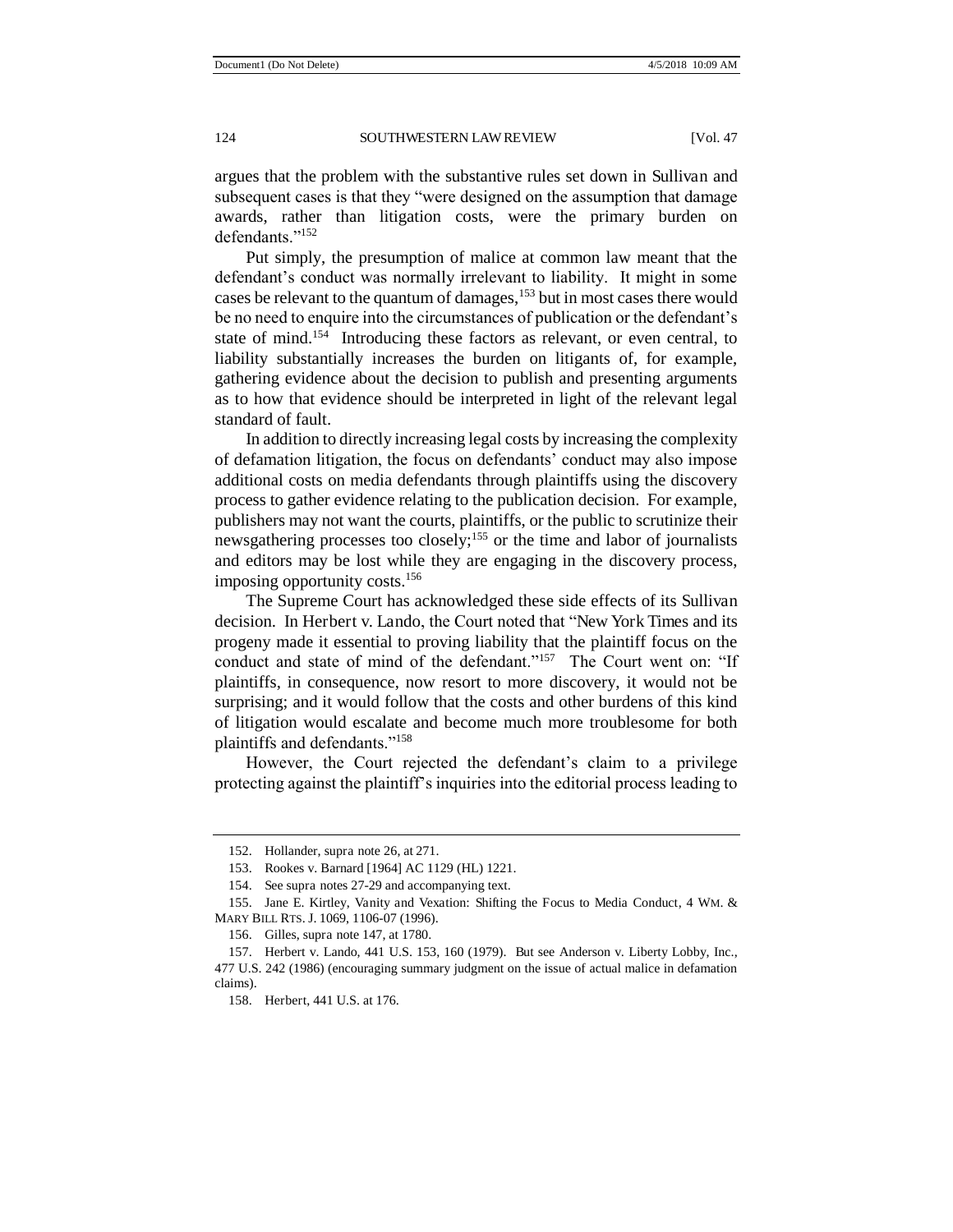the disputed publication.<sup>159</sup> The Court explicitly rejected the defendant's argument that the increased expense of the litigation process would aggravate the chilling effect of the law.<sup>160</sup>

Similar criticisms were made of the English Reynolds defence. Shortly after the House of Lords' decision, it was predicted that the defence "may be dysfunctional [in reducing the chilling effect] if it makes libel litigation more likely, more protracted, and outcomes less predictable."<sup>161</sup>

The prediction turned out to be prescient. Commentators argued that the defence was costly and difficult for media defendants to run, and that its likelihood of success was unpredictable.<sup>162</sup> Trial courts were criticized for applying Lord Nicholls' ten factors<sup>163</sup> as a rigid checklist of requirements that defendants needed to satisfy to qualify for the defence, rather than as an indicative list of things to be considered in coming to a more holistic judgment on whether the defendant had acted responsibly.<sup>164</sup>

The House of Lords agreed with these criticisms of the way in which the Reynolds defence worked in practice. Just seven years after its Reynolds decision, it felt it necessary in Jameel v. Wall Street Journal Europe to "restate the principles" of the defence in order to encourage lower courts to apply it more flexibly.<sup>165</sup> Andrew Scott has reported that, at the time of Jameel, the defence had succeeded at trial in only three cases, out of almost twenty in which it had been pleaded.<sup>166</sup> Despite the Jameel judgment, the perception remained that lower courts were applying the Reynolds defence too rigidly,<sup>167</sup> and the Supreme Court<sup>168</sup> again felt it necessary to encourage a more flexibile approach in Flood v. Times Newspapers Ltd.<sup>169</sup>

These criticisms led Parliament, in the Defamation Act 2013, to replace Reynolds with a broader statutory defence for statements on matters of public

165. Jameel v. Wall Street Journal Europe S.P.R.L. [2006] UKHL 44, [38].

166. Andrew Scott, The Same River Twice? Jameel v. Wall Street Journal Europe S.P.R.L., 12 COMMS. L. 52, 54 (2007).

168. The House of Lords was replaced with the Supreme Court in 2009 as a result of the Constitutional Reform Act 2005, c. 4.

<sup>159.</sup> Id. at 160.

<sup>160.</sup> Id. at 176.

<sup>161.</sup> Kevin Williams, Defaming Politicians: The Not So Common Law, 63 MOD. L. REV. 748, 753 (2000).

<sup>162.</sup> ANDREW KENYON, DEFAMATION: COMPARATIVE LAW AND PRACTICE 226 (2006).

<sup>163.</sup> See supra note 74 for the ten factors described in Reynolds v. Times Newspapers Ltd. [2001] 2 AC 127 (HL) 205 (appeal taken from Eng.).

<sup>164.</sup> Jason Bosland, Republication of Defamation under the Doctrine of Reportage *–* The Evolution of Common Law Qualified Privilege in England and Wales, 31 OXFORD J. LEG. ST. 89, 90-91 (2011).

<sup>167.</sup> David Tan, The Reynolds Privilege Revitalised, 129 L.Q. REV. 27, 27-28 (2013).

<sup>169.</sup> See generally Flood v. Times Newspapers Ltd. [2012] UKSC 11, [80].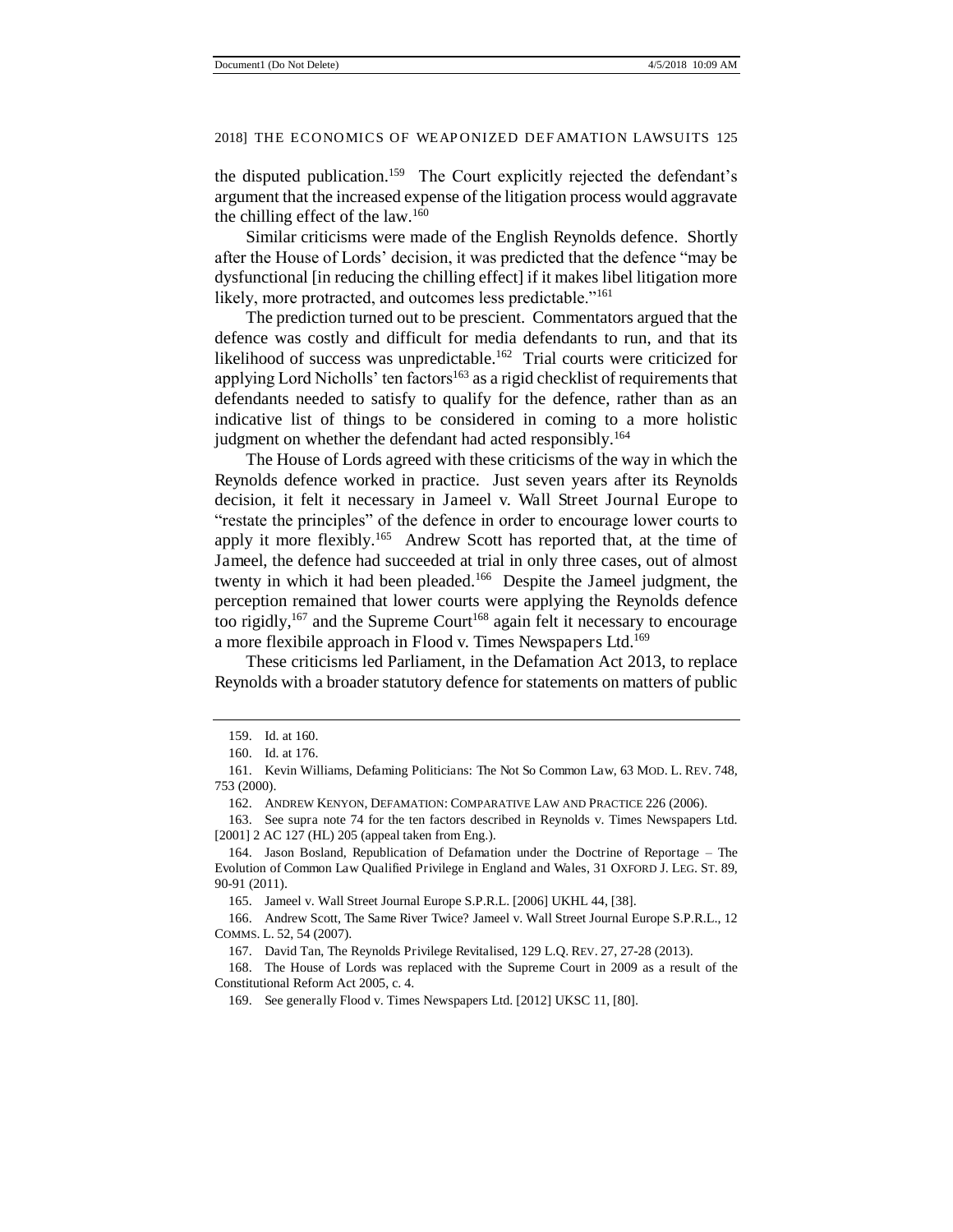interest.<sup>170</sup> But the extent to which this new defence will solve these problems remains unclear – particularly because the Explanatory Notes accompanying the relevant provision suggest that courts should continue to use the Reynolds factors when applying the new defence.<sup>171</sup>

A more intense focus on defendants' conduct in defamation litigation may also have implications for the press's ability to rely on confidential sources to reveal information on matters of public interest. Baum, Feess and Wohlschlegel analyse sources' incentives to leak information to the press under U.S. and English defamation laws.<sup>172</sup> They focus on the allocation of the burden of proof with respect to the veracity of defamatory statements, but the insight that sources will be more reluctant to come forward with information where the libel regime makes them more likely to believe that they will be identified in court is also pertinent here. Clearly, discouraging sources from revealing true information is undesirable in that it prevents the public from being informed about important stories.<sup>173</sup> If the reforms adopted to prevent publishers from self-censoring public interest stories increase the scrutiny given to the sources of such stories, they may risk chilling the flow of information before it even reaches the press. In Jameel, the trial court's rejection of the public interest defence was based in part on concerns about the veracity of the defendant's claim to have had a number of sources, whose identities it would not reveal, corroborating its allegations against the plaintiff.<sup>174</sup> It would not be surprising if the pivotal importance placed on anonymous sources in cases like this, such that revealing the identity of a source could allow a defendant to avoid the huge costs of liability, made potential sources more wary of revealing defamatory information to the press.<sup>175</sup>

Reforms to the substantive law of defamation clearly have the potential to affect the cost of litigation. When assessing a given reform proposal that seeks to address the chilling effect of defamation law by reducing the probability with which defendants will be held liable in court, its likely

<sup>170.</sup> Defamation Act 2013, c. 26, § 4 (UK). See supra text accompanying notes 57-58.

<sup>171.</sup> Defamation Act 2013, c. 26, Explanatory Notes ¶ 35 (UK).

<sup>172.</sup> Baum, Feess & Wohlschlegel, supra note 122.

<sup>173.</sup> E.g., Ashworth Hospital Authority v. MGN Ltd. [2002] 4 All ER 193 (HL) 210. But cf. Branzburg v. Hayes, 408 U.S. 665, 693-95 (1972) (doubting the extent of the chilling effect on the flow of information that would be caused by requiring journalists to identify anonymous sources to a grand jury).

<sup>174.</sup> Jameel v. Wall Street Journal Europe S.P.R.L. [2004] EWHC 37 (QB); see also James Gilbert Ltd. v. MGN Ltd. [2000] EMLR 680 (QB) 700-01.

<sup>175.</sup> But see Reynolds v. Times Newspapers Ltd. [2001] 2 AC 127 (HL) 205 (appeal taken from Eng.). "In general, a newspaper's unwillingness to disclose the identity of its sources should not weigh against it" in the application of the defence. Id.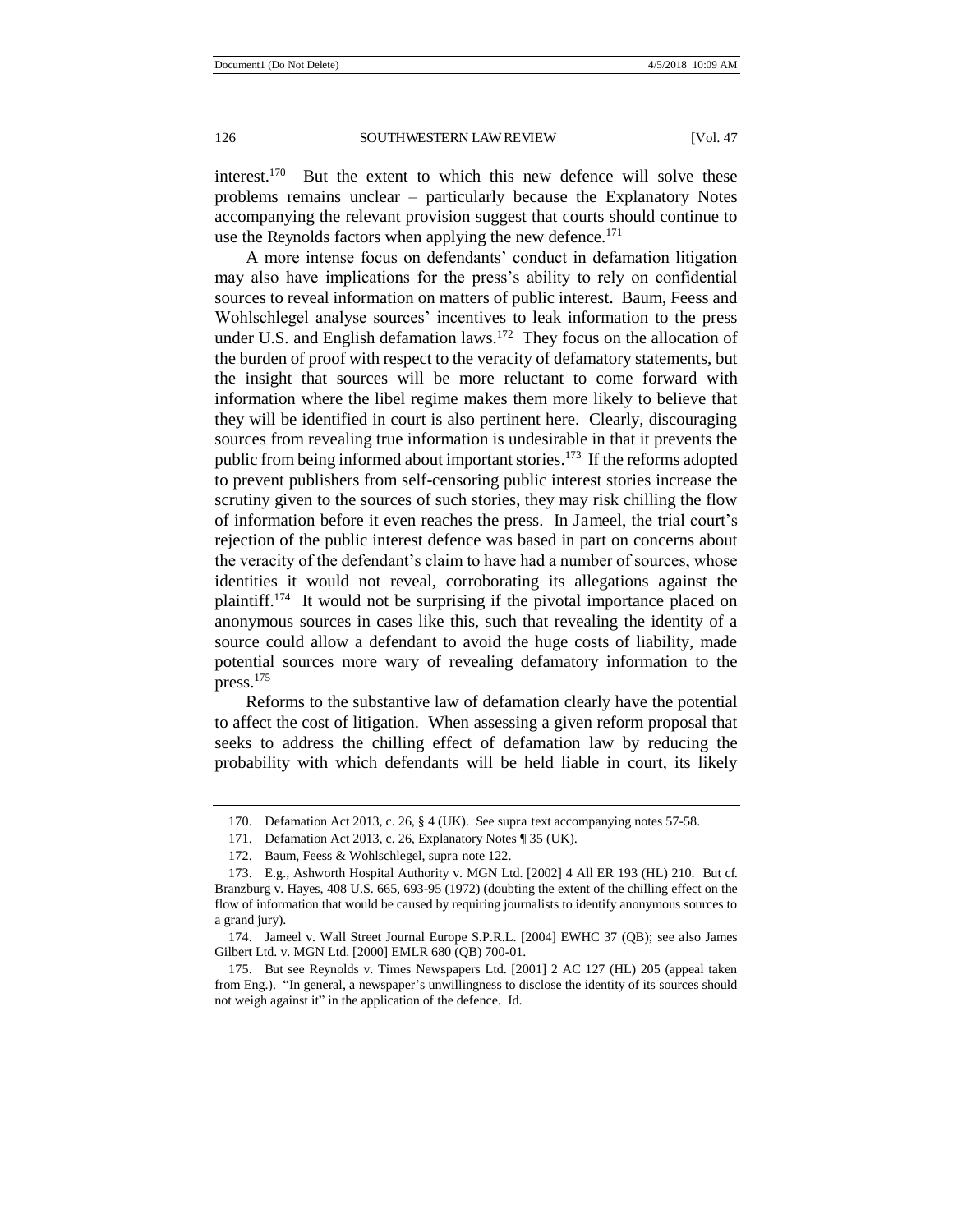impact on costs should be borne in mind. If the mechanism through which the reform operates makes the process of avoiding liability significantly more expensive or onerous for defendants, then the goal of reducing the chilling effect may be undermined. Even if a publisher is less likely to be liable for damages, increasing the expense of successfully defending a defamation suit may reduce, neutralize, or even counteract the benefit of the decreased probability of a finding of liability.<sup>176</sup>

Despite the criticisms above, commentators have argued that the impact of Sullivan and subsequent decisions has been to effectively neutralize the chilling effect of defamation on the U.S. press.<sup>177</sup> If Sullivan has in fact been broadly successful in this respect, the most likely reason is that it reduces plaintiffs' chances of recovery sufficiently to outweigh, on average, the increase in litigation costs and damages awards that came with it. As such, despite these unwanted side effects, journalists' expected litigation costs with respect to any given publication are still lower than they would have been under the pre-existing law. This approach, as noted above, has its attendant disadvantages, in terms of the very low protection for reputation and decreased accuracy of publications.<sup>178</sup> And, as will be seen in the following section, the financial threat of defamation suits against the media has not been entirely removed by the Sullivan doctrine.<sup>179</sup>

If libel reforms, even those favoring defendants, make the successful defence of a defamation lawsuit sufficiently costly for publishers, then they present an opportunity for public figures to weaponize claims against the media. This is obviously undesirable, as David Boies has argued: "A situation in which well-heeled corporate, political or social interests can discourage reporting adverse to their interests or agenda, not by the threat of successful litigation but by the threat of imposing enormous costs even if the defendant ultimately prevails, should and does raise fundamental concerns."<sup>180</sup>

This is the subject to which we now turn our attention.

#### C. Allocation of Litigation Costs

It has been suggested above that substantive reform to defamation law implies a trade-off between increasing publishers' activity and care incentives. But defamation reform may not simply be a question of choosing

<sup>176.</sup> Schauer, Social Foundations, supra note 112, at 11.

<sup>177.</sup> Anderson, supra note 49, at 865-66.

<sup>178.</sup> See supra notes 83-93 and accompanying text.

<sup>179.</sup> See infra notes 201-09.

<sup>180.</sup> Boies, supra note 146, at 1208.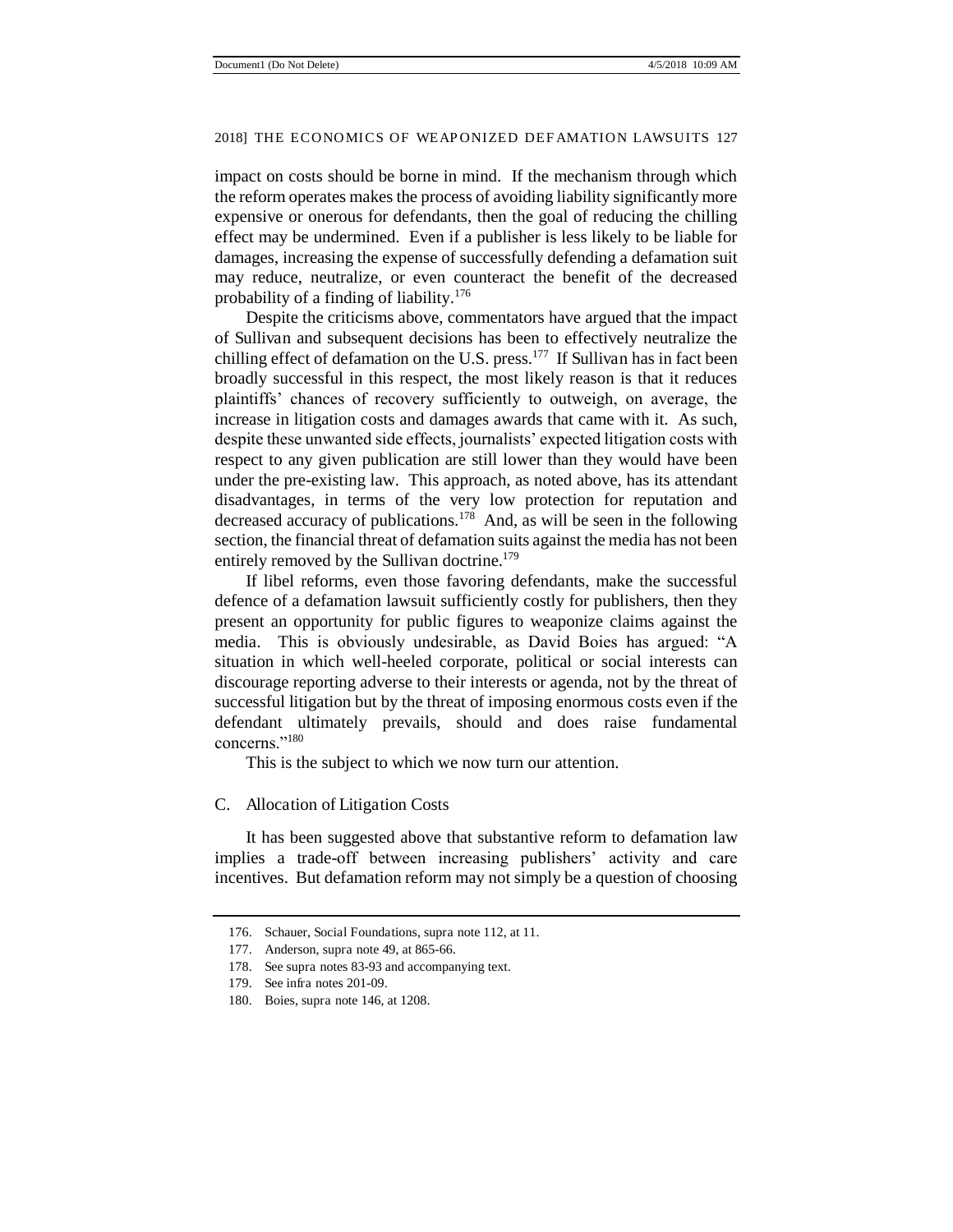a position on the spectrum between the quantity and quality of speech. A variety of mechanisms could be employed to attempt to ensure the optimal balance, and each may affect incentives in different ways. If mechanisms can be found that do not require such a stark choice between different categories of error – that is, mechanisms that are capable of reducing the chilling effect without simultaneously reducing the deterrence of falsity – then, intuitively, those mechanisms would be preferable options for reform.<sup>181</sup> One possible avenue to explore is the rules governing the allocation of liability for litigation costs between the parties to a lawsuit.

David Hollander analyses the effects of three different legal reform mechanisms on publication incentives and accuracy of reporting: fault standards, damage awards, and the apportionment of liability for litigation costs.<sup>182</sup> He argues that using either of the first two of these options to increase publication incentives will induce undesirably low care incentives as a side effect, but sees litigation costs as a promising area for reforms that might avoid this trade-off between activity and care incentives.<sup>183</sup>

Given the substantial impact that litigation costs can have on the media's publication incentives, the rules used to determine who should be liable to pay those costs are obviously important. Although there are complications to each, the basic rule differs sharply between the English and U.S. legal systems. In the U.S., each party to litigation is, in general, liable for its own costs; in England, prevailing parties will normally be entitled to recover some or all of their litigation costs from their opponents.<sup>184</sup>

Typically, economic analysis of the effect of costs on litigation incentives suggests that the English rule is better suited to deterring plaintiffs from filing suits with a low chance of succeeding,<sup>185</sup> although it may make these claims more likely to go to trial (as opposed to being settled) once they have been filed.<sup>186</sup> Such plaintiffs expect with greater probability to be liable to pay the defendants' costs in addition to their own, and as such their risk of

<sup>181.</sup> Hollander, supra note 26, at 270.

<sup>182.</sup> Id.

<sup>183.</sup> Id. Hollander also recognizes the failure of substantive reform to sufficiently deter abusive lawsuits (id. at 272), also discussed infra text accompanying notes 188-91.

<sup>184.</sup> James Windon, Fee Shifting in Libel Litigation: How the American Approach to Costs Allocation Inhibits the Achievement of Libel Law*'*s Substantive Goals, 3 J. INT'L MEDIA & ENT. L. 175, 180-83 (2010).

<sup>185.</sup> Steven Shavell, Suit, Settlement, and Trial: A Theoretical Analysis under Alternative Methods for the Allocation of Legal Costs, 11 J. LEGAL STUD. 55, 59 (1982).

<sup>186.</sup> A. Mitchell Polinsky & Daniel J. Rubinfeld, Does the English Rule Discourage Low-Probability-of-Prevailing Plaintiffs?, 27 J. LEGAL STUD. 141, 143 (1998).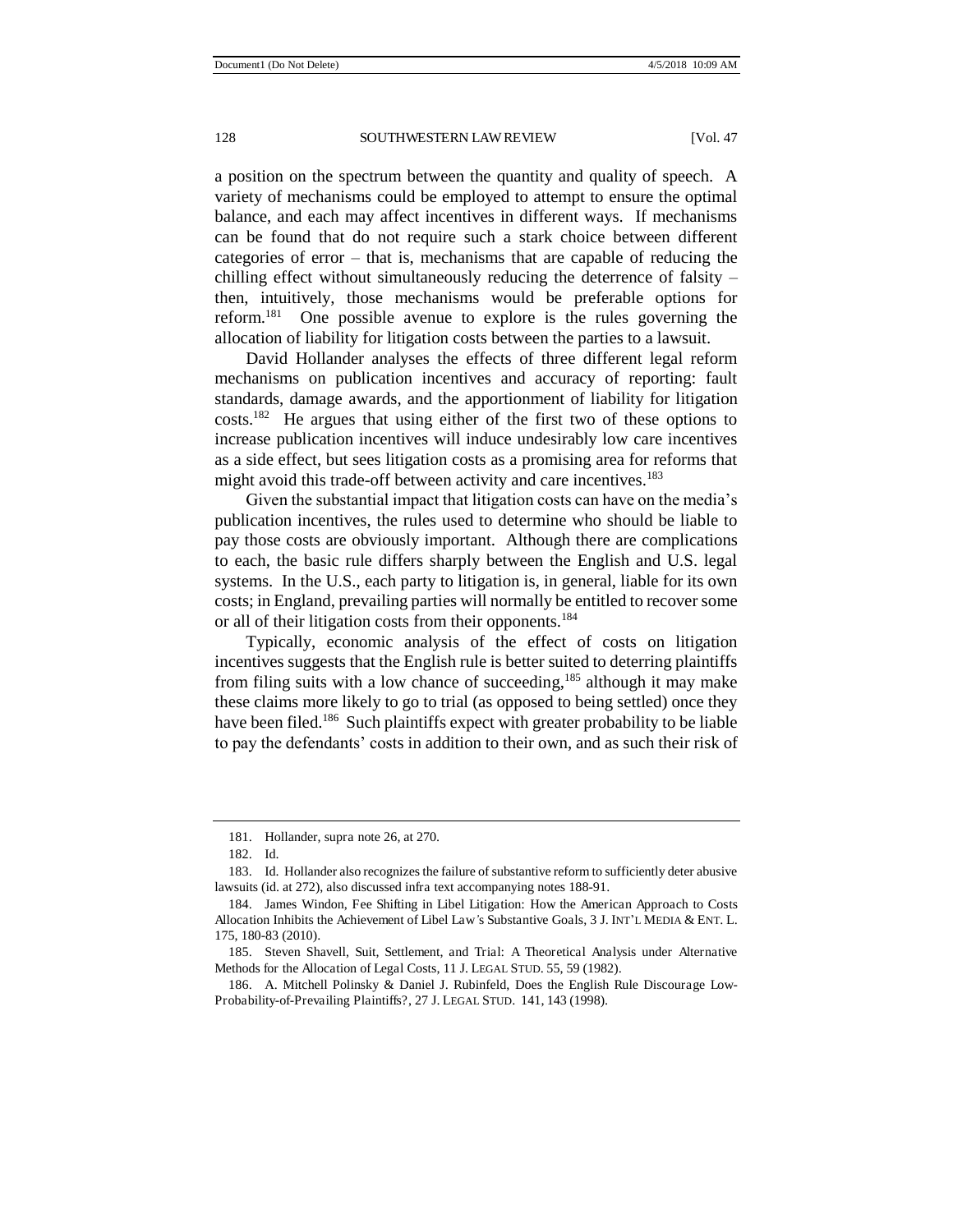suing is greater.<sup>187</sup> However, by increasing the risk associated with litigation, the English rule can deter less wealthy or more risk averse plaintiffs, or those with legitimate but low-value claims, from filing suit.<sup>188</sup>

Of course, the increased financial risk to plaintiffs under the English rule also cuts the other way: defendants who are held liable may be required to pay legal costs far in excess of the damages awarded to the plaintiff. This risk is illustrated by a recent case heard by the U.K. Supreme Court, Flood v. Times Newspapers Ltd.<sup>189</sup> The plaintiff in that case was awarded £60,000 in damages in respect of the continued publication of defamatory allegations on the Times's website after it had been informed that they were false.<sup>190</sup> In addition, however, the defendant was ordered to pay the plaintiff's litigation costs of approximately £1.6m.<sup>191</sup>

Clearly, the English costs rule can impose enormous financial burdens on unsuccessful defendants. Its main benefit is that it can reduce the burden on successful defendants and, in theory, thereby reduce the chilling of true speech. Assuming that courts are sufficiently able to distinguish between suits brought in respect of true and false statements, so that plaintiffs in the latter have a lower prospect of success, the English rule should decrease the risk of publishing true statements by making litigation less likely to result and less costly if it does.

Hollander analyses the two rules in the specific context of defamation law, and considers that the increased deterrence of nonmeritorious claims induced by the English rule "should result in a unambiguous social gain,"<sup>192</sup> given the chilling effect that such claims can have on speech. As such, he recommends adopting the English rule requiring the losing party to pay the winning party's costs, with some alterations designed to facilitate suits brought by plaintiffs with meritorious but low-value claims.<sup>193</sup> Similarly, James Windon argues that despite the significant reforms to U.S. libel law aimed at reducing the chilling effect, the American costs rule "has operated to undermine the incentivizing effect that these substantive changes were

<sup>187.</sup> Brandon Chad Bungard, Fee! Fie! Foe! Fum!: I Smell the Efficiency of the English Rule *–* Finding the Right Approach to Tort Reform, 31 SETON HALL LEGIS. J. 1, 37 (2006).

<sup>188.</sup> Hollander, supra note 26, at 274.

<sup>189.</sup> Flood v. Times Newspapers Ltd. [2017] UKSC 33.

<sup>190.</sup> Id. at [14]-[17].

<sup>191.</sup> Bryan Heaney, Huge Costs Bills Had to Be Paid Despite ECtHR Decision, 135 CIV. P. B. 6 (2017).

<sup>192.</sup> Hollander, supra note 26, at 274.

<sup>193.</sup> Id. at 274-76.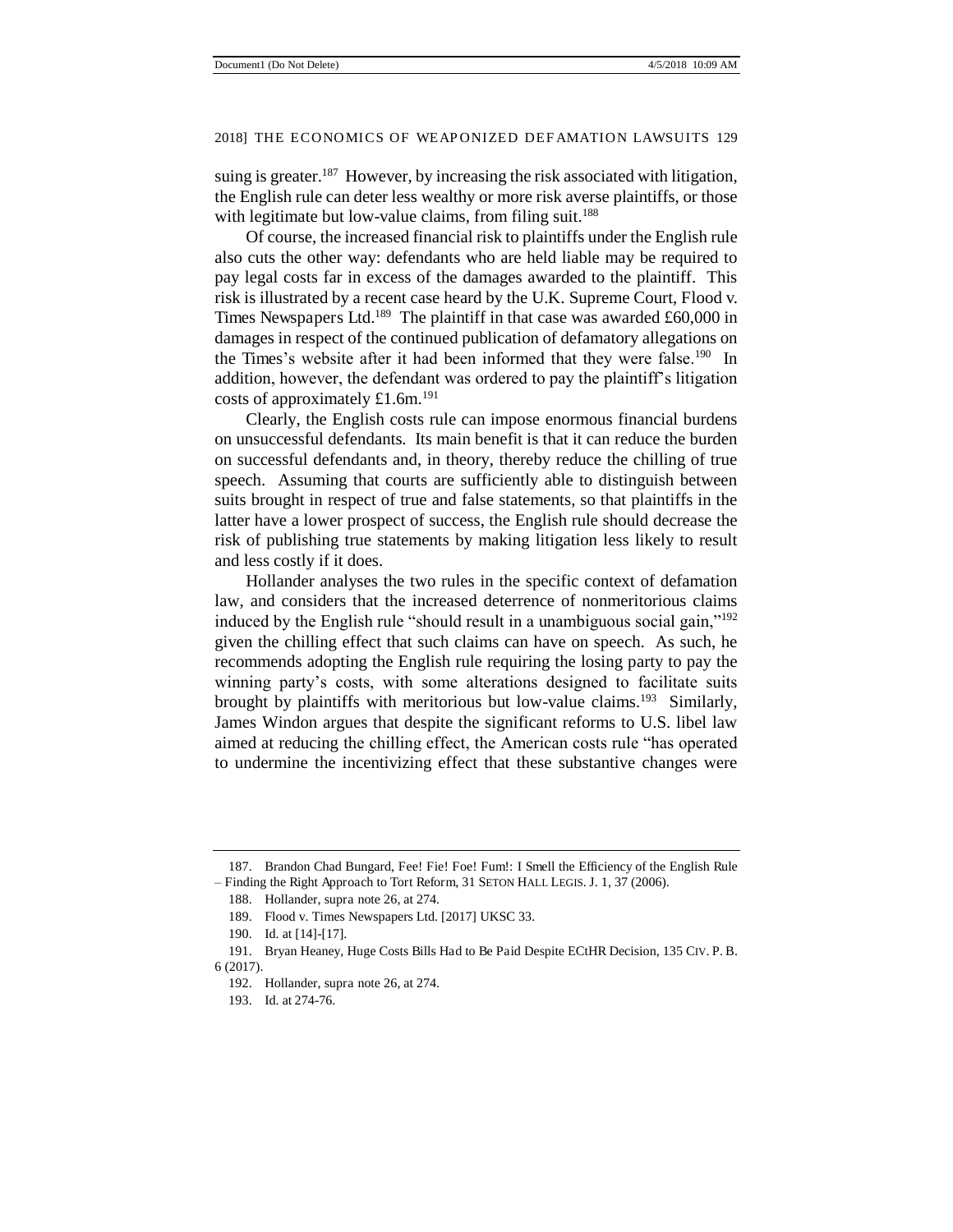designed to create."<sup>194</sup> He also recommends the adoption of the English costs rule in U.S. law.<sup>195</sup>

However, even publishers that are certain of the truth of a given statement would still need to account for the possibility of an erroneous judgment against them when deciding whether to publish.<sup>196</sup> The greater this probability of the defendant being found liable in respect of a true publication, the less effective the English rule will be in ameliorating the chilling effect.<sup>197</sup>

Further, even where a suit is successfully defended, the English rule is inevitably imperfect in shifting all of the defendant's costs to the plaintiff. One example of the imperfection of English cost-shifting measures is the case of British Chiropractic Association v. Singh,<sup>198</sup> which was "widely regarded as one of the main drivers" of the 2013 reforms.<sup>199</sup> Although the lawsuit was dropped by the plaintiff after an unfavorable Court of Appeal ruling on a point of law, the defendant reported that avoiding liability had cost £200,000 that would not be recovered from the unsuccessful plaintiff.<sup>200</sup> For an individual defendant or a smaller media company, the prospect of losing this kind of sum to win in court – all the while risking even greater losses if the plaintiff were to prevail – might simply make it impossible to avoid caving to the pressure of threatened litigation, and suppressing or retracting important publications.

If a plaintiff's purpose is to weaponize a defamation suit to harass or punish the defendant rather than to prevail in court, then an unsuccessful suit is more likely to achieve those objectives under the American rule, by imposing the costs of defence on the media.<sup>201</sup> Douglas Vick and Linda Macpherson suggest that, for this reason, the American costs rule presents the opportunity for libel litigation to be "cynically manipulated to further goals unrelated to the vindication of an unfairly maligned reputation."<sup>202</sup>

198. British Chiropractic Association v. Singh [2010] EWCA (Civ.) 350 (Eng.).

199. Descheemaeker, Three Errors, supra note 83, at 30.

200. See Science Writer Simon Singh Wins Libel Appeal, BBC NEWS, http://news.bbc.co.uk/ 1/hi/uk/8598472.stm (last updated Apr. 10, 2010, 2:04 PM).

201. See Douglas W. Vick & Linda Macpherson, Anglicizing Defamation Law in the European Union, 36 VA. J. INT'L L. 933, 967 (1996).

202. Id.

<sup>194.</sup> Windon, supra note 184, at 191. See also supra Section III.B.

<sup>195.</sup> Windon, supra note 184, at 194.

<sup>196.</sup> Schauer, supra note 4, at 695-96.

<sup>197.</sup> It may also be the case that risk-aversion heightens the effect of this threat on media organizations. Lili Levi has suggested that the "challenging environment in which modern media operate amplifies the hazards posed by lawsuits" brought to chill reporting. Lili Levi, The Weaponized Lawsuit Against the Media: Litigation Funding as a New Threat to Journalism, 66 AM. U. L. REV. 761, 765 (2017).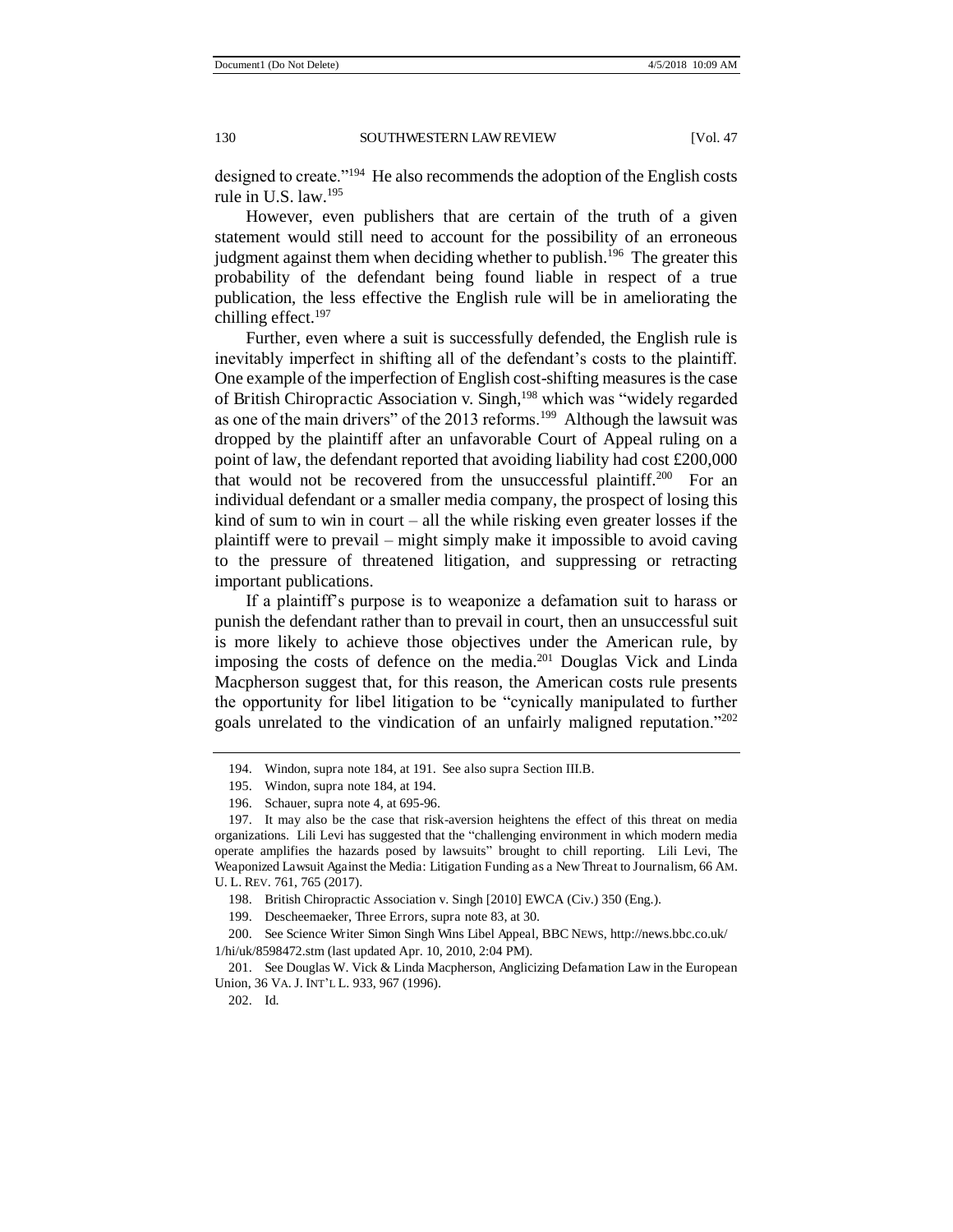While the English rule is imperfect in a number of respects, the American rule makes it easier for plaintiffs to impose significant costs on the media by filing frivolous claims.

#### D. Current Issues Relating to Costs

The argument that the U.S. costs rule can facilitate weaponized claims against the media is illustrated by the concerns that have recently been expressed about third-party funding of lawsuits against media organizations. Commentators have noted the potential for exceptionally wealthy individuals to weaponize civil claims against the media by funding lawsuits brought by others and pursuing them aggressively in a way that imposes huge litigation (and, potentially, liability) costs on publishers.<sup>203</sup> To date, the most high profile example of this kind of litigation is Bollea v. Gawker,  $204$  in which a lawsuit brought by former wrestler Hulk Hogan against the media company Gawker Media was secretly funded by billionaire Peter Thiel, who was motivated by a desire to seek revenge against Gawker for having revealed that he was gay several years before. $205$  The litigation eventually ended with the jury awarding the plaintiff damages of \$140m and, as a result, Gawker was forced to declare bankruptcy.<sup>206</sup>

Lili Levi argues that "Clandestine third-party litigation funding in media cases is likely to enhance the chilling effect of lawsuits against the press."<sup>207</sup> Similarly, Nicole Chipi points out that, in the context of third-party litigation funding, the higher costs imposed by the American rule on successful defamation defendants mean that the cost of being subject to even meritless suits causes a chilling effect on reporting.<sup>208</sup> As such, third-party litigation funders intent on harassing media organizations or causing them financial difficulties can succeed in those aims without even needing to identify a plaintiff with a significant probability of prevailing. Instead, they can employ a "death by a thousand cuts" litigation strategy, weaponizing a large number

<sup>203.</sup> See id.

<sup>204.</sup> Bollea v. Gawker Media, LLC, No. 522012CA012447, 2016 WL 4073660 (Fla. Cir. Ct. June 8, 2016); see Levi, supra note 197, at 771-72.

<sup>205.</sup> See Levi, supra note 197, at 769-79.

<sup>206.</sup> Paul Farhi, Gawker Files for Chapter 11 Bankruptcy Protection, WASH. POST (June 10, 2016), https://www.washingtonpost.com/lifestyle/style/gawker-files-for-chapter-11-bankruptcyprotection/2016/06/10/45ef7420-2f2e-11e6-9b37-42985f6a265c\_story.html?utm\_term=.566ee 3b8aedb.

<sup>207.</sup> Levi, supra note 197, at 784-85.

<sup>208.</sup> Nicole K. Chipi, Note, Eat Your Vitamins and Say Your Prayers: Bollea v. Gawker, Revenge Litigation Funding, and the Fate of the Fourth Estate, 72 U. MIAMI L. REV. 269, 296 (2017).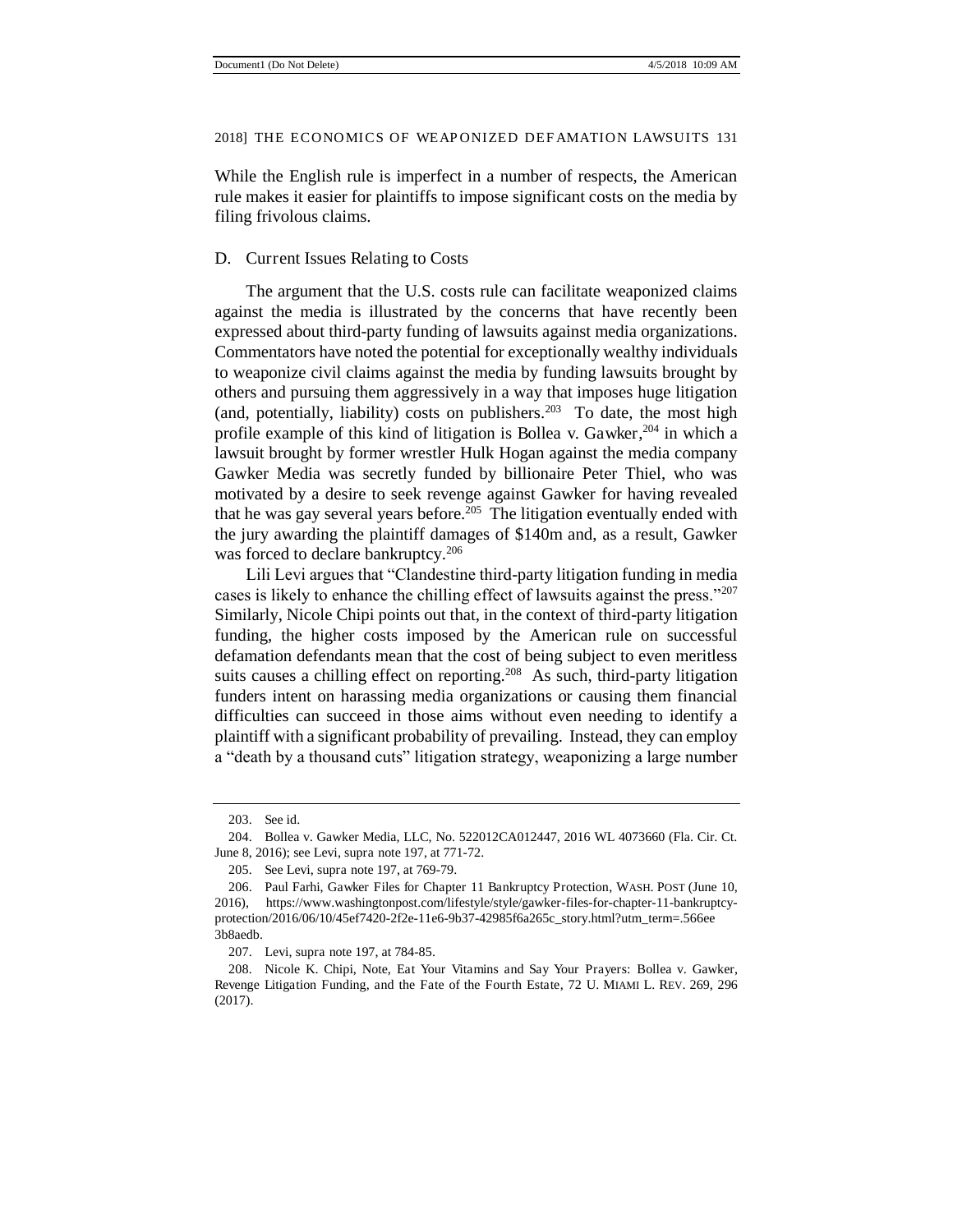of meritless claims against a particular publisher.<sup>209</sup> Even if the publisher successfully defends every claim, the costs of such repeated litigation could be crippling.

The English press at present have separate concerns related to litigation costs in civil suits brought in respect of their reporting. In 2013, Parliament enacted legislation that would make significant changes to the normal costshifting rules applicable in English civil litigation, which were to operate in most civil claims brought against press defendants,  $2^{10}$  as part of its response to the Leveson Inquiry into the unethical practices of some sections of the British press.<sup>211</sup> The new measures were controversial and have not yet been brought into force, but in theory they could take effect at any time the Government chooses, $^{212}$  and it has been urged by some to do so sooner rather than later. $213$ 

The provisions, which are contained in section 40 of the Crime and Courts Act 2013, were designed to incentivize publishers to join a regulatory body that met a certain set of criteria considered to be necessary to ensure effective regulation.<sup>214</sup> Their effect, subject to various complications, would be to make the allocation of costs in claims against the press dependent not on the outcome of the litigation, but on whether or not the defendant was a member of such a regulator.<sup>215</sup> Defendants that were not members of an approved regulator would normally be liable to pay the costs of both parties regardless of the outcome of litigation, whereas defendants that were members of an approved regulator would be entitled to recover their costs from the plaintiff, again regardless of the outcome of the trial.<sup>216</sup> The incentive that this would create to join an approved regulator is clear. But the Independent Press Standards Organisation, which regulates a large

216. Id.

<sup>209.</sup> Levi, supra note 197, at 785-87.

<sup>210.</sup> Crime and Courts Act 2013, c. 22, § 40 (Eng.), http://www.legislation.gov.uk/ukpga/ 2013/22/section/40/enacted.

<sup>211.</sup> AN INQUIRY INTO THE CULTURE, PRACTICES AND ETHICS OF THE PRESS, REPORT, 2012, HC 780-II.

<sup>212.</sup> The provisions can be brought into force, under § 61 of the Act, by an order made by the Secretary of State for Digital, Culture, Media and Sport. See Crime and Courts Act 2013, c. 22, § 61 (Eng.), http://www.legislation.gov.uk/ukpga/2013/22/section/61/enacted.

<sup>213.</sup> See Anna Doble, Leveson Hubbub, 28(3) ENT. L. REV. 84 (2017).

<sup>214.</sup> The criteria are set out in the Royal Charter on Self-Regulation of the Press 2013. ROYAL CHARTER ON SELF-REGULATION OF THE PRESS, 2011 (Eng.), https://www.gov.uk/government/ uploads/system/uploads/attachment\_data/file/254116/Final\_Royal\_Charter\_25\_October\_2013\_cle an\_\_Final\_.pdf.

<sup>215.</sup> Crime and Courts Act 2013, c. 22, § 40-42 (Eng.), http://www.legislation.gov.uk/ ukpga/2013/22/section/40/enacted.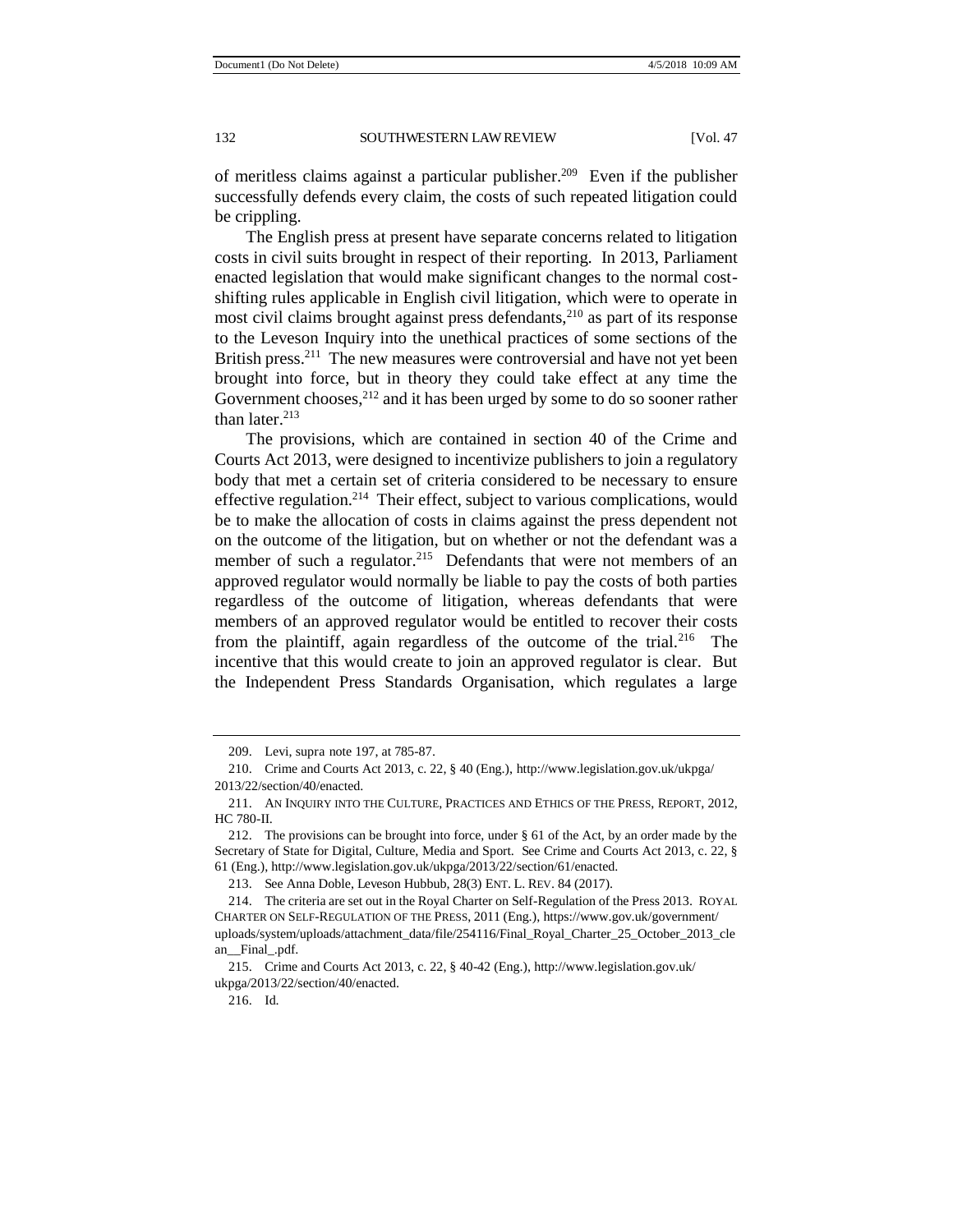majority of the British press, has stated that it will not seek approval.<sup>217</sup> As such, bringing section 40 into force would leave most British press organizations facing far greater litigation costs than at present, regardless of whether they succeed in court. Intuitively, this reform is likely to significantly increase the chilling effect of threatened litigation.

While these particular debates are too complex to be resolved here, they do make one thing clear: the huge potential cost of defending a defamation lawsuit is a substantial factor in the chilling effect that the law has on publication. Although substantive reforms that favor defendants will go some way to alleviating that chilling effect, the financial risk of being sued can still place an undesirable chill on speech when publishers expect to prevail in court. This has implications for the role that economic analysis can play in assessing defamation law: once it is recognized that the chilling effect is driven not by publishers' expected costs of liability as much as by their expected costs of litigation more generally, the importance of studying plaintiffs' incentives to file defamation lawsuits against the media becomes apparent. Part IV discusses these incentives.

#### IV. LITIGATION INCENTIVES

If, as argued above, the cost of defending against libel lawsuits is a significant factor in the chilling effect of defamation law, then the factors that influence plaintiffs' decisions as to whether to file suit against the media will obviously be important. This Part considers those factors and, in particular, identifies features of defamation law that seem to incentivize public figures to file weaponized lawsuits against the media.

#### A. Nonfinancial Litigation Incentives

One significant way in which defamation lawsuits differ from those in most other areas of law is the peculiar prevalence of litigation incentives that are not financial in nature. Bezanson, Cranberg and Soloski suggest that, in terms of the various incentives at play in libel litigation, "cost – at least in its conventional [financial] sense – is not determinative, and  $\ldots$  nonfinancial considerations of an individual and ideological character may dominate the libel suit."<sup>218</sup> Their work on the Iowa Libel Research Project identified a

<sup>217.</sup> Jane Martinson, Ipso Considers Arbitration Scheme Covering Defamation and Privacy, THE GUARDIAN (June 15, 2015), https://www.theguardian.com/media/2015/jun/15/ipso -arbitration-scheme-defamation-privacy.

<sup>218.</sup> Randall P. Bezanson, Gilbert Cranberg & John Soloski, The Economics of Libel: An Empirical Assessment, in THE COST OF LIBEL, supra note 22, at 21. See also Boies, supra note 146, at 1208.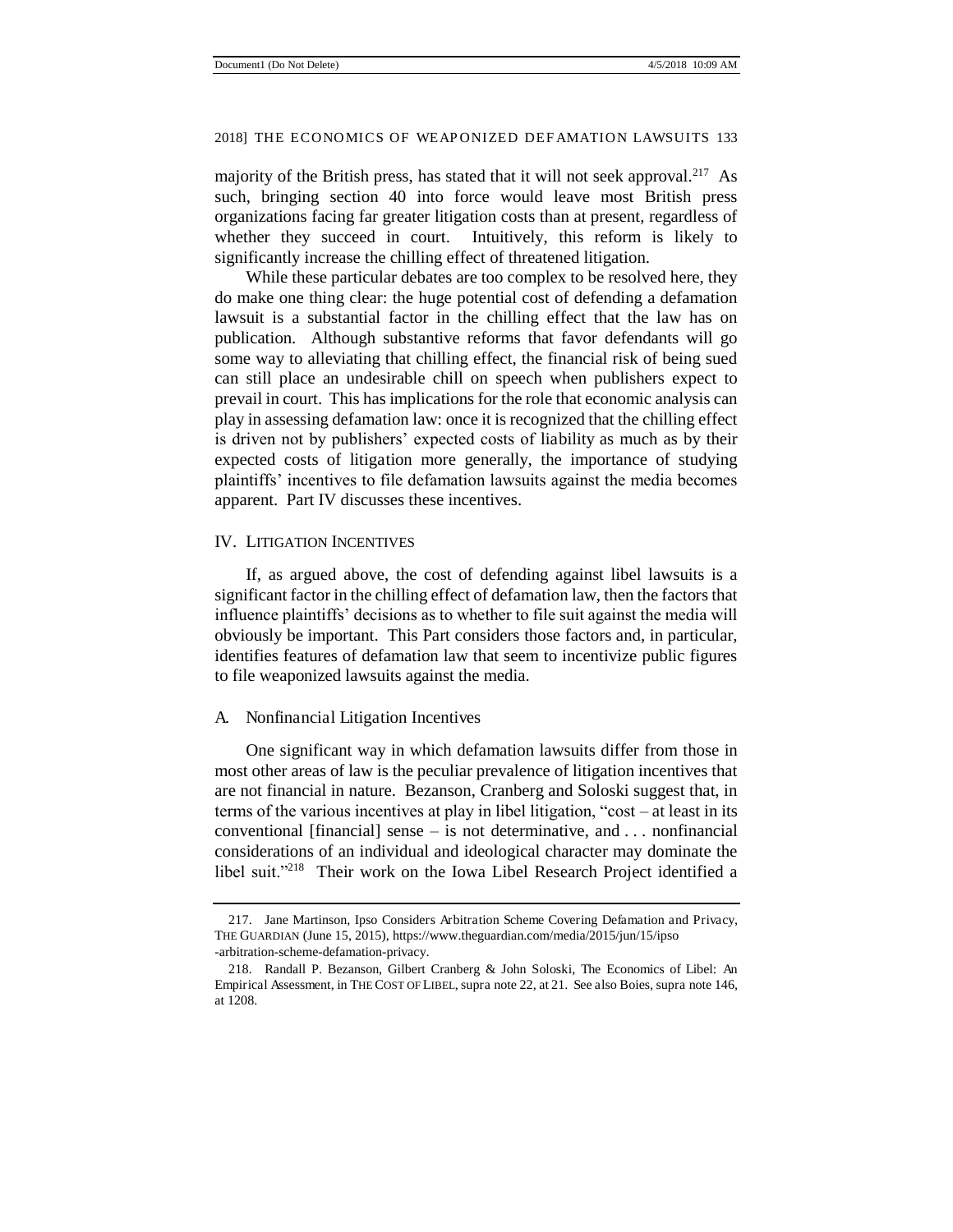range of nonfinancial factors that influenced defamation plaintiffs' litigation decisions.<sup>219</sup>

In common with the issue of third-party litigation funding discussed above, the prevalence of nonfinancial litigation incentives in defamation law may aggravate the chilling effect on publishers because, like plaintiffs who are bankrolled by the wealth of a third party, plaintiffs with high nonfinancial stakes are "not significantly constrained by the economic calculus familiar to traditional plaintiffs" when determining their litigation strategies.<sup>220</sup> This, again, may be a factor in defamation law's particular conduciveness to weaponization by plaintiffs. $221$ 

Economic analysis can help to assess what impact the dominance of nonfinancial litigation incentives might have because litigants can be presumed to pursue litigation strategies that maximize their welfare even where the measurement of welfare is not limited to financial considerations. Ronald Cass, for example, attempts "to incorporate into an economic analysis the First Amendment claims that much more is at stake in libel litigation than the possible transfer of damage payments from defendant to plaintiff."<sup>222</sup>

In the course of this analysis, Cass makes an interesting argument about how the prevalence of nonfinancial litigation incentives might shape the impact of the Sullivan reforms. The argument is based on his assessment that public officials, for various reasons, are in general likely to have greater nonfinancial incentives to sue for defamation than other categories of plaintiffs.<sup>223</sup>

The effect of Sullivan and subsequent cases was to significantly reduce defamation plaintiffs' likelihood of success at trial.<sup>224</sup> One of the Court's reasons for doing so, and for differentiating between classes of plaintiff, was to prevent the weaponization of defamation lawsuits by public officials

<sup>219.</sup> RANDALL P. BEZANSON, GILBERT CRANBERG & JOHN SOLOSKI, LIBEL LAW AND THE PRESS: MYTH AND REALITY (The Free Press & Collier Macmillan Publishers, 1987).

<sup>220.</sup> Levi, supra note 197, at 785.

<sup>221.</sup> The media's publication incentives may also have nonfinancial elements: publishers may be motivated by "a professional ethic that encourages them to seek to inform the public, even at the risk of libel litigation." Anderson, supra note 129, at 434. However, as Anderson points out, libel law should not be designed in such a way that the incentives it induces "rely on the press to subordinate economic self-interest to the abstract principle of free speech. The only reliable method of maximizing discussion is to reduce the economic pressures that constrict it." Id. at 433.

<sup>222.</sup> Ronald A. Cass, Principle and Interest in Libel Law after New York Times: An Incentive Analysis, in THE COST OF LIBEL, supra note 22, at 73.

<sup>223.</sup> Id. at 84-91.

<sup>224.</sup> David A. Anderson, Defamation and Privacy: An American Perspective, in SIMON DEAKIN, ANGUS JOHNSTON & BASIL MARKESINIS, MARKESINIS AND DEAKIN'S TORT LAW 873 (6th ed. 2008).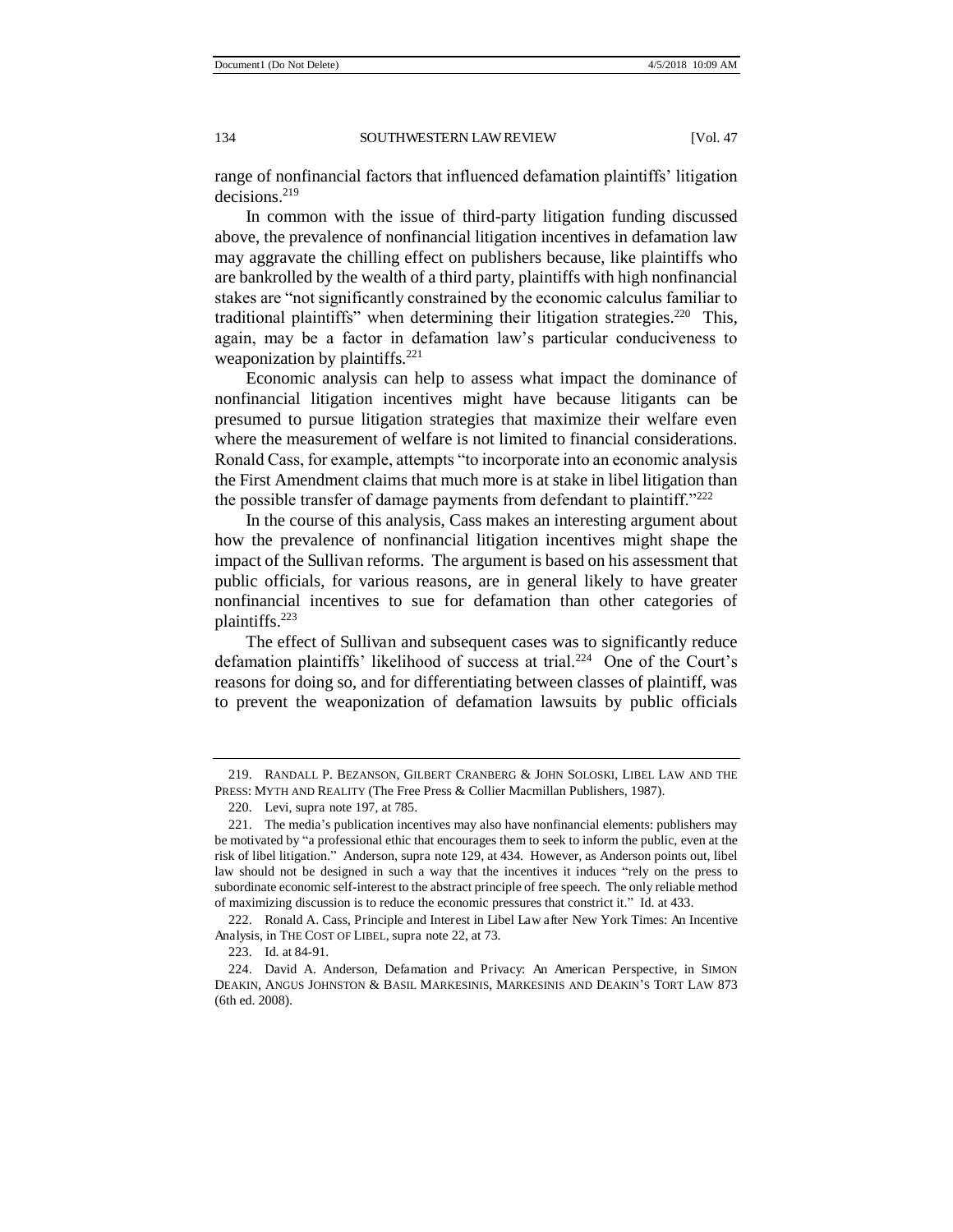seeking to silence criticism of their conduct.<sup>225</sup> But, by reducing plaintiffs' chances of recovering damages, Cass argues that Sullivan "promotes a shift toward increased use of libel litigation for other purposes."<sup>226</sup> In other words, making the financial prospects of a defamation lawsuit less appealing to plaintiffs will have a greater influence on the litigation decisions of potential plaintiffs who are more concerned about the financial impact of litigation. As a result, "one would expect ... relatively more litigation by those plaintiffs who . . . have substantial non-award interests at stake,"<sup>227</sup> including by public officials.

This is not to say that the Sullivan doctrine does not deter some public officials from filing defamation suits. But the counter-intuitive implication of Cass's analysis is that the reduced likelihood of success for plaintiffs at trial will have a smaller deterrent effect on the number of lawsuits brought by public officials than on the number brought by other plaintiffs, despite the potential abuse of libel laws by public officials having particularly concerned the Sullivan Court.

#### B. Repeated Litigation Games

The existing economics literature on defamation law shares a significant feature with the majority of law and economics scholarship on litigation incentives: defamation litigation is treated as a one-off event. A plaintiff and a defendant compete with no prior knowledge of each other's litigation behavior and no expectation that they will meet in court again in the future. This structure makes sense when analysing areas of law involving encounters between perfect strangers: for example, drivers would not be expected to be familiar with the previous behavior of the road users around them when deciding on the level of care they should use while driving. But this is not always an accurate reflection of defamation litigation, where "frequently it is the most prominent members of society – public officials and public figures – who sue media defendants."<sup>228</sup> As noted by Richard Epstein, "it is the rare defamation action where the words spoken just happen to defame a person of whom the defendant has no knowledge."<sup>229</sup> In a substantial proportion of defamation cases – those brought by public figures – the defendant can

<sup>225.</sup> See supra notes 40-41 and accompanying text.

<sup>226.</sup> Cass, supra note 222, at 80; see also Hollander, supra note 26, at 272.

<sup>227.</sup> Cass, supra note 222, at 80.

<sup>228.</sup> ROY L. MOORE & MICHAEL D. MURRAY, MEDIA LAW AND ETHICS 361 (Routledge 4th ed. 2012) (1994).

<sup>229.</sup> Richard A. Epstein, Was New York Times v. Sullivan Wrong?, 53 U. CHI. L. REV. 782, 805 (1986).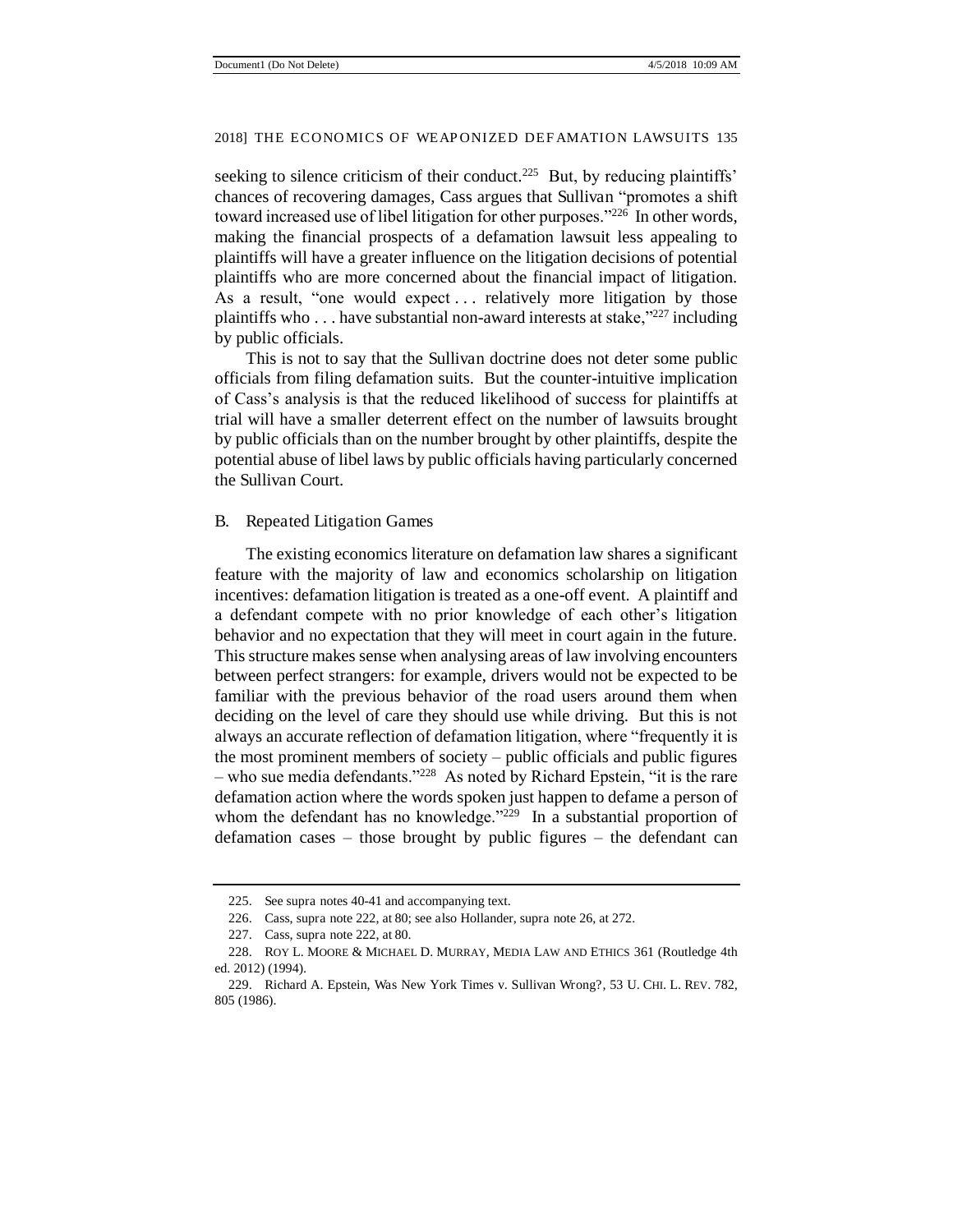reasonably be assumed to have some knowledge of the plaintiff's previous litigation behavior when making publication decisions. These cases are also those in which the chilling of legitimate speech is likely to be of greater concern.

The fact that libel litigation often involves repeat players has occasionally been noted. For example, Cass identifies the fact that "the expected effect of [current] litigation on future suits involving [a repeatplaying] party" will influence that party's litigation incentives.<sup>230</sup> However, his focus was on the institutional media – the defendant – as a repeat player in litigation, rather than on the public figure plaintiff.<sup>231</sup> To date, neither plaintiff nor defendant has been treated as a repeat player in any of the models of defamation law in the economics literature.

We introduce repeated play into a model of libel litigation, with results that are relevant to the issue of weaponized defamation lawsuits.<sup>232</sup> The model consists of a series of steps, repeated over two periods, in each of which a public figure interacts with a different journalist.<sup>233</sup> In each period, the public figure chooses whether to engage in some wrongdoing; $^{234}$  the journalist may, if he receives some evidence of wrongdoing, $^{235}$  publish a story exposing it; and, if a story is published, the public figure chooses whether to sue for defamation. We analyse incentives at each of these stages of the game: journalists' publication incentives, as well as public figures' incentives to engage in wrongdoing and to bring a lawsuit if exposed in the press.

The driving force behind our analysis is that the public figure may be one of two "types," and that her expected net benefit from suing differs depending on which of these types she is. If she is a "high-type," then her

<sup>230.</sup> Cass, supra note 222, at 73. See also Marc A. Franklin, The Financial Impact of Libel Reform on Repeat Players, in THE COST OF LIBEL, supra note 22, at 171.

<sup>231.</sup> Cass, supra note 222, at 73-74.

<sup>232.</sup> Acheson & Wohlschlegel, supra note 28. See infra notes 217-23 and accompanying text.

<sup>233.</sup> For clarity, the public figure is referred to using feminine pronouns, and the journalists using masculine pronouns (one of us flipped a coin to decide which player would be which gender).

<sup>234.</sup> "Wrongdoing" here need not be defined with great precision, but can be understood as reflecting the legal standard for assessing whether a statement is "defamatory." In other words, "wrongdoing" would encompass any action by the public figure which, if publicly revealed, would lower her in the estimation of the community or deter third persons from associating or dealing with her. Sim v. Stretch [1936] 2 All ER 1237 (HL) 1240; RESTATEMENT (SECOND) OF TORTS § 559 (AM. LAW INST. 1977).

<sup>235.</sup> We presume that this evidence may be a false positive (i.e. the journalist may receive evidence indicating wrongdoing even if the public figure has not done wrong) to reflect our concern with the chilling effect, which has to do with the deterrence of probabilistic statements on matters of public interest. Journalist's uncertainty about the veracity of his evidence, and about the possibility that a court will deem it to be false, is part of what drives the chilling effect.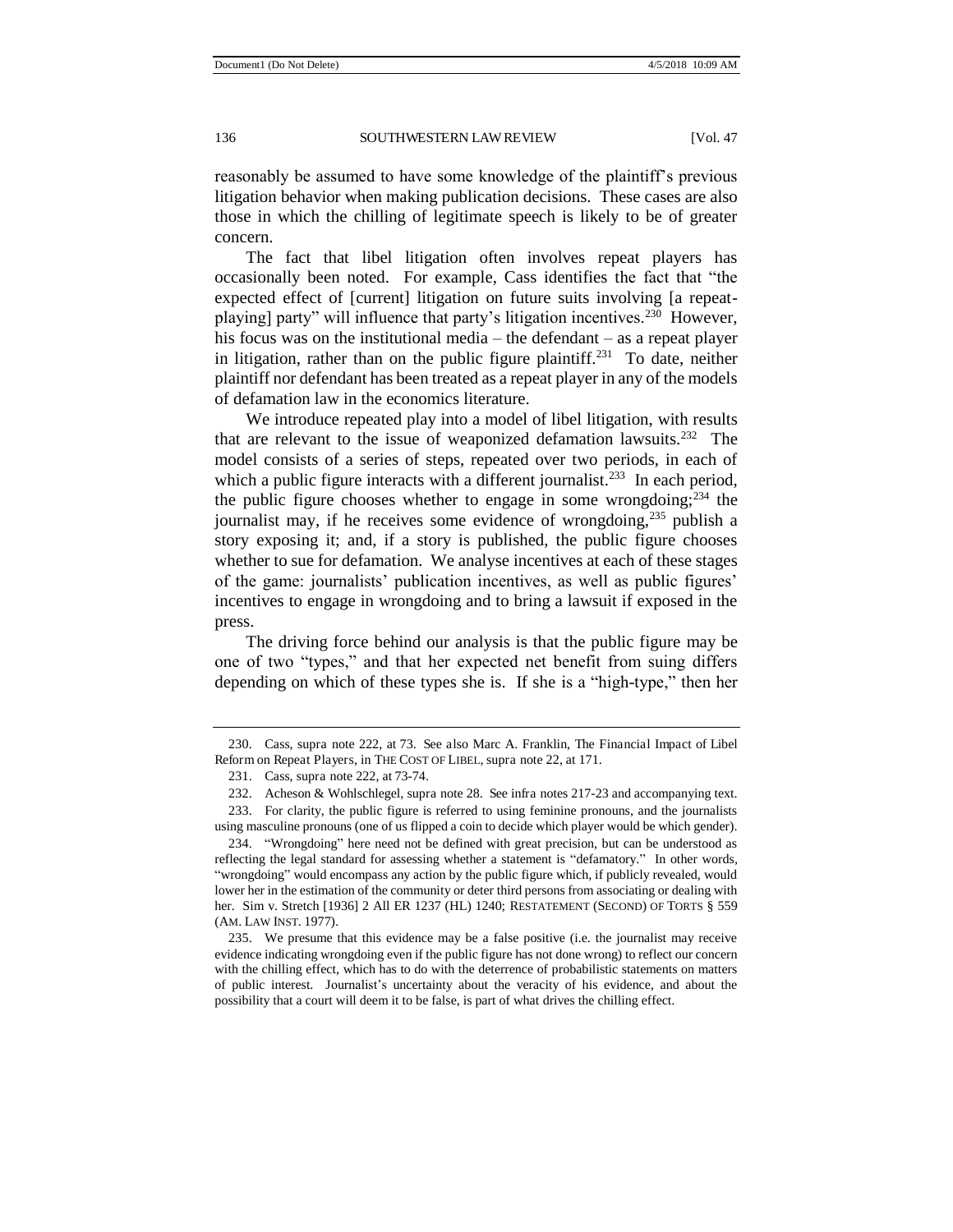expected net benefit from suing is greater than it would be if she is a "lowtype." Different public figures may have different incentives to file lawsuits for a wide variety of reasons. For example, a high-type public figure may have cheaper or more convenient access to high-quality legal advice, or may place greater value on the potential for a lawsuit to vindicate her reputation independent of its outcome, or to act as a punishment for the journalist.<sup>236</sup> Conversely, the low-type public figure may place more emphasis on the nonfinancial disutility of a lawsuit, for example the anticipated stress of the litigation process. We assume that the public figure's type is her private information; that is, it cannot be directly observed by journalists. The peculiar prominence of nonfinancial litigation incentives in defamation law makes it plausible that, in this area of law, the expected net benefit of filing suit would vary significantly between public figures, and that a public figure's type would not be directly observable.<sup>237</sup>

The central focus of our model is on one particular effect of extending the litigation game over more than one period. A public figure deciding whether to sue for libel will take into account not only her expected benefit from the litigation in question (as is the case in existing single-period models), but also the effect that her lawsuit is likely to have on future journalists considering publishing critical stories about her. A journalist is less likely to publish a story if he believes its subject is a high-type public figure because he anticipates that type to be more likely to sue, and takes his expected cost of litigation into account in deciding whether to publish. In a game extended over two periods, a low-type public figure can induce the second-period journalist to believe that she is a high-type by suing in the first period. In other words, she can develop a reputation for litigiousness that makes journalists less likely to publish allegations about her in the future. Even if she expects to incur a net cost from suing initially, that cost may be outweighed by the benefit of deterring publication in the second period and the additional opportunity that this deterrence would offer her to benefit from wrongdoing without being exposed.

The model thus accommodates the intuitively plausible idea that a public figure may have an incentive to bring negative-value defamation suits against the media to establish a reputation for litigiousness that may deter journalists from criticizing her conduct in the future. Given the high cost of defending a defamation suit, Hollander argues that "it seems implausible that [the media] do not take into account the risk of being sued when deciding what to

<sup>236.</sup> Some research suggests that a significant proportion of libel litigants (almost a third) have punishment of the press as a primary motivation of the decision to sue: BEZANSON, CRANBERG & SOLOSKI, supra note 219, at 79.

<sup>237.</sup> See supra notes 182-85 and accompanying text.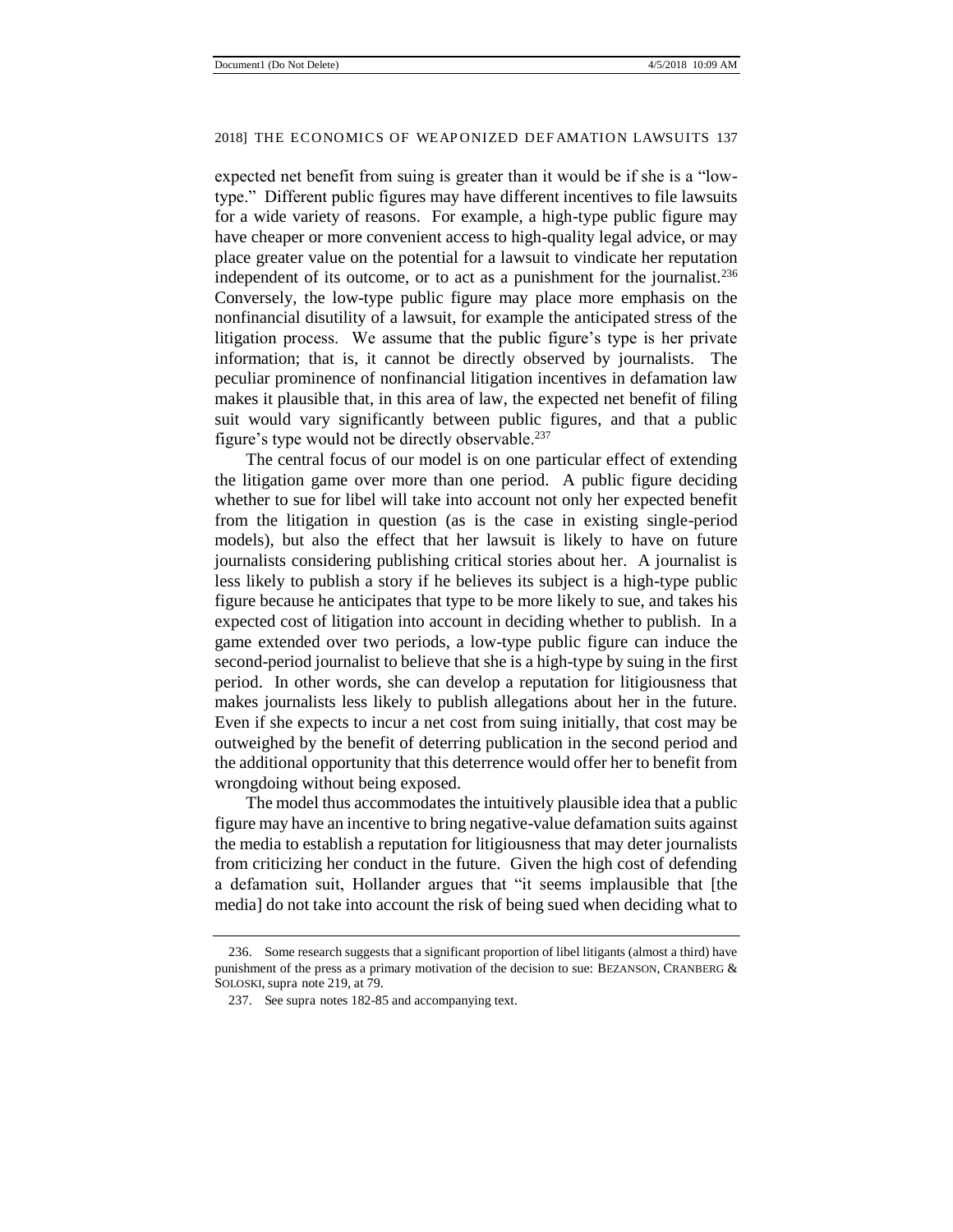publish."<sup>238</sup> Similarly, it seems implausible that potential plaintiffs would not anticipate this; and, indeed, "plaintiffs with a continued interest in discouraging public criticisms of them have made very frequent use of the nuisance value of the defamation laws."<sup>239</sup> These claims, brought in part to deter future publications about the plaintiff's conduct, could be considered to be a kind of weaponized defamation lawsuit.

The notion of an incentive to appear litigious driving public figures to file negative-value defamation suits against media defendants fits with a range of anecdotal evidence, as well as with intuition.Evidence from England, pre-dating the 2013 reforms, suggested that some publishers based their editorial decisions partly on the perceived litigiousness of the subjects of stories, being aware of "individuals or groups or kinds of material where they or their newspaper 'had to be extra careful.'"<sup>240</sup> The names of certain individuals appear relatively frequently in discussions of notorious libel litigants.<sup>241</sup> Most prominent is Robert Maxwell, the former owner of the Mirror Group newspaper company. Maxwell's biographer Tom Bower (who Maxwell also sued for libel)<sup>242</sup> noted that "[d]espite the millions spent in legal fees over the years, he . . . won few victories in the courts, yet his threats of litigation often served his purpose [of] silencing enemies."<sup>243</sup> Even after Maxwell's death, it has been suggested that "the English media continues to be sensitive about its coverage of particularly litigious individuals."<sup>244</sup>

Other individuals or organizations perceived in England as being risky to publish stories about have included the Police Federation, which funded a large number of libel actions brought by police officers in the late  $1990s$ ;<sup>245</sup> McDonald's Corporation, which – again in the 1990s – had a reputation for

<sup>238.</sup> Hollander, supra note 26, at 258.

<sup>239.</sup> Id. at 266.

<sup>240.</sup> ERIC BARENDT ET AL., LIBEL AND THE MEDIA: THE CHILLING EFFECT 68 (1997).

<sup>241.</sup> See generally id.

<sup>242.</sup> See Bower v. Maxwell, 1989 WL 1720340 (C.A. May 8, 1989) (Eng.). This citation is to a separate defamation claim brought by Bower against Maxwell, but Woolf LJ's judgment also includes details of Maxwell's suit against Bower.

<sup>243.</sup> TOM BOWER, MAXWELL: THE FINAL VERDICT 78 (Harper Collins Publishers, 1995).

<sup>244.</sup> RUSSELL L. WEAVER ET AL., THE RIGHT TO SPEAK ILL: DEFAMATION, REPUTATION AND FREE SPEECH 233 (2006).

<sup>245.</sup> David Hooper argues that this "willingness to sue" produced a "chilling effect, particularly on provincial papers wishing to publish criticism of the police." DAVID HOOPER, REPUTATIONS UNDER FIRE: WINNERS AND LOSERS IN THE LIBEL BUSINESS 134 (2000).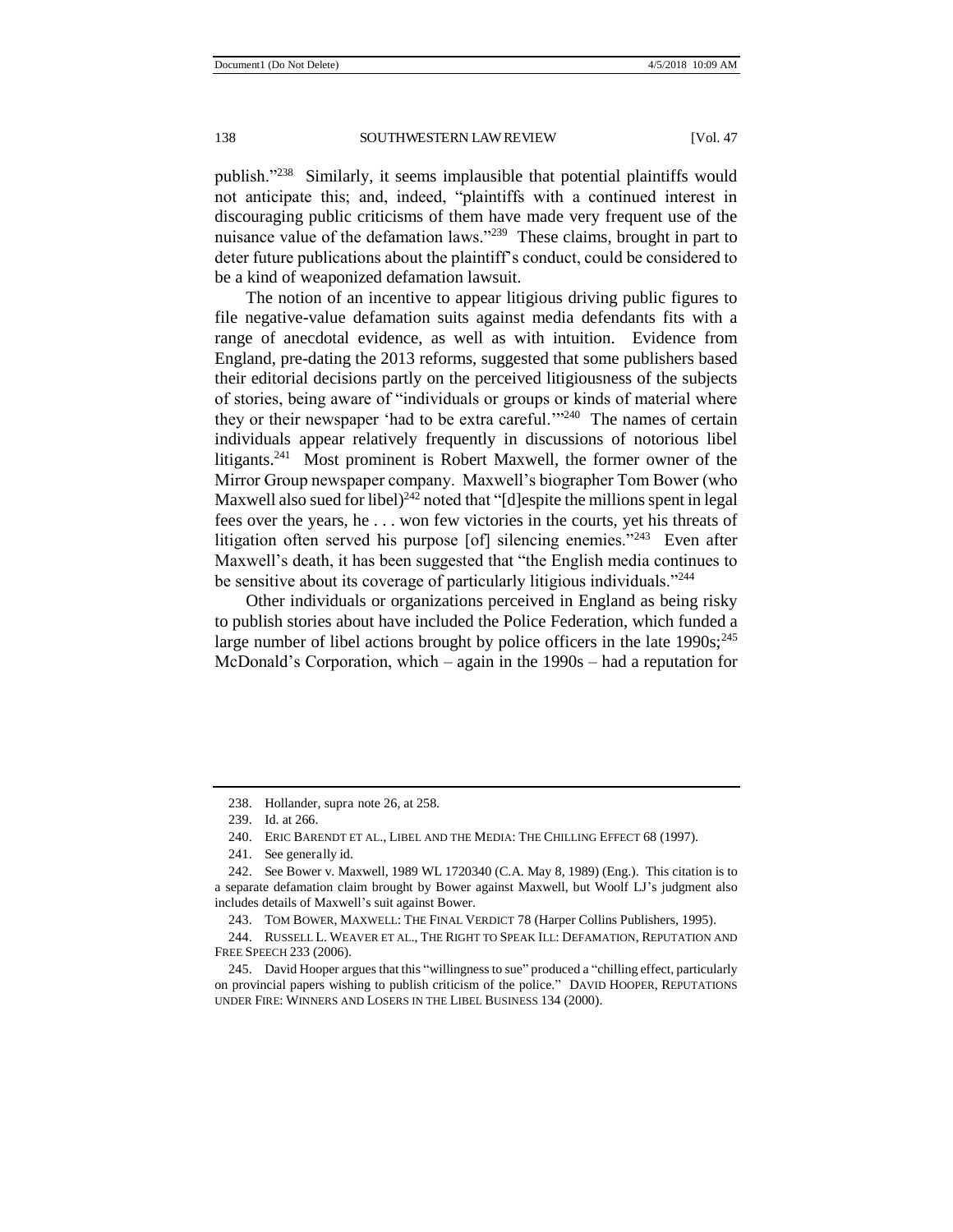litigiousness;<sup>246</sup> the former owner of Harrods department store, Mohamed Al Fayed; $^{247}$  and the Russian oligarch Roman Abramovich.<sup>248</sup>

It is easy to imagine how being perceived as litigious by news editors in this way might benefit a public figure. Studies drawing on interviews with journalists indicate that where individuals are "particularly litigious . . . editors are less inclined to take risks"<sup>249</sup> in reporting on their conduct. These studies suggest that, in making publication decisions, "British editors routinely considered whether the subject of the article was someone who was likely to sue."250 If so, they "withheld items that would have been aired against someone who was less litigious."<sup>251</sup>

Similar research reveals that the picture is somewhat different in the U.S.: "Is there a Maxwell parallel in the United States – a particularly litigious individual who scares newspapers and stunts their coverage of him? The simple answer is no.... [The U.S. media] do not seem to fear any particular individual like the British media feared Maxwell."<sup>252</sup>

However, even in the U.S., the potential still exists for speech to be chilled where it concerns individuals known to be particularly litigious. For example, towards the end of the 2016 presidential election campaign, a slightly bizarre story emerged about the American Bar Association refusing to publish a report which concluded that Donald Trump was a "libel bully," because of concern about the possibility that Trump would sue for libel.<sup>253</sup> As this paper was being written, the New York Times published a story about now-President Trump threatening to seek "substantial monetary damages and punitive damages" in libel against the publisher of a book about his administration.<sup>254</sup>

252. Weaver & Bennett, supra note 249, at 1186.

<sup>246.</sup> Id. at 153.

<sup>247.</sup> See id. at 69.

<sup>248. 2</sup> CULTURE, MEDIA AND SPORT COMMITTEE, HOUSE OF COMMONS, PRESS STANDARDS, PRIVACY AND LIBEL: ORAL AND WRITTEN EVIDENCE, HC 362-II, Ev. 101 at Q333 (2010).

<sup>249.</sup> Russell L. Weaver & Geoffrey Bennett, Is the New York Times *"*Actual Malice*"* Standard Really Necessary? A Comparative Perspective, 53 LA. L. REV. 1153, 1173 (1993).

<sup>250.</sup> Russell L. Weaver, British Defamation Reform: An American Perspective, 63(1) N.I.L.Q. 97, 108-09 (2012).

<sup>251.</sup> Id. at 109.

<sup>253.</sup> Mark Joseph Stern, American Bar Association Produces Report Calling Trump a Libel Bully, Censors It Because He*'*s a Libel Bully, SLATE (Oct. 25, 2016, 1:05 PM), http://www.slate.com/blogs/the\_slatest/2016/10/25/american\_bar\_association\_libel\_bully\_report\_ on\_donald\_trump\_is\_censored.html. The report itself is available at http://www.medialaw.org/ index.php?option=com\_k2&view=item&id=3470.

<sup>254.</sup> Peter Baker, After Trump Seeks to Block Book, Publisher Hastens Release, N.Y. TIMES (Jan. 4, 2018), https://www.nytimes.com/2018/01/04/us/politics/trump-threatens-sue-fire-furypublisher.html. Trump also filed a defamation suit in 2006 against the author Timothy O'Brien. Although the claim was unsuccessful on its merits, Trump told The Washington Post in an interview,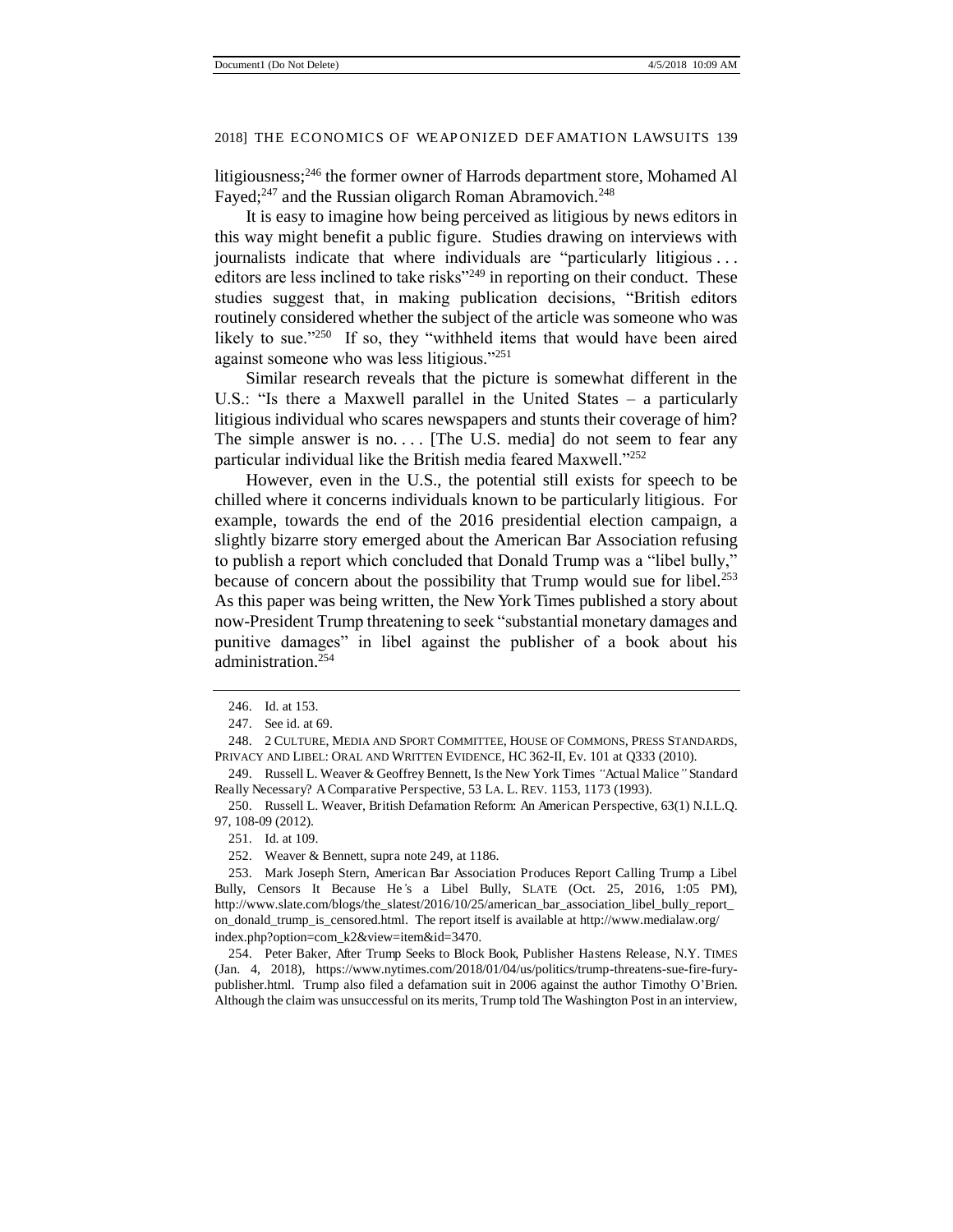In the 1990s, David Boies also identified:

[O]rganizations like Synanon or the Church of Scientology which have, as a matter of deliberate policy, brought lawsuits to deter serious criticism. They won few, if any, actual judgments, but they also knew that people did not like to be sued, and once they made it clear that they were going to sue people that criticized them, there were going to be fewer people that criticized them.<sup>255</sup>

There is no systematic evidence that the propensity of a given public figure to sue in defamation has an effect on the media's publication decisions. But both intuition and a reasonable amount of anecdotal evidence support the idea that plaintiff litigiousness is potentially important and that developing a reputation for being litigious could be of sufficient value to a public figure to incentivize the filing of negative value lawsuits against the media.

#### C. Implications of the Litigiousness Incentive

Analysis of the litigation model described above provides support for many of the insights generated by previous economic analyses of defamation law. It also suggests that some of the incentive effects discussed above may be intensified when libel litigation is recognized as involving repeated interactions rather than one-off disputes.

Firstly, and most simply, the incentive to appear litigious on which our model focuses, which arises from the repeating nature of libel litigation, aggravates the general chilling effect of defamation law. Journalists' anticipation of the litigation incentives of public figures, even those for whom a lawsuit has a negative financial value, leads them not to publish stories that they otherwise would.

The litigiousness incentive also affects public figures' wrongdoing incentives, through a similar mechanism to that analysed by Nuno Garoupa.<sup>256</sup> Libel laws that induce a greater incentive to appear litigious will also induce a correspondingly greater incentive to do wrong. In part, this is because a public figure pursues a reputation for litigiousness in order to decrease the likelihood that journalists will publish defamatory allegations about her in the future. This has the benefit of minimizing the immediate costs of future criticism, but it also means that she is less likely to be exposed

<sup>&</sup>quot;I spent a couple of bucks on legal fees, and they spent a whole lot more. I did it to make his life miserable, which I'm happy about." Paul Farhi, What Really Gets under Trump*'*s Skin? A Reporter Questioning His Net Worth, WASH. POST (Mar. 8, 2016), https://www.wash ingtonpost.com/lifestyle/style/that-time-trump-sued-over-the-size-of-hiswallet/2016/03/08/

<sup>785</sup>dee3e-e4c2-11e5-b0fd-073d5930a7b7\_story.html?utm\_term=.e6e434afd3ce.

<sup>255.</sup> Boies, supra note 146, at 1209.

<sup>256.</sup> See supra notes 69-70 and accompanying text.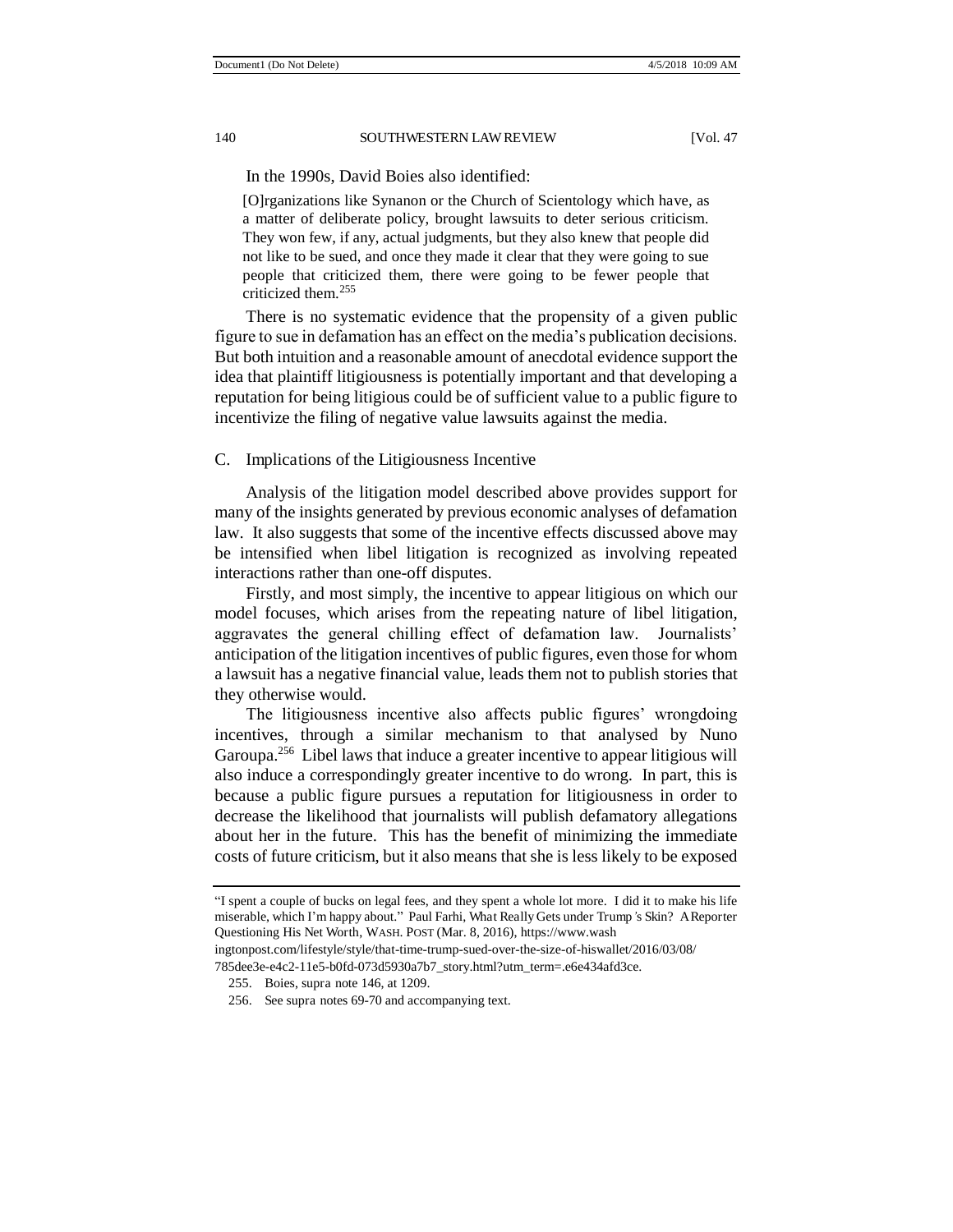if she engages in wrongdoing, thereby decreasing the risk associated with misconduct. As such, in some circumstances, the incentive to appear litigious will induce more wrongdoing from public figures, as they anticipate being better able to hide that wrongdoing from the public.

Robert Maxwell, who was discussed above,<sup>257</sup> provides a concrete example that illustrates how a reputation for litigiousness could be used to hide significant wrongdoing from the public. Vick and Macpherson note that Maxwell's "staggering financial improprieties went largely unreported until after his death" and suggest that his "misdeeds would have been exposed earlier but for the reluctance of the British press to make allegations against him."<sup>258</sup> Maxwell's weaponization of libel laws allowed him to continue to reap the benefits of his wrongdoing by decreasing his risk of being exposed by the media.

It should be noted that, while these lawsuits could be weaponized to deter the exposure of a public figure's future wrongdoing, they are not necessarily abusive or undesirable. The litigiousness incentive increases as the costs imposed on publishers by being sued become less dependent on the truth of their statements. In these circumstances, the probability of being sued is comparatively more important to the publisher than the veracity of a statement and, as such, a public figure who chose to refrain from suing would expose herself to a greater risk of being falsely defamed in the future.

#### D. Assessing Potential Reforms

Substantive reforms favoring defamation defendants, such as those introduced in Sullivan, decrease the law's chilling effect on publication incentives at the expense of reducing the accuracy of the statements that are published. These reforms will, in general, disincentivize litigation against the media by reducing plaintiffs' expected net benefit from suing.

However, by significantly decreasing plaintiffs' chances of recovery, the Sullivan decision leads to a higher proportion of suits being brought by plaintiffs for whom nonfinancial litigation incentives are dominant.<sup>259</sup> Our analysis suggests that reforms that have this effect would also increase the incentive to appear litigious, because they would increase the difference between the expected benefit of litigation for high- and low-type plaintiffs. In other words, substantive reforms like Sullivan that reduce the probability of plaintiffs prevailing disproportionately deter lawsuits from being filed by plaintiffs who care sufficiently about obtaining financial compensation for

<sup>257.</sup> See supra notes 203-05 and accompanying text.

<sup>258.</sup> Vick & Macpherson, supra note 201, at 967.

<sup>259.</sup> See supra notes 187-90 and accompanying text.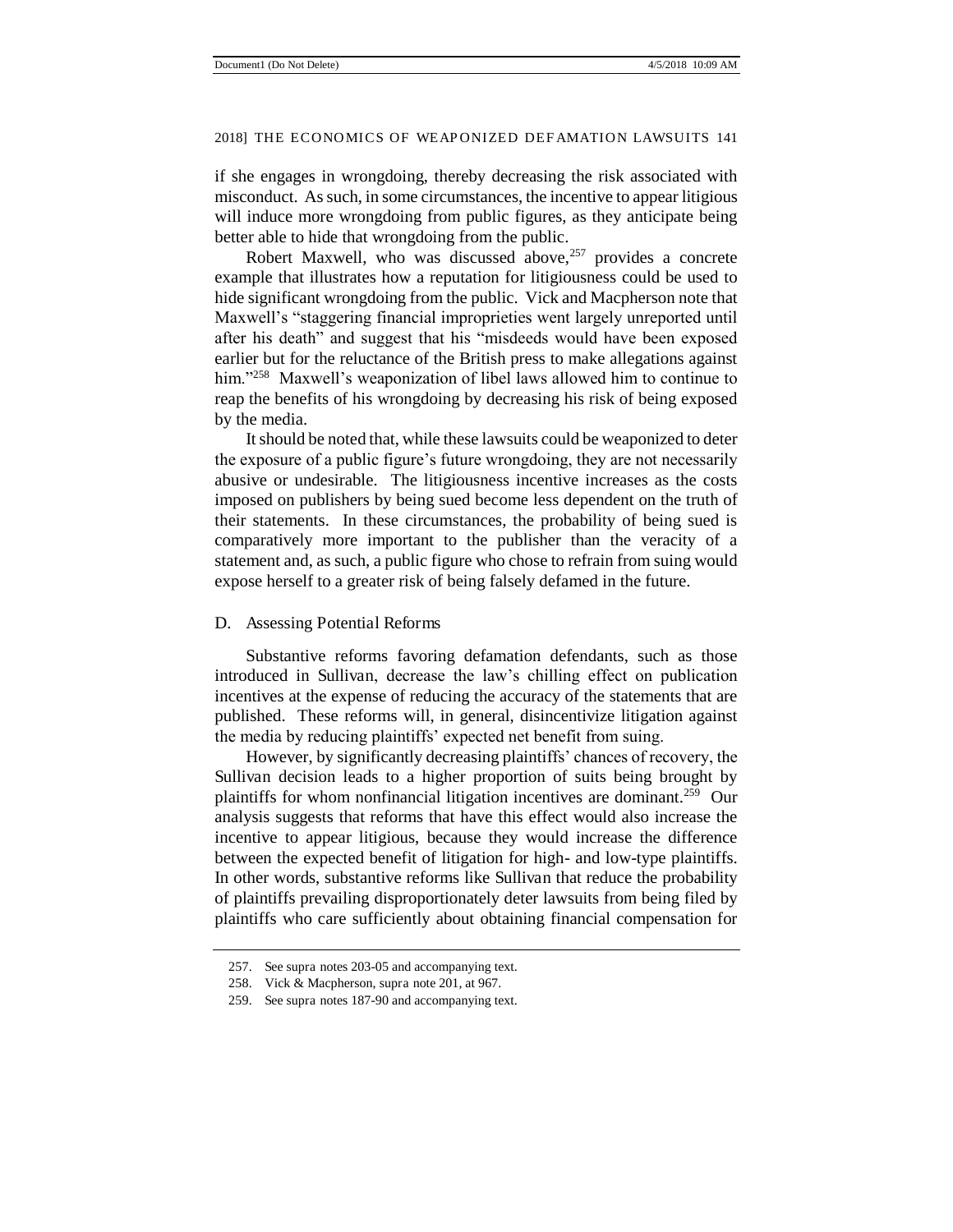their injuries. These reforms will be less effective at deterring lawsuits from being filed by plaintiffs with other motivations. Those other motivations need not necessarily be undesirable, but could include plaintiffs' hopes of suppressing legitimate criticism of their conduct in the future.

The litigiousness incentive is driven by the media's anticipation of the cost of being sued and so will be more extreme when defendants' litigation costs are high. The preceding analysis suggests that the American costs rule can facilitate weaponized lawsuits against the media: $^{260}$  when "defendants" must bear their costs even if they win, libel litigation is an effective tool to harass the press."<sup>261</sup> Our model suggests that the rule also aggravates the litigiousness incentive specifically because, by allowing plaintiffs to impose substantial costs on publishers through both meritorious and nonmeritorious claims, the probability of being sued over a statement assumes greater importance to the publication decision than the likely outcome of the lawsuit. To the extent that the outcome of litigation is determined by the veracity of the statement, this implies that the publication decision will be driven more by the likelihood of a lawsuit than by the probability that the publisher's statement is true.<sup>262</sup> As such, a reputation for litigiousness has a greater deterrent effect on publication under the American costs rule.

The most effective way to reduce the litigiousness incentive would be through reforms that better distinguish between true and false publications. Where defendants' litigation outcomes are more closely linked to whether or not a statement is true, publishers' anticipation of the likelihood of being sued will be comparatively less important to their publication decisions than their assessment of a statement's veracity. As described above, some commentators have suggested that adopting an English-style costs rule would achieve this objective.<sup>263</sup>

It has been observed elsewhere that, although libel laws in England are, in substantive terms, more plaintiff-friendly than those in the U.S., "they do not seem to produce the level of self-censorship that American courts have assumed the common law of defamation would generate."<sup>264</sup> Our analysis suggests that part of the explanation for this may lie in the effect of English

<sup>260.</sup> See supra notes 169-75 and accompanying text.

<sup>261.</sup> Hollander, supra note 26, at 266.

<sup>262.</sup> Contra Andrew T. Kenyon & Tim Marjoribanks, Chilled Journalism? Defamation and Public Speech in US and Australian Law and Journalism, 23 NEW ZEALAND SOCIOLOGY 18, 25- 26 (2008) (suggesting that Australian publishers' concern over the litigiousness of subjects of their reporting "did not override" their concern with the accuracy of their reporting); but see supra note 221 (stating that the law should not rely on journalists' professional ethics to mitigate the chilling effect).

<sup>263.</sup> See supra notes 160-63 and accompanying text.

<sup>264.</sup> Anderson, supra note 49, at 866.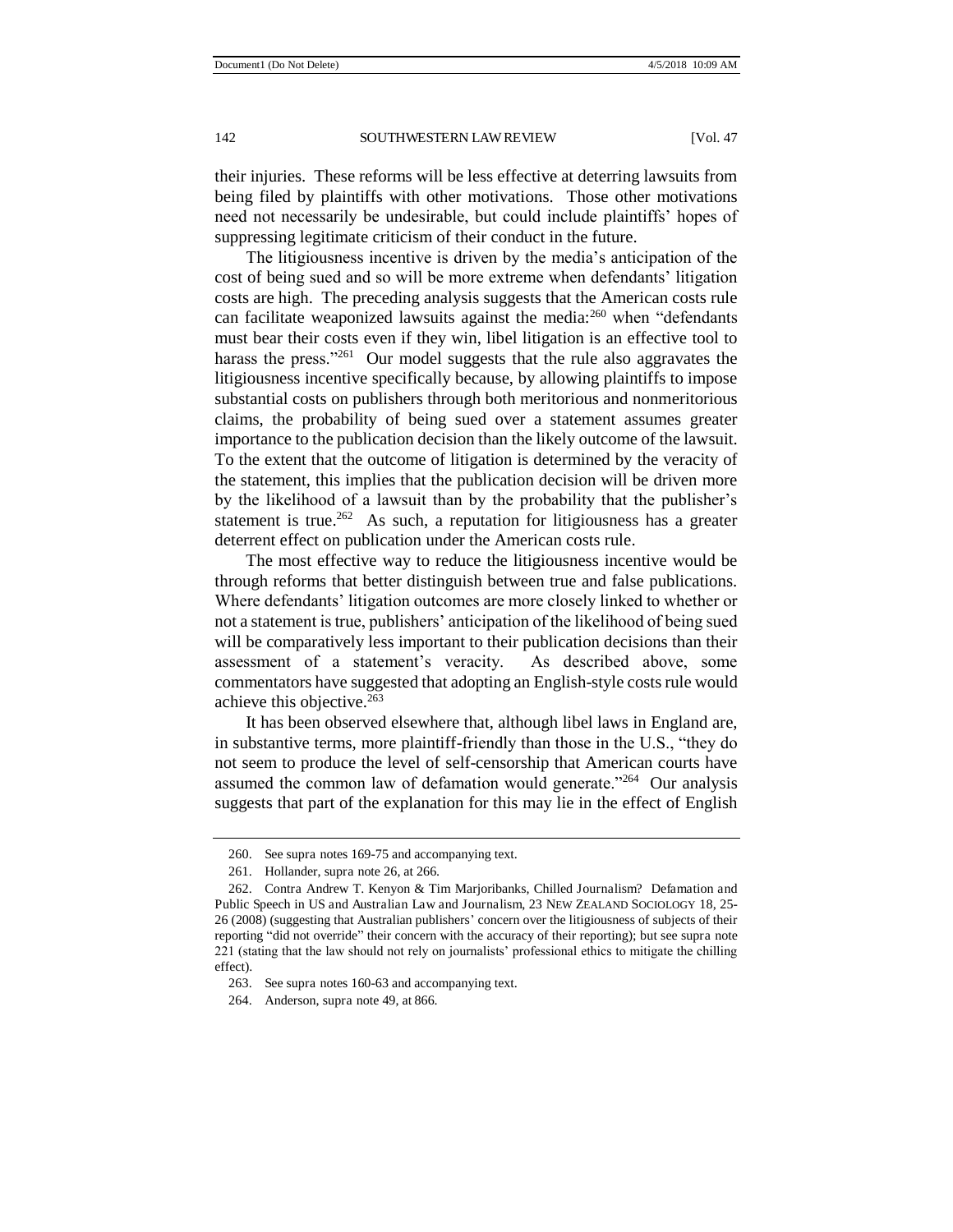cost-shifting measures, which should reduce the chilling effect on publishers as long as they can expect to be successful in court if sued.

But the effectiveness of the English rule in this respect relies on publishers being sufficiently certain that they will prevail under the applicable substantive law, because of the much greater costs imposed by a finding of liability. The greater prevalence in England of both the general chilling effect of defamation law, and of specific instances of chilling caused by weaponized lawsuits, have both been revealed by empirical studies.<sup>265</sup> This suggests that English law is sufficiently uncertain for defendants that publishers are chilled despite the effect that the cost-shifting rule should have.<sup>266</sup>

In other words, the goal of substantive reform adopted in the U.S. to reduce the chilling effect on publication has been undermined to some extent by the fact that the American costs rule allows the effective weaponization of meritless lawsuits against the media. Conversely, the benefits that should result from the English cost-shifting rules have been undermined by the lack of certainty publishers face with respect to their probability of prevailing under the substantive law in England. The implication is that both substantive and procedural measures are necessary to effectively address the chilling effect of defamation law.

However, we would caution against the conclusion reached elsewhere that introducing cost-shifting measures to U.S. libel litigation could resolve the trade-off between publication and accuracy that is implicated by substantive reforms.<sup>267</sup> Firstly, because plaintiffs in the U.S. are unlikely to prevail even in respect of false statements, introducing an English-style costs rule would aggravate the law's disincentive effect on the verification of statements.<sup>268</sup>

Secondly, as indicated by the experience of the English media, costshifting measures are only effective if the legal process is sufficiently predictable to allow publishers some certainty about the outcome of litigation against them. But the imperfect accuracy of the legal process is one of the main factors that contributes to the chilling effect, and gives rise to the tradeoff between publication and verification incentives, in the first place.<sup>269</sup> Given that the lower costs for successful defendants under the English rule are offset by the higher costs imposed on unsuccessful defendants, the

<sup>265.</sup> See supra notes 210-12 and accompanying text.

<sup>266.</sup> This uncertainty appears to have been a problem with the Reynolds defence at least. See KENYON, supra note 162, at 226.

<sup>267.</sup> See supra notes 160-63 and accompanying text.

<sup>268.</sup> Windon, supra note 184, at 194.

<sup>269.</sup> See supra notes 74-76 and accompanying text.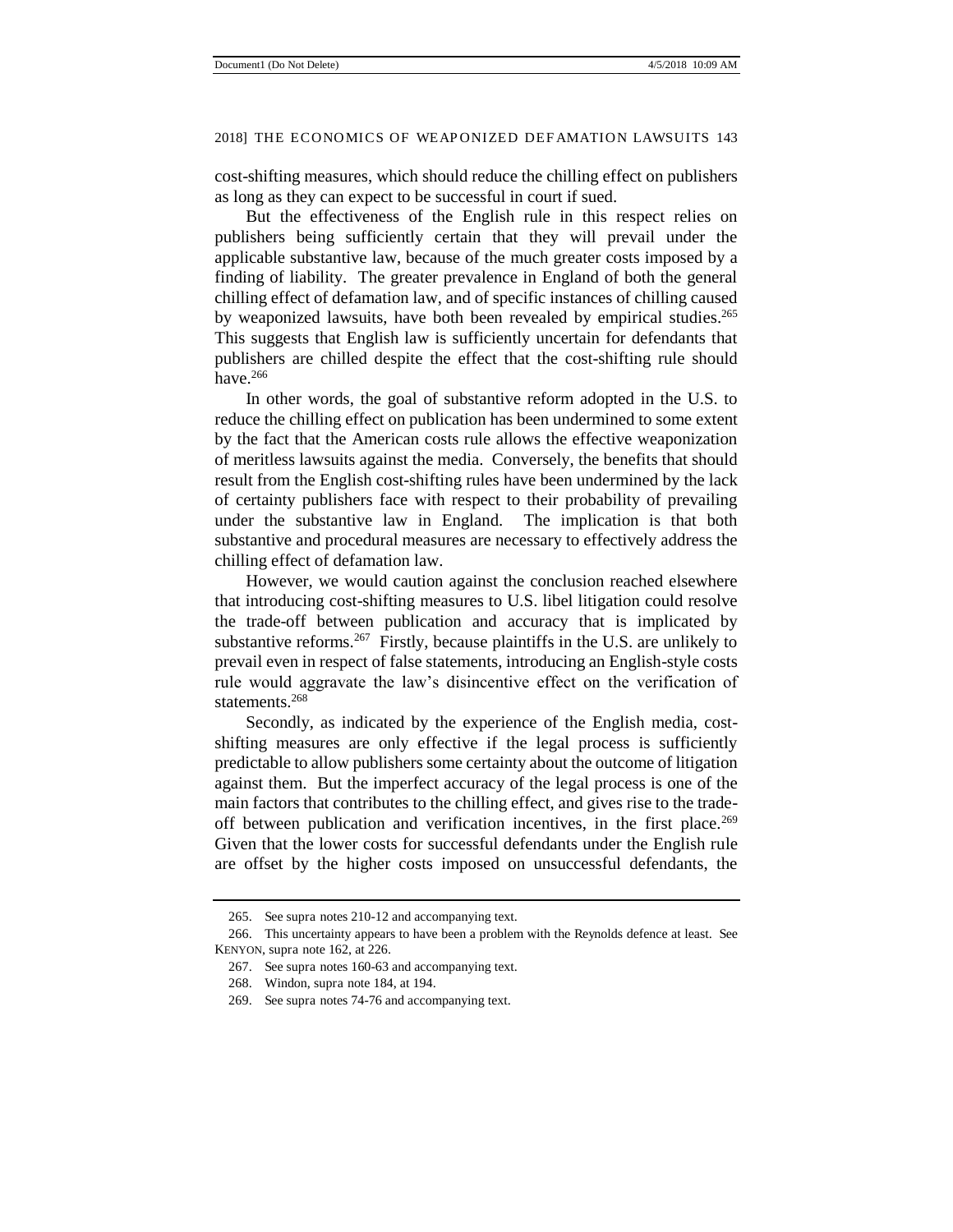chilling effect of uncertainty as to the outcome of potential litigation may be aggravated by the increased financial risk of erroneous judgments against publishers.

#### V. CONCLUSION

The chilling effect that defamation law has on legitimate expression has been recognized as a problem in a range of jurisdictions. The imperfect ability of the legal process to distinguish true statements from falsehoods leads to publishers being uncertain of their potential liability costs, even in respect of statements that are probably true. This risk of the erroneous imposition of legal costs for the publication of true statements induces lower incentives to publish than would be socially optimal, particularly where those statements are on subjects of public interest. As well as inducing a general over-cautiousness from publishers, this uncertainty can also be leveraged by public figures who can effectively chill valid criticism of their conduct through the threat of a lawsuit.

Most of the legal reforms introduced in response to this problem have altered the substantive law, increasing incentives to publish by making defendants less likely to be held liable for publishing probabilistic statements that turn out to be false, or that cannot be shown to be true in court. These reforms, however, are likely to come at the expense of decreased incentives to verify statements before publication. In other words, they are likely to increase the quantity of publications at the expense of the quality of public discourse.

Reforms that focus on defendants' substantive chances of success can also be criticized for failing to sufficiently acknowledge the impact of litigation costs, as opposed to the cost of liability alone. Where reforms that make defendants more likely to prevail at trial also make the costs of defence more expensive, they may undermine their own effectiveness in mitigating the chilling effect.

It has been suggested that changing the rules determining the allocation of litigation costs between parties to a lawsuit might avoid the trade-off between publication and verification incentives that is implicated by substantive reforms. This approach should work to some extent, but the effectiveness of English-style cost-shifting measures is limited by the same uncertainty as to litigation outcomes that helps to create the chilling effect in the first place.

As such, the task of designing a libel regime will require a choice to be made about the relative desirability of the incentives to publish statements and to verify them before publication. This is a complex problem to which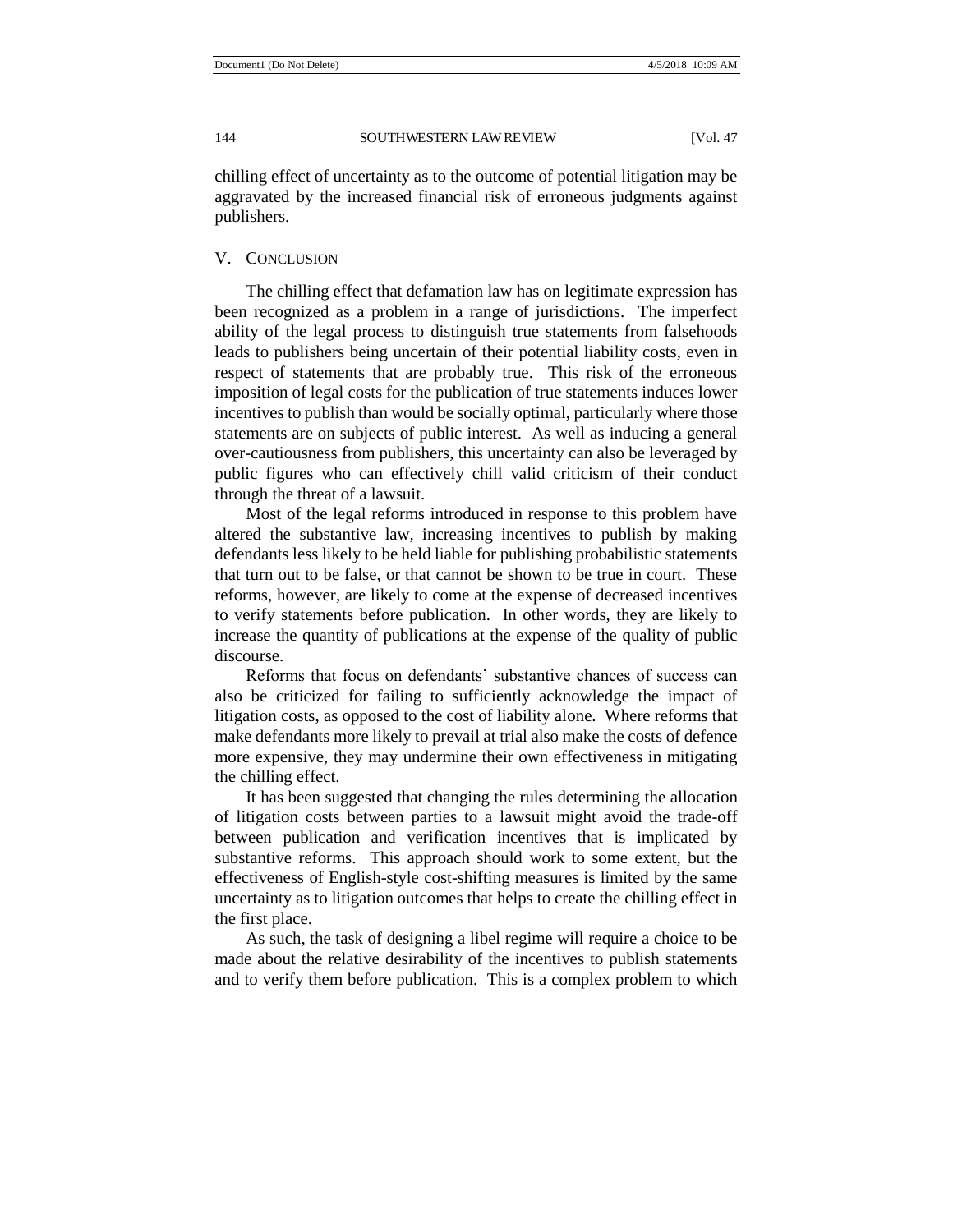courts and legislators in different jurisdictions will propose different solutions. Economic analysis can help to assess the effectiveness of those proposed solutions in inducing the desired incentives but has little to say about the underlying decision as to which incentives the law should seek to promote.

On the specific issue of weaponized defamation lawsuits, at least where those lawsuits are clearly frivolous, the solution seems to be simpler: it should be easy, quick, and inexpensive for publishers to successfully defend libel suits. Reforms that impose additional costs on successful defendants are likely to increase the desirability of filing suit to plaintiffs who are motivated by factors other than the prospect of prevailing in court.

#### VI. CODA: THE SOCIAL COST OF FALSITY AND THE "FAKE NEWS" **PHENOMENON**

The subject of this Symposium has two component parts: "fake news" and "weaponized defamation." Our contribution has been limited to a discussion of the latter topic, but we will end our paper with a short section suggesting intuitive mechanisms by which the two phenomena may be linked. In particular, our conjecture is that reforms to defamation law intended to address the chilling effect caused by weaponized lawsuits against the media may have longer-term implications that are relevant to the issue of fake news. As will be seen, the analysis offered in this section is speculative – much more would need to be done to properly investigate its plausibility. It also clearly fails to account for the full spectrum of the fake news phenomenon, focusing only on defamatory falsehoods about public figures. Nevertheless, it offers some intuitive reasons to think that defamation reforms aimed at reducing the chilling effect may have unintended consequences on democratic processes further down the line.

It was argued above that economic analysis may be capable of making only a limited contribution to resolving the trade-off between publication and accuracy that is implied by substantive reform of defamation law. However, some economists have disputed the Sullivan Court's attitude to the respective importance to be placed on the social benefit of true speech, on the one hand, and the social cost of false speech, on the other.<sup>270</sup> An intuitively plausible argument could be advanced that the tolerance of defamatory falsehoods in U.S. law, intended to preserve the social benefits of true speech, may in the longer term actually undermine those benefits. The argument, presented here mainly as a provocation, would be along the following lines.

<sup>270.</sup> See supra note 103 and accompanying text.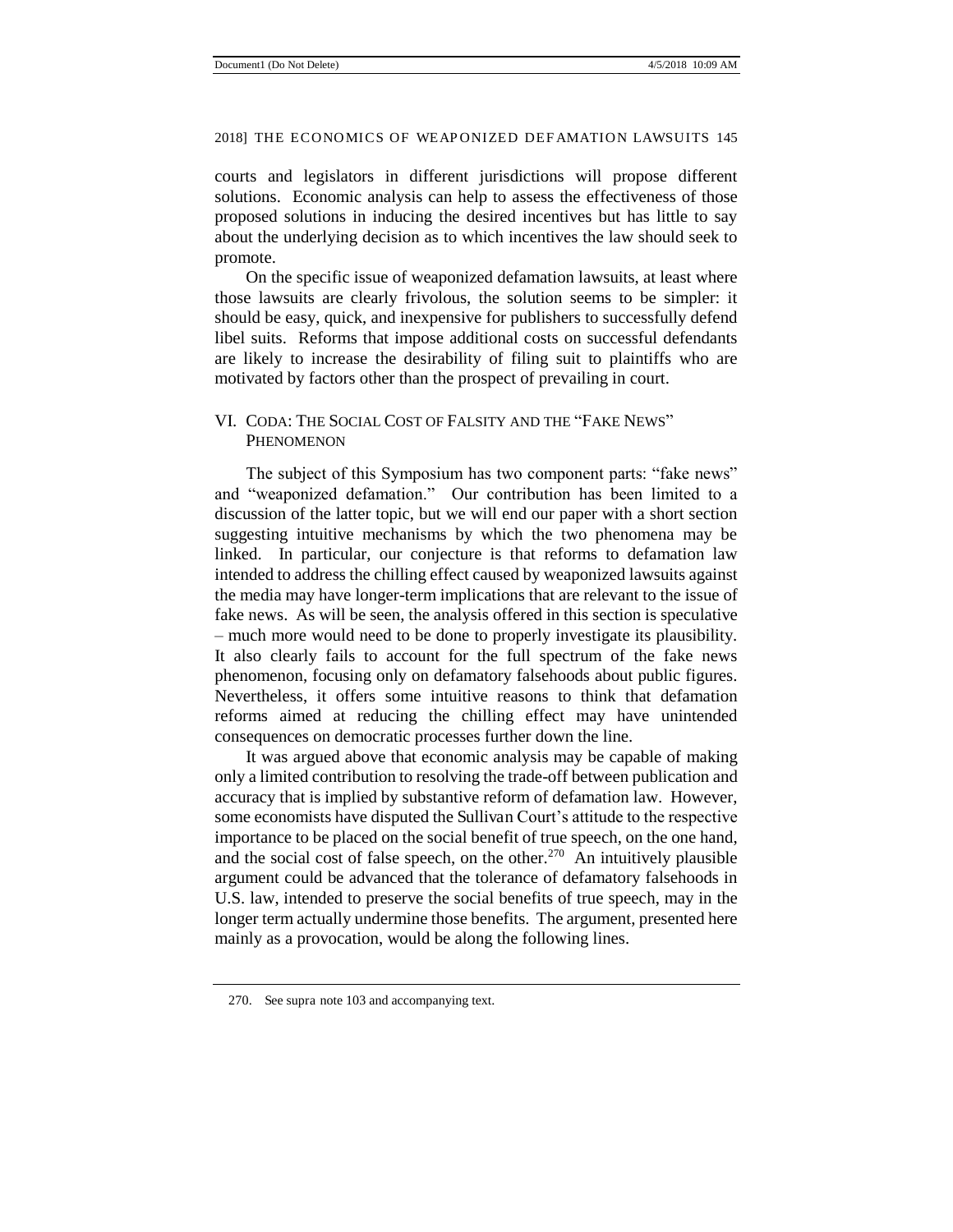The U.S. law of defamation since Sullivan under-deters the publication of defamatory falsehoods by the media.<sup>271</sup> This price was considered worth paying by the Court to better incentivize the publication of truths, and thereby to secure the self-governance benefits of free and open discussion of public issues.<sup>272</sup> In the Court's analysis, the harm caused by those false statements consisted of an increase in the number of reputational injuries in respect of which public figures would have no legal remedy. $273$ 

However, the over-publication of falsehoods may impose additional social costs that were not explicitly considered by the Sullivan Court.<sup>274</sup> It is possible that, in the long term, the decrease in accuracy induced by the Sullivan reforms may contribute to an erosion of public trust in the media (or, as President Trump would have it, the "fake news media").<sup>275</sup> If this is the case, then the social benefit of encouraging the publication of true statements, which provided the rationale for tolerating excessive injuries to individual reputation, could be diminished: a public that is distrustful of the media is less likely to believe or be influenced by the stories it publishes. In other words, the self-governance benefits of increasing the flow of information about public figures, which was the main driving force behind the Sullivan decision, may in fact be undermined by the decreased accuracy of that information that is simultaneously induced.

This line of argument could be extended, even more speculatively, in a way that may chime with the current political climate in the U.S. particularly, and which is lent support by at least one existing analysis of defamation law's incentive effects.<sup>276</sup> One of the justifications for protecting expression in defamation law is to safeguard the media's watchdog role by preventing public figures from weaponizing the law in order to hide their misconduct. But if reforms protecting expression contribute to a decline in public trust of the media as described above, then the reputational penalty suffered by public figures whose wrongdoing is exposed by the media will be less severe, because fewer people will believe the allegations. As such, the possibility of exposure will provide less of a disincentive for the public figure to do wrong.

274. See Passaportis, supra note 128, at 2019-21.

<sup>271.</sup> See supra Section II.C.

<sup>272.</sup> See supra Section II.D.

<sup>273.</sup> See N.Y. Times Co. v. Sullivan, 376 U.S. 254, 273 (1964).

<sup>275.</sup> Hollander, supra note 26, at 269. Of course, the problem of declining public trust in the media has far more complicated causes than just defamation reforms.

<sup>276.</sup> Passaportis, supra note 128. See also Blasi, supra note 89, at 586 (arguing against an absolute privilege for statements about public officials: "if the public knows that critics of official conduct are subject to absolutely no standards of accountability regarding the accuracy of their charges, these critics may not retain the credibility necessary to perform their checking function effectively.")